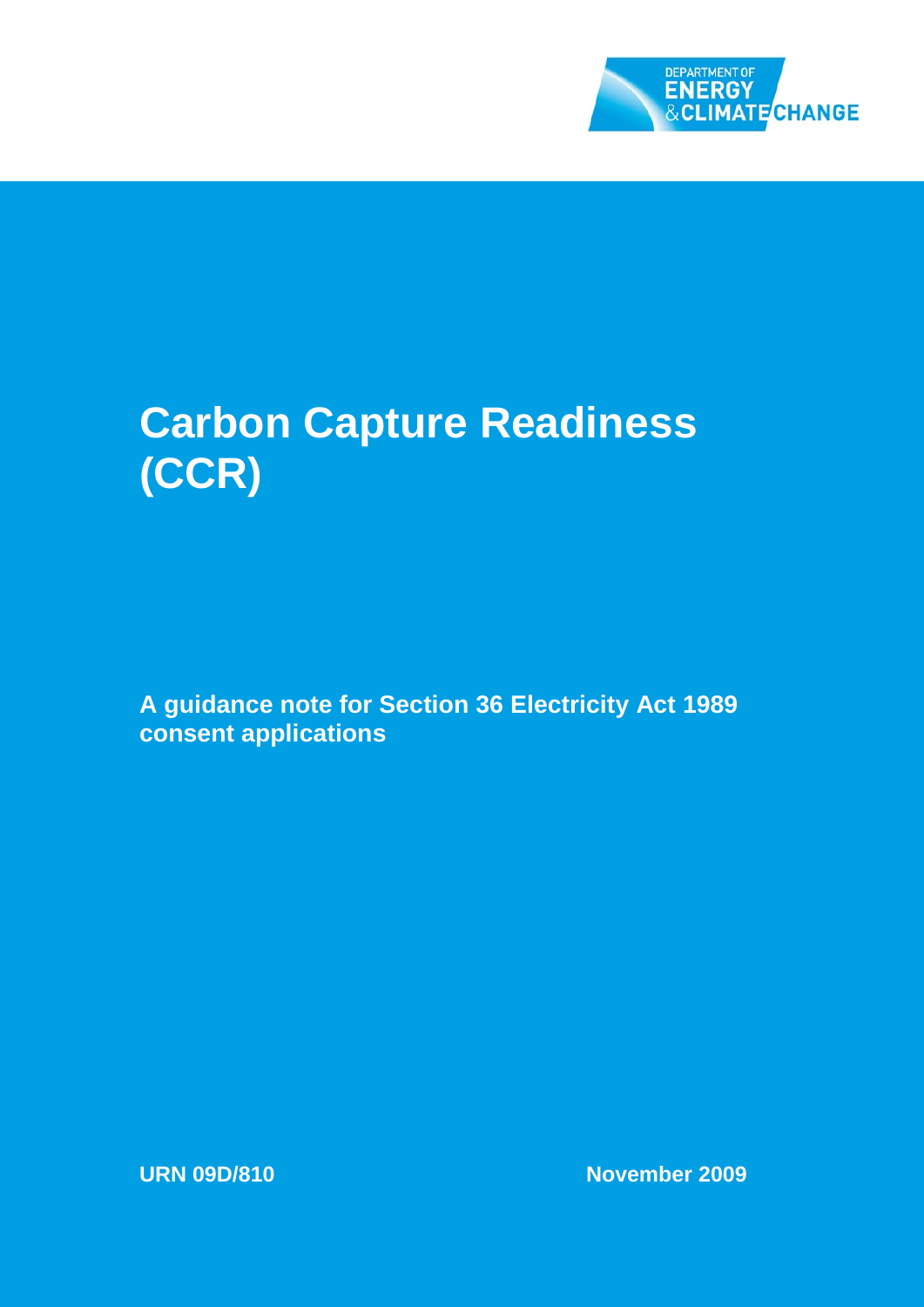## **Preface**

Article 33 of the EU Directive on the Geological Storage of Carbon Dioxide<sup>[1](#page-1-0)</sup> (Directive 2009/31/EC) requires that, prior to a new combustion plant, with a capacity at or over 300 MWe and of a type covered by the EU Large Combustion Plant Directive, receiving development consent, a number of assessments need to be carried out relating to the technical and economic feasibility of capturing, transporting and storing its emissions of  $CO<sub>2</sub>$ . These assessments are designed to determine whether it is reasonable to expect that the proposed power station will be fitted with Carbon Capture and Storage (CCS) in the future. Depending on the outcome of those assessments, the Directive then requires space to be set aside to accommodate future carbon capture equipment, making the proposed plant in effect "carbon capture ready" (CCR).

<span id="page-1-2"></span>Following a consultation<sup>[2](#page-1-1)</sup>, undertaken in 2008, the Government has determined that, in England and Wales, these assessments should be undertaken (and space be required to be set aside) as part of the process of granting development consent under Section 36 of the Electricity Act 1989. Government has made clear its intention that no new combustion plant covered by the threshold for CCR would be consented unless the application demonstrated it would be CCR when built.

This guidance is intended to give practical advice on the types of information applicants need to submit to the Secretary of State to demonstrate that a proposed new combustion plant can be built CCR.

It is the Government's intention to ensure this guidance on CCR is reviewed regularly to reflect both technical and regulatory developments as we move towards wider deployment of CCS. This learning will come from the process of reviewing applications for consent under Section 36 of the Electricity Act 1989, as well as from the regular reports that successful applicants will be required to produce.

It is likely that these updates to the guidance will not generally require any further consultation, but can be incorporated into the master text of the guidance which will remain available on the DECC website. Applicants are advised always to check the website for the latest version of the guidance and for the latest advisory checklist annexes on the different capture methodologies.

[http://decc.gov.uk/en/content/cms/consultations/towards\\_ccs/towards\\_ccs.aspx](http://decc.gov.uk/en/content/cms/consultations/towards_ccs/towards_ccs.aspx)

**The Official Journal text of the Directive is available at:**<br><sup>1</sup> The Official Journal text of the Directive is available at:

<span id="page-1-0"></span>[http://eur-lex.europa.eu/LexUriServ/LexUriServ.do?uri=OJ:L:2009:140:0114:0135:EN:PDF.](http://eur-lex.europa.eu/LexUriServ/LexUriServ.do?uri=OJ:L:2009:140:0114:0135:EN:PDF) Article 33 inserts a new Article 9a into the Large Combustion Plant Directive, 2001/80/EC. Strictly speaking, Article 9a is the operative provision, but for convenience, Article 33 is referred to in this guidance.

<span id="page-1-1"></span> $2$  The Government's response to the "Towards Carbon Capture and Storage" consultation is available on the DECC website at: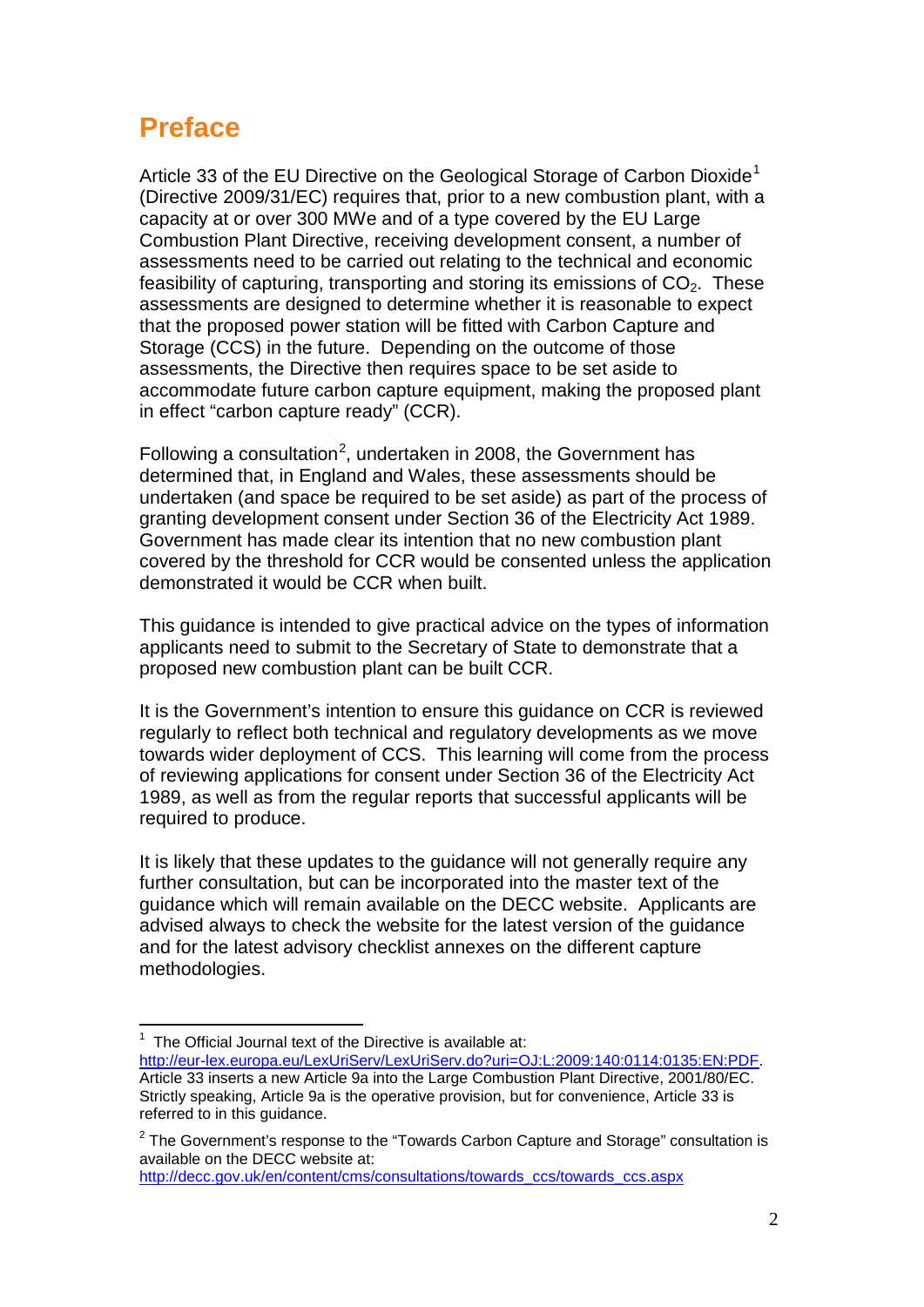## **Contents**

| The Purpose and Applicability of the Guidance Document4                |
|------------------------------------------------------------------------|
| Relevance of this Guidance to Consent Applications made to the         |
|                                                                        |
|                                                                        |
|                                                                        |
|                                                                        |
|                                                                        |
|                                                                        |
| Assessment of the technical feasibility of retrofitting carbon capture |
| Assessment of a suitable offshore area for CO2 storage 15              |
| Assessment of the technical feasibility of CO2 transport18             |
| Hazardous Substance Consent and Section 36 consent 27                  |
| CCR review reports and Section 36 CCR conditions30                     |
|                                                                        |
|                                                                        |
|                                                                        |

## **Annexes**

|                | Annex A - C Advisory checklists for technical retro-fitting<br>assessments                          |
|----------------|-----------------------------------------------------------------------------------------------------|
| <b>Annex D</b> | Tables of "Realistic and "Viable" Fields for $CO2$ storage                                          |
| Annex E        | Information to assist with the preparation of the<br>assessments:<br>(i) Technical<br>(ii) Economic |
| <b>Annex F</b> | <b>Glossary</b>                                                                                     |
| <b>Annex G</b> | <b>Model CCR development consent conditions</b>                                                     |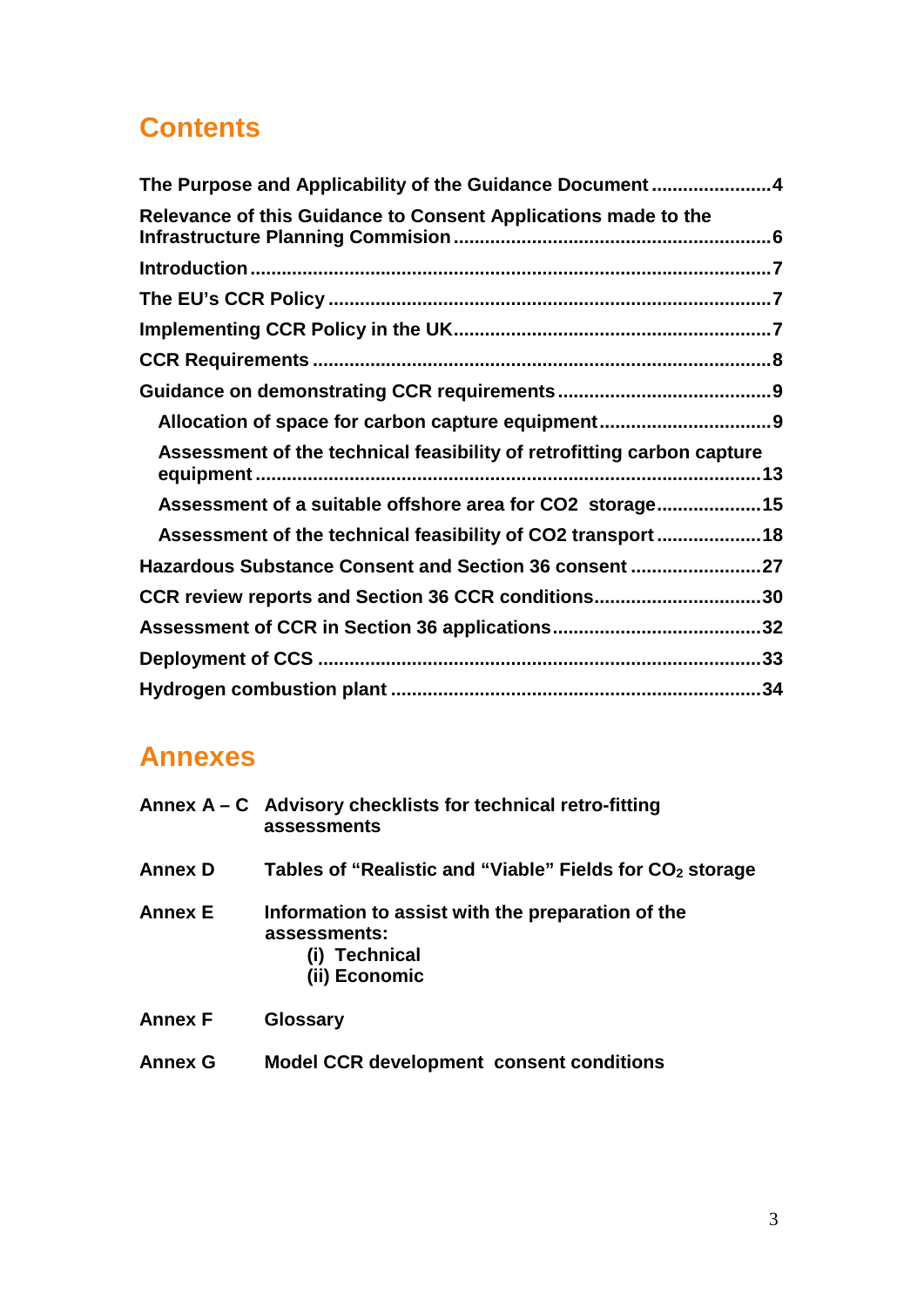## <span id="page-3-0"></span>**The Purpose and Applicability of the Guidance Document**

The Government is committed under Article 6 of the Electricity Market Directive<sup>[3](#page-3-1)</sup> to publishing the criteria against which applications to construct and operate generating stations are considered. This guidance has been produced to explain the implementation through Section 36 of the Electricity Act 1989 (hereinafter Section 36) of the Government's policy on CCR. It is intended to supplement the existing guidance on the full application process for consent under Section 36<sup>[4](#page-3-2)</sup>.

The CCR requirements (and therefore this guidance) apply to applications for power stations with an electrical generating capacity at or over 300 MW and of a type covered by the EU Large Combustion Plant Directive<sup>[5](#page-3-3)</sup> (LCPD). This capacity threshold for CCR is based on the capacity of the new power station as a whole, rather than on the individual capacity of each of the units which make up the power station. However, where an application for a variety of generating unit types is received (for example combined cycle and open cycle gas turbines), the threshold is applied to the new units of the same type on the site.

This guidance applies to applicants:

(i) who submitted before 23 April 2009 an application for Section 36 consent for a new power station of the type described above but on which a decision has not yet been taken by the Secretary of State; and

(ii) submitting after 23 April 2009 an application for Section 36 consent for a new power station of the type described above.

Applicants should submit the required assessments demonstrating CCR as part of their initial Section 36 consent application with its supporting documentation. The assessments should not be considered supplementary information which can be submitted at a later stage. Together with the rest of the Section 36 application material, these assessments will be public documents.

This guidance also explains the level of information which applicants can reasonably be asked to submit in the demonstration of CCR when applying for Section 36 consent. Therefore it is intended to be useful to local planning authorities and other statutory and non-statutory bodies with a role to play in the development consent process (e.g. including the relevant nature, environment, countryside, aviation, heritage and health and safety bodies), in

<span id="page-3-1"></span> $3$  EU Directive 2003/54/EC on common rules for the internal market in electricity.

<span id="page-3-2"></span><sup>4</sup> Guidance for s. 36 EA applicants is available via

<span id="page-3-3"></span>http://decc.gov.uk/en/content/cms/what\_we\_do/uk\_supply/consents\_planning/guidance/guidance.aspx <sup>5</sup> Energy from waste plants are not covered by the LCPD.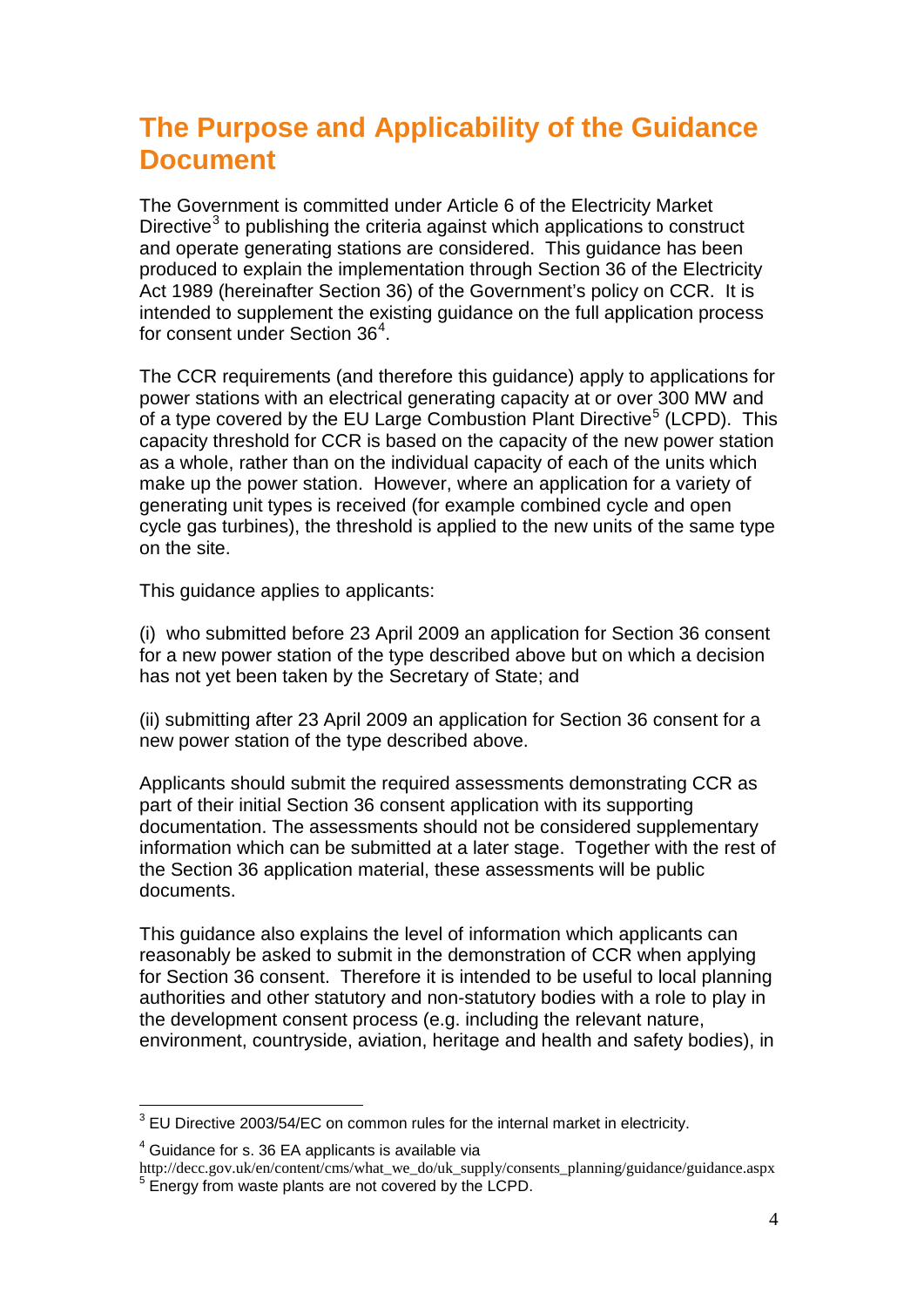explaining the type of information on CCR which can be submitted by applicants.

We expect the guidance to be of use primarily to prospective applicants, local planning authorities and other statutory and non-statutory bodies (e.g. including the relevant nature, environment, countryside, aviation, heritage and health and safety bodies), but it may also be of use to members of the public and other interested parties.

## England and Wales

This guidance only covers the consenting process in England and Wales.

DECC's Planning Reform and Development Consents team handle applications for Section 36 consents for generating stations above 50 MW that fall to be determined by the Secretary of State for Energy and Climate Change. They receive representations on behalf of the Secretary of State and assess applications on his behalf. They also aim to make sure that the procedures are carried out fairly and transparently. A site visit may be carried out with the relevant planning authorities and applicant in attendance in order to familiarise the case officer with the development site and surrounding area (usually after the consultation period has closed).

However, neither the Secretary of State nor officials acting on his behalf can discuss the merits of individual cases or give an indication of what the Secretary of State's decision might be.

Any queries on the Section 36 process should be addressed to:

The Onshore Consents Team Energy Markets and Infrastructure Group, Department of Energy and Climate Change Area 3A, 3 Whitehall Place London SW1A 2AW Tel: 0300 060 4000 (switchboard)

E-mail: [Gareth.Leigh@decc.gsi.gov.uk](mailto:Gareth.Leigh@decc.gsi.gov.uk)

The information provided in this document is neither definitive nor exhaustive. It is up to applicants, in preparing their assessments, to decide which parts of this advice are relevant to the particular circumstances of their proposed new combustion plant.

This guidance should be read in conjunction with the legislation to which it refers and other legislative guidance or advice where available. All applications made under Section 36 or any other statutory regime will be considered on their merits and nothing in this guidance will prejudge the outcome of any such decision.

It is available in English and on request in Welsh.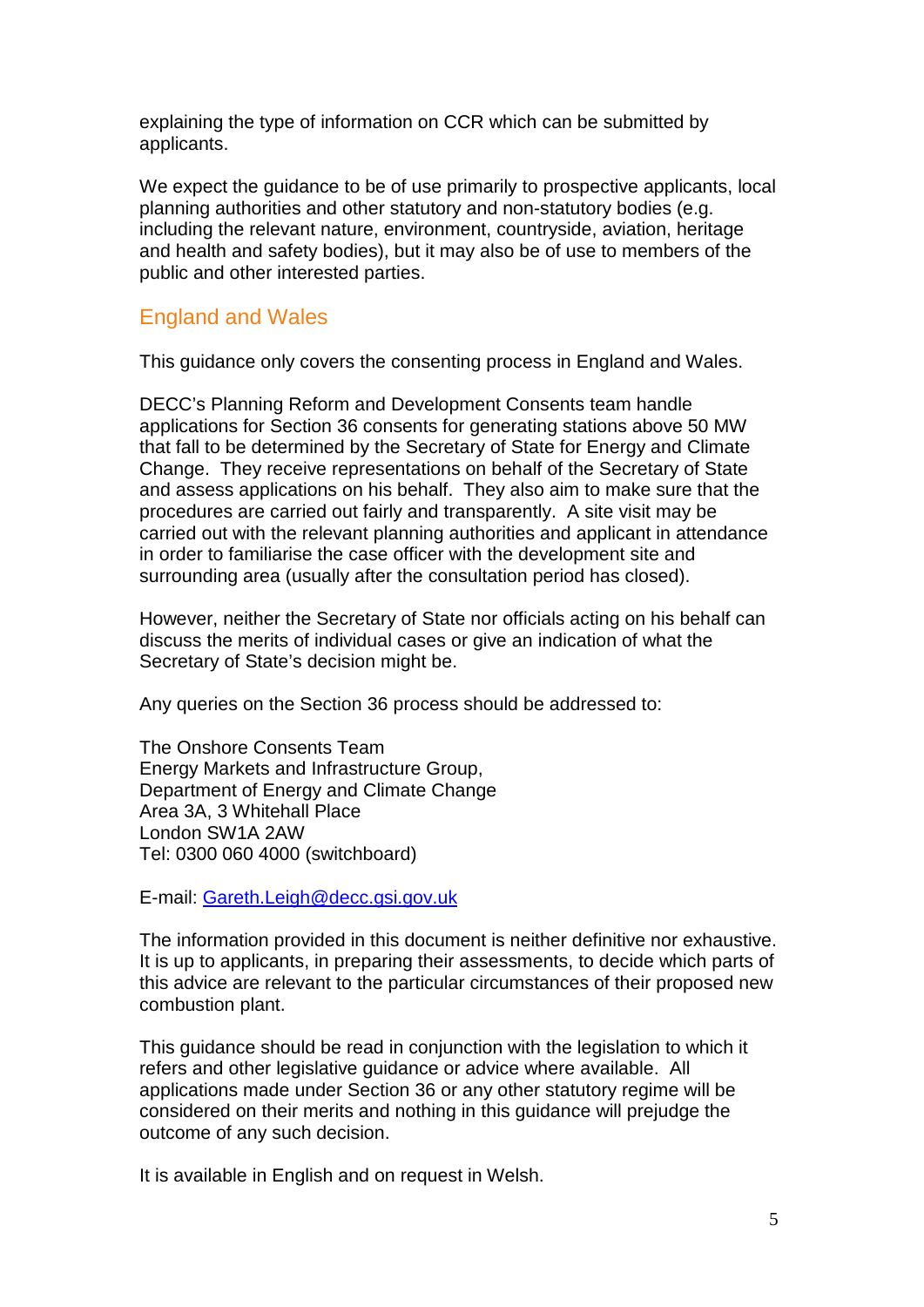Copies of this guidance are available to download via the DECC web site: [http://decc.gov.uk/en/content/cms/what\\_we\\_do/uk\\_supply/consents\\_planning](http://decc.gov.uk/en/content/cms/what_we_do/uk_supply/consents_planning/guidance/guidance.aspx) [/guidance/guidance.aspx](http://decc.gov.uk/en/content/cms/what_we_do/uk_supply/consents_planning/guidance/guidance.aspx)

### <span id="page-5-0"></span>Relevance of this Guidance to Consent Applications made to the Infrastructure Planning Commission

The Infrastructure Planning Commission (IPC) will become responsible for accepting and examining applications for development consent in respect of new power stations upon commencement of s.15 of the Planning Act 2008 under s.104 of that Act. The IPC will then become responsible for consenting applications for new power stations following designation of the relevant national policy statements (NPS).

The IPC has been directed, in the Overarching Energy National Policy Statement that it should follow this CCR guidance, or any successor to it produced by the Department of Energy and Climate Change, when considering applications for combustion generating stations (which are at or over 300 MWe and of a type covered by the LCPD). Accordingly, references in the guidance to Section 36 consents and the Secretary of State should be taken to include references to development consent orders under the Planning Act 2008, and to the IPC, as appropriate. The IPC has also been directed to have regard to advice from Environment Agency as to the suitability of the space set aside on or near the site for carbon capture equipment and the technical feasibility of the retrofitting carbon capture equipment.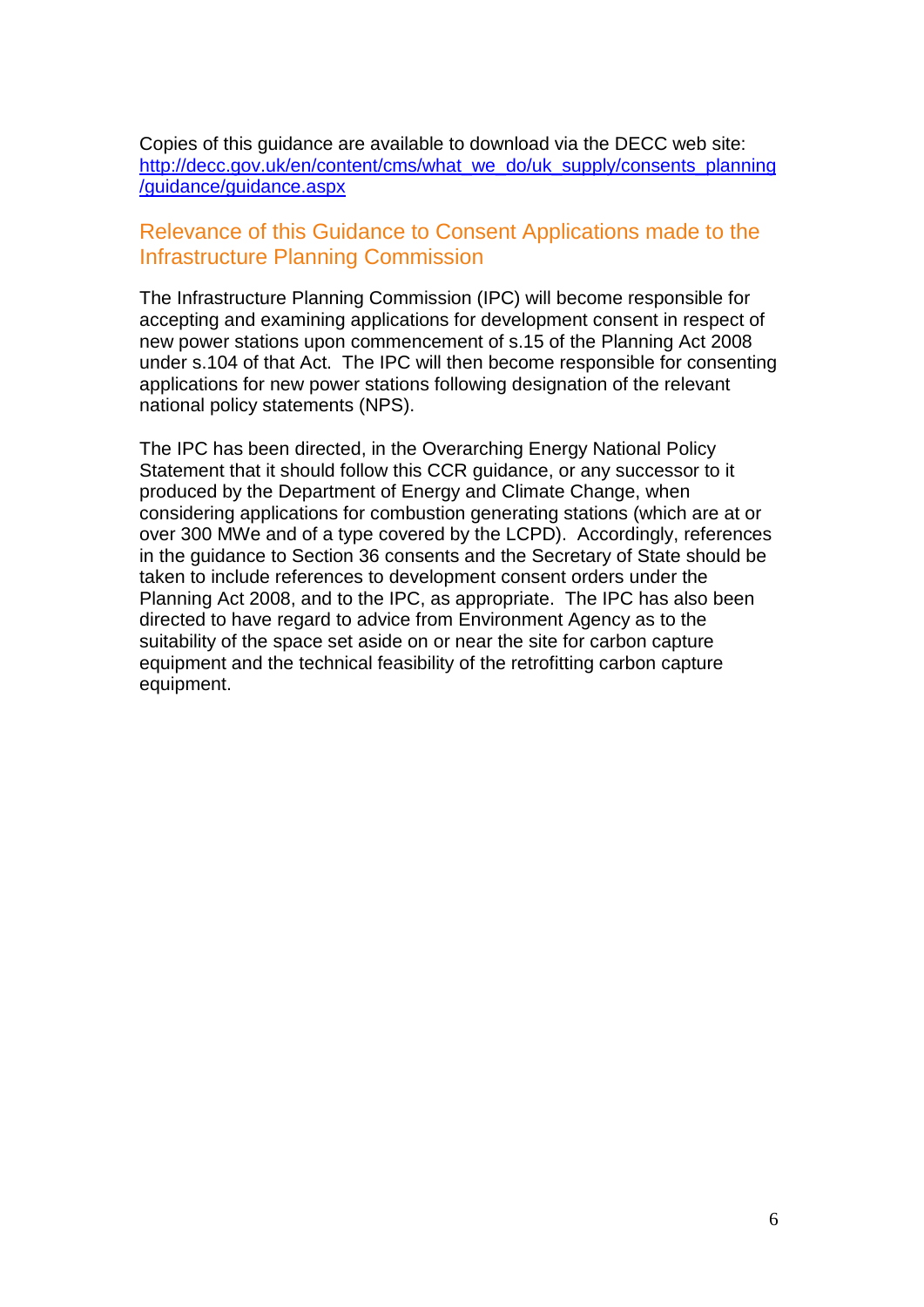## <span id="page-6-0"></span>**Introduction**

1. The consultation "Towards carbon capture and storage"<sup>[6](#page-6-3)</sup> launched on an[d](#page-1-2) Wales. Following this consultation, Government determined<sup>2</sup> that, 30 June 2008 sought views in the light of the EU's then proposals on how CCR should be defined; how it could be assessed; and on how and whether any CCR policy might be implemented in respect of England in England and Wales, CCR should be assessed during the consenting process for the construction and operation of new power stations under Section 36 and that no power station at or over 300 MWe and of a type covered by the LCPD would be consented unless it could demonstrate it would be CCR.

## <span id="page-6-1"></span>The EU's CCR Policy

- 2. Article 33 of the Directive requires that the technical and economic feasibility of retrofitting carbon capture equipment and of the transport of  $CO<sub>2</sub>$ , together with the availability of  $CO<sub>2</sub>$  storage sites, should be assessed by the applicant and consenting body during the process of deciding whether to grant an operating or construction licence for any new power station with electrical outputs at or over 300 MWe and of type covered by the LCPD. If Member States' consenting authorities consider that it is technically and economically feasible for a power station to be retrofitted with CCS technology, they must require suitable space to be set aside for the future retrofit of carbon capture equipment. This guidance implements both Article 33 of the Directive and the Government's further requirement that if a proposed power station is subject to the Directive requirements, it will only be granted development consent if it is assessed positively against the Article 33 criteria.
- 3. In this guidance, the term "CCR", used in the context of an individual power station, refers to the fact that the consenting authority has concluded at the time the consent was granted that it will be technically and economically feasible (giving to those terms the meaning outlined below) to retrofit CCS to that power station in the future, and references to retrofitting CCS to a power station should be understood to include linking it by way of suitable means of transport to an offshore site of deep geological storage as well as the retrofitting of carbon capture (and  $CO<sub>2</sub>$  compression) equipment to the power station itself.

## <span id="page-6-2"></span>Implementing CCR Policy in the UK

4. CCR policy, which the Government sees as a preliminary step towards CCS, has been developed in the light of both the EU requirements and the responses to the "Towards carbon capture and storage"

<span id="page-6-3"></span><sup>&</sup>lt;sup>6</sup> The original "Towards Carbon Capture and Storage" consultation document is available on at the DECC website via:

[http://decc.gov.uk/en/content/cms/consultations/towards\\_ccs/towards\\_ccs.aspx](http://decc.gov.uk/en/content/cms/consultations/towards_ccs/towards_ccs.aspx)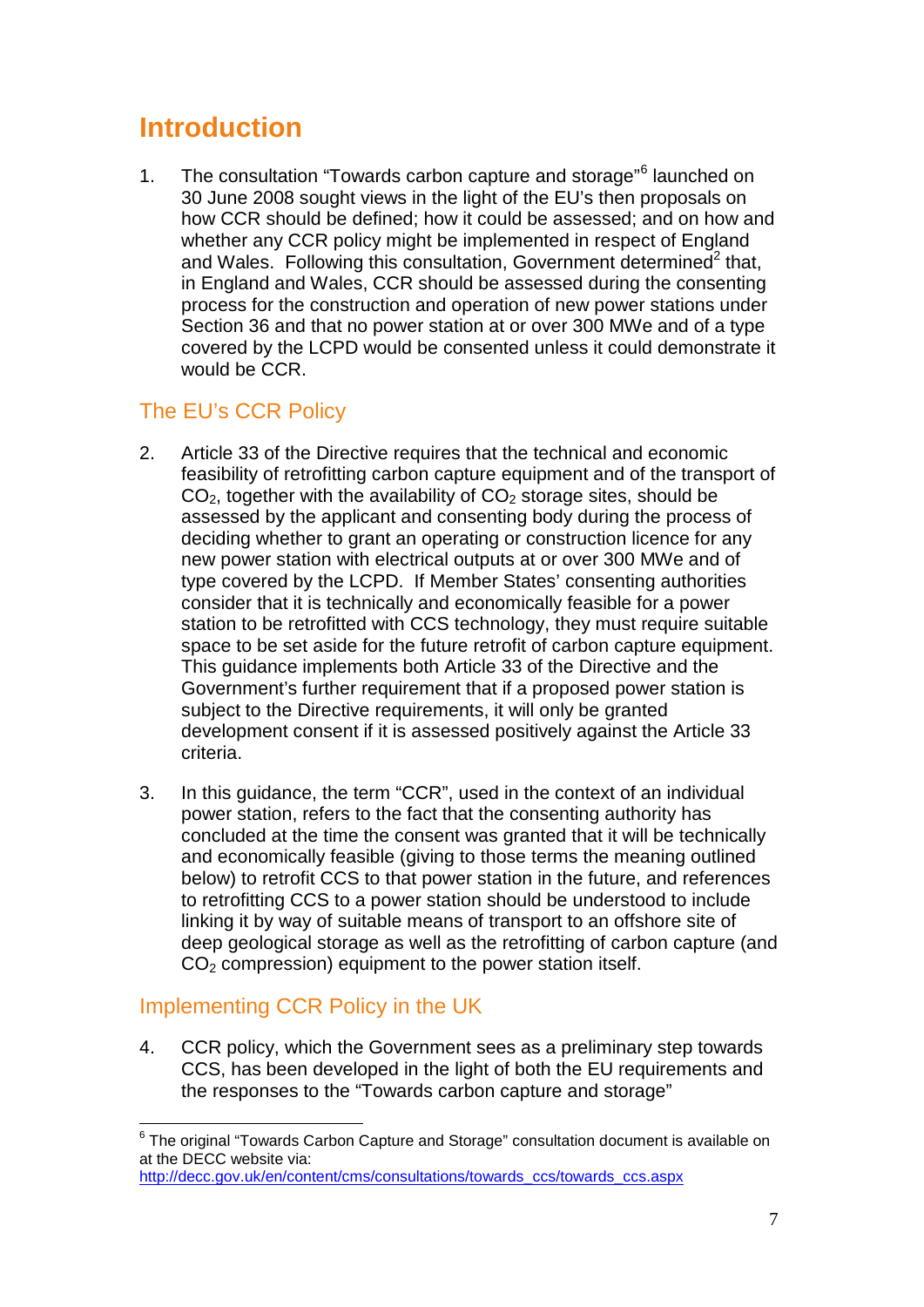consultation. This new policy affecting Section 36 consents is set out in the Government's response to the "Towards Carbon Capture and Storage "consultation<sup>[2](#page-1-2)</sup>.

- 5. Many of the power stations consented and built from now on could still be operating for at least the next 30 years, possibly into the 2040s and indeed beyond<sup>[7](#page-7-1)</sup>. Given the pressing challenge of the UK's 80% target for reduction of greenhouse gases by 2050 as compared to 1990 levels, it is reasonable to assume such plants will need to fit carbon abatement technology at some point in their lifetime. For this reason, the Government has decided that all new power stations with electrical outputs at or over 300 MWe and of a type covered by the LCPD should only be consented if they can be considered CCR.
- <span id="page-7-2"></span>6. Government intends to consider applicants' CCR assessments with a "no barriers" approach. Applicants are asked to demonstrate that there are no known technical or economic barriers which would prevent the installation and operation of their chosen CCS technologies. Government does not intend to prescribe the detail of how CCS technology is applied in individual cases, but does expect that applicants will follow best practice as far as this knowledge is available and provide a reasoned justification of their choices.

## <span id="page-7-0"></span>CCR Requirements

- 7. As part of their application for Section 36 consent applicants will be required to demonstrate:
	- that sufficient space is available on or near the site to accommodate carbon capture equipment in the future;
	- the technical feasibility of retrofitting their chosen carbon capture technology;
	- that a suitable area of deep geological storage offshore exists for the storage of captured  $CO<sub>2</sub>$  from the proposed power station;
	- the technical feasibility of transporting the captured  $CO<sub>2</sub>$  to the proposed storage area; and
	- the likelihood that it will be economically feasible within the power station's lifetime, to link it to a full CCS chain, covering retrofitting of capture equipment, transport and storage.

Applicants must make clear in their CCR assessments which CCS retrofit, transport and storage technology options are considered the most suitable for their proposed development.

<span id="page-7-1"></span> $7$  This is in terms of the plant's possible operational lifetime, not the normal accounting depreciation period for the investment or what turns out to be the actual pay back period on the investment.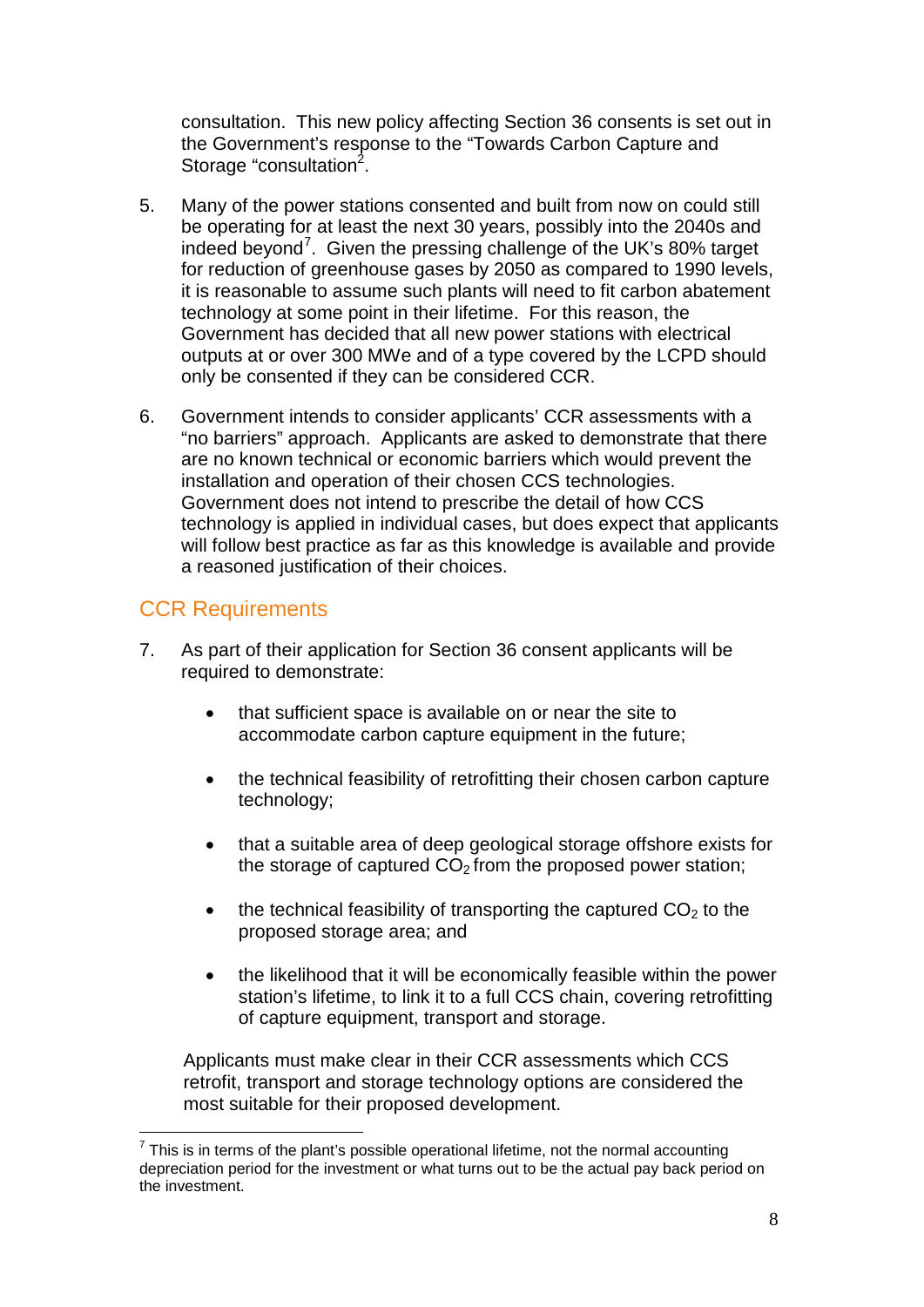In addition, if applicants' proposals for operational CCS involve the use of hazardous substances, they may be required to apply for Hazardous Substances Consent (HSC). In such circumstances, they should do so at the same time as they apply for Section 36 consent (see paras [70](#page-26-1) to [82\)](#page-28-0).

- 8. If granted consent, operators of the power station will be required to:
	- retain control over sufficient additional space on or near the site on which to install the for the carbon capture equipment, and the ability to do use it for that purpose;
	- submit reports to the Secretary of State for DECC as to whether it remains technically feasible to retrofit CCS to the power station. These reports will be required within 3 months of the commercial operation date of the power station (so avoiding any burden on the operator with an unimplemented consent) and every **two** years thereafter until the plant moves to retrofit CCS.

Any applicant for Section 36 consent should expect that the consent will contain conditions which have the effect, if not the same wording, as the model conditions at Annex G.

## <span id="page-8-0"></span>Guidance on demonstrating CCR requirements

- 9. This guidance is intended to give practical advice on the type of information applicants need to submit to the Secretary of State to demonstrate that a proposed development can be built CCR. For clarity, the minimum suggested information is highlighted in text boxes.
- 10. Applicants are reminded that such assessments will be public documents as part of the Section 36 consenting process and, even if marked as commercially sensitive, may be released in response to a Freedom of Information or Environmental Information Regulations request if they are not subject to any absolute bars on disclosure and it is considered to be in the public interest to do so.

### <span id="page-8-1"></span>Allocation of space for carbon capture equipment

11. Applicants should be prepared to submit plans and supporting documents with their initial Section 36 application to demonstrate that sufficient space is available to accommodate carbon capture equipment, sized so as to be capable of processing emissions from the entire power station, in the future. Applicants should explain what percentage of these  $CO<sub>2</sub>$  emissions they consider will be captured by their proposed capture technology, in keeping with the principle of best practice explained in paragraph [6.](#page-7-2) These plans need to contain sufficient detail to allow the Secretary of State, taking appropriate advice from the Environment Agency, to be confident that the applicant is allowing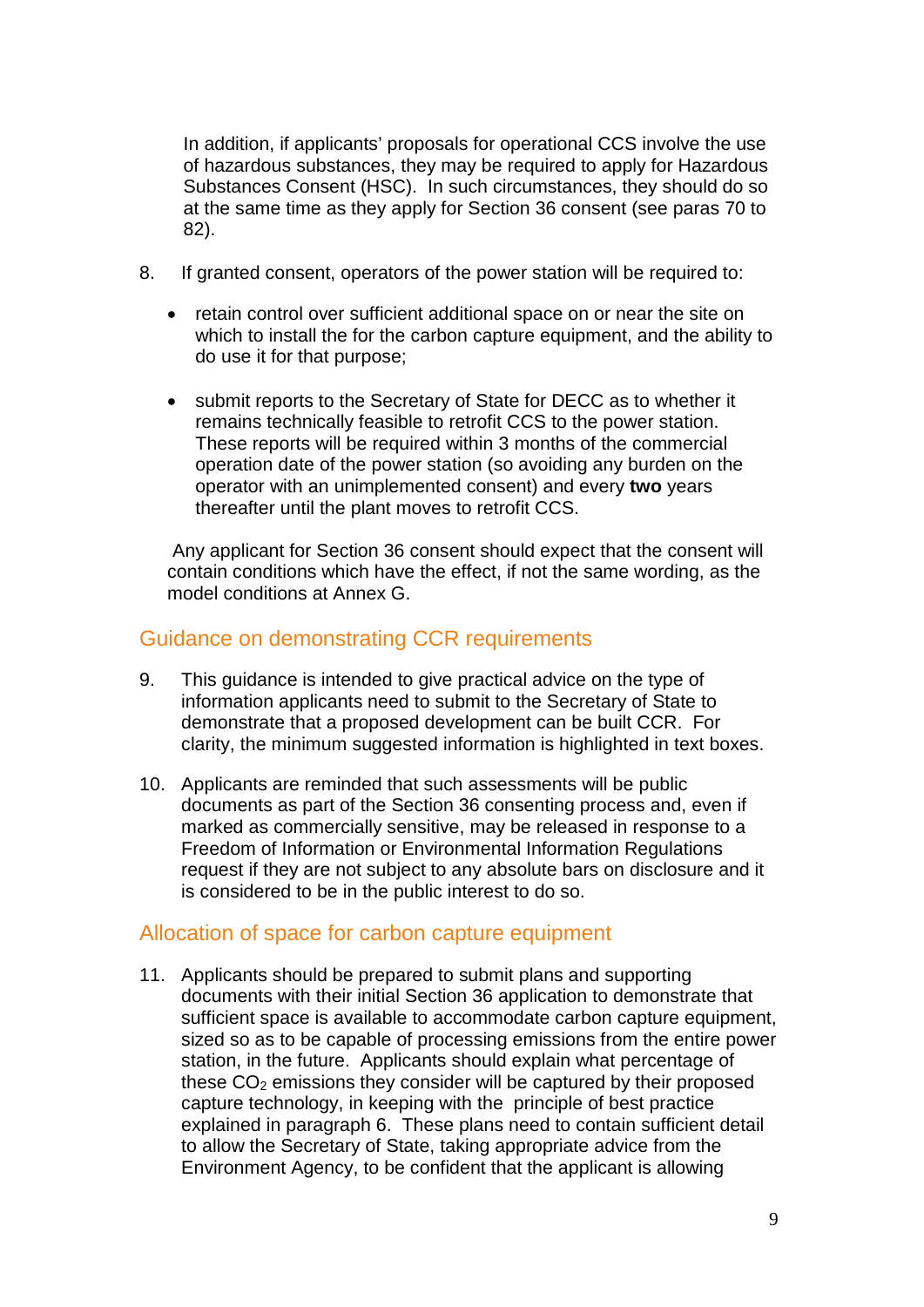sufficient space overall on and/or nearby to the site - and in appropriate areas on site - to allow for the subsequent retrofitting of the declared type of  $CO<sub>2</sub>$  capture and compression plant.

- 12. Assessments of the appropriate space to be set aside for the subsequent retrofit of capture equipment will depend on:
	- the type of capture technology declared as likely to be chosen (the key variable);
	- the size/number of the power generating units;
	- the input fuel for the power units;
	- decisions about whether the necessary  $CO<sub>2</sub>$  processing would be on or off site;
	- ensuring the safe storage of chemicals;
	- avoiding congestion on site for safety both during construction and operation; and
	- future progress in developing the capture technologies which may reduce the space required for the related equipment.
- 13. Since capture technologies have not yet been demonstrated on a commercial scale, it is not appropriate for Government to impose prescriptive requirements on the amount of space which should be set aside. Applicants should make a reasoned justification for their proposed space allocation on the basis of their chosen capture technology. (It logically follows that the same technology should be covered in the retrofit feasibility study.) This is consistent with a no barriers approach through which the Government intends to consider applicants' assessments.
- 14. A recent International Energy Agency (IEA) report<sup>[8](#page-9-0)</sup> gave indicative figures for the capture plant land footprint for different types of gas and pulverised coal plant (based on net plant capacities of around 500 MW), using either post-combustion capture or oxyfuel combustion. The Environment Agency, in offering their advice to the Secretary of State as the consenting authority, will use this IEA document together with other relevant information sources as a starting point in judging whether the amount of space allocated by applicants is appropriate.

<span id="page-9-0"></span><sup>8</sup> *CO2 capture as a factor in power plant investment decisions*. 2006/8. IEA, Greenhouse Gas Report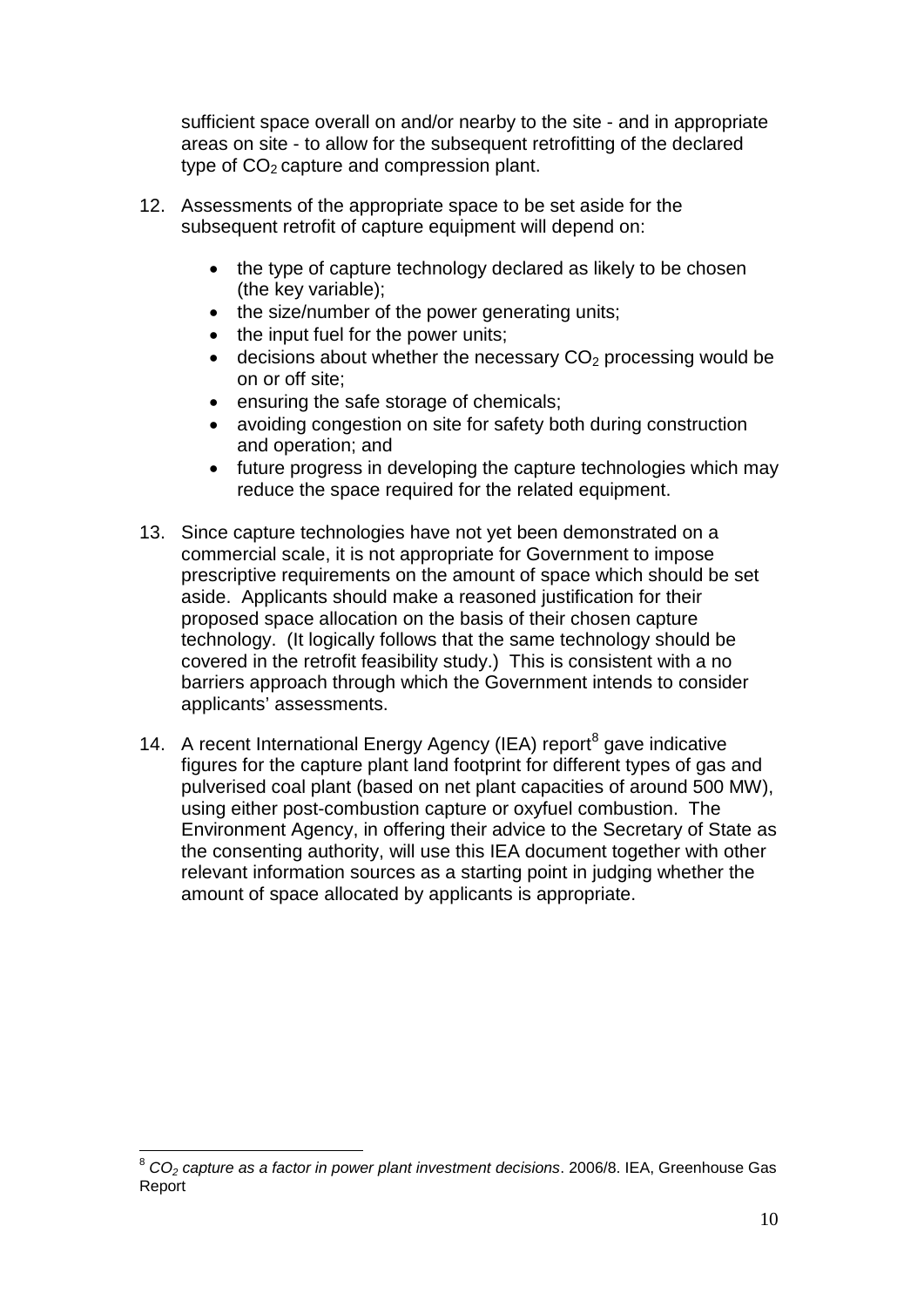#### Table 1: Approximate minimum land footprint for some types of  $CO<sub>2</sub>$  capture plant

|                                                                    | <b>CCGT with</b><br>post-<br>combustion<br>capture | <b>CCGT with</b><br>pre-<br>combustion<br>capture | <b>CCGT with</b><br>oxy-<br>combustion | <b>USCPF with</b><br>post-<br>combustion<br>capture | <b>IGCC</b><br>with<br>capture | <b>USCPF with</b><br>оху-<br>combustion |
|--------------------------------------------------------------------|----------------------------------------------------|---------------------------------------------------|----------------------------------------|-----------------------------------------------------|--------------------------------|-----------------------------------------|
| <b>Site</b><br>dimensions<br>generation<br>equipment<br>(m)        | 170 x 140                                          | 170 x 140                                         | 170 x 140                              | $400 \times 400$                                    | 475 x                          | 400 x 400                               |
| <b>Site</b><br>dimensions<br>$-CO2$<br>capture<br>equipment<br>(m) | 250 x 150                                          | 175 x 150                                         | 80 x 120                               | 127 x 75                                            | 375                            | 80 x 120                                |
| <b>Total site</b><br>footprint<br>(m <sup>2</sup> )                | 62,000                                             | 50,000                                            | 34.000                                 | 170,000                                             | 180,000                        | 170,000                                 |

Acronyms: CCGT – combined cycle gas turbine; IGCC – integrated gasification combined cycle; USCPF – ultra-supercritical pulverised fuel

- 15. Applicants must be able to demonstrate suitably located land will be available for them to use for the capture element of the CCS chain at the point of retrofit. If an applicant intends to use any space off the core power station site subsequently for CCS, or if the applicant does not own the area of land in question as freehold or on a lease whose term matches or exceeds the expected lifetime of the power station, this needs to be made clear as part of their initial Section 36 application in the submitted plans and designs. If they do not already own or occupy this ancillary site, the applicant will need to satisfy the Secretary of State that they are in a position to ensure that they will be able to use the ancillary site when they move to installing CCS, and will be required, as a condition of obtaining Section 36 consent, to retain the ability to use the ancillary site for CCS purposes. Whether land over which the applicant only has an options will be considered sufficiently available will have to be determined on a case by case basis, by reference to the specific contractual arrangements in each case (relevant factors will include whether retrofitting is likely to occur after the latest date at which it is legally possible to provide for the option to be exercised<sup>[9](#page-10-0)</sup>). The key consideration is that the ownership or use of the land before the applicant decides or is required to retrofit should not present any foreseeable obstacle to retrofitting at that time. Where it is proposed to use land that is not directly adjacent to the power station site, applicants will also need to provide assurances that they will be able to use corridors of land, as necessary, linking that land to the power station site.
- 16. Applicants may not suggest nor agree with any third party that land set aside for the purposes of CCR should be considered as environmental mitigation space to compensate for loss of habitat due to the power

<span id="page-10-0"></span><sup>&</sup>lt;sup>9</sup> See the Perpetuities and Accumulations Act 1964.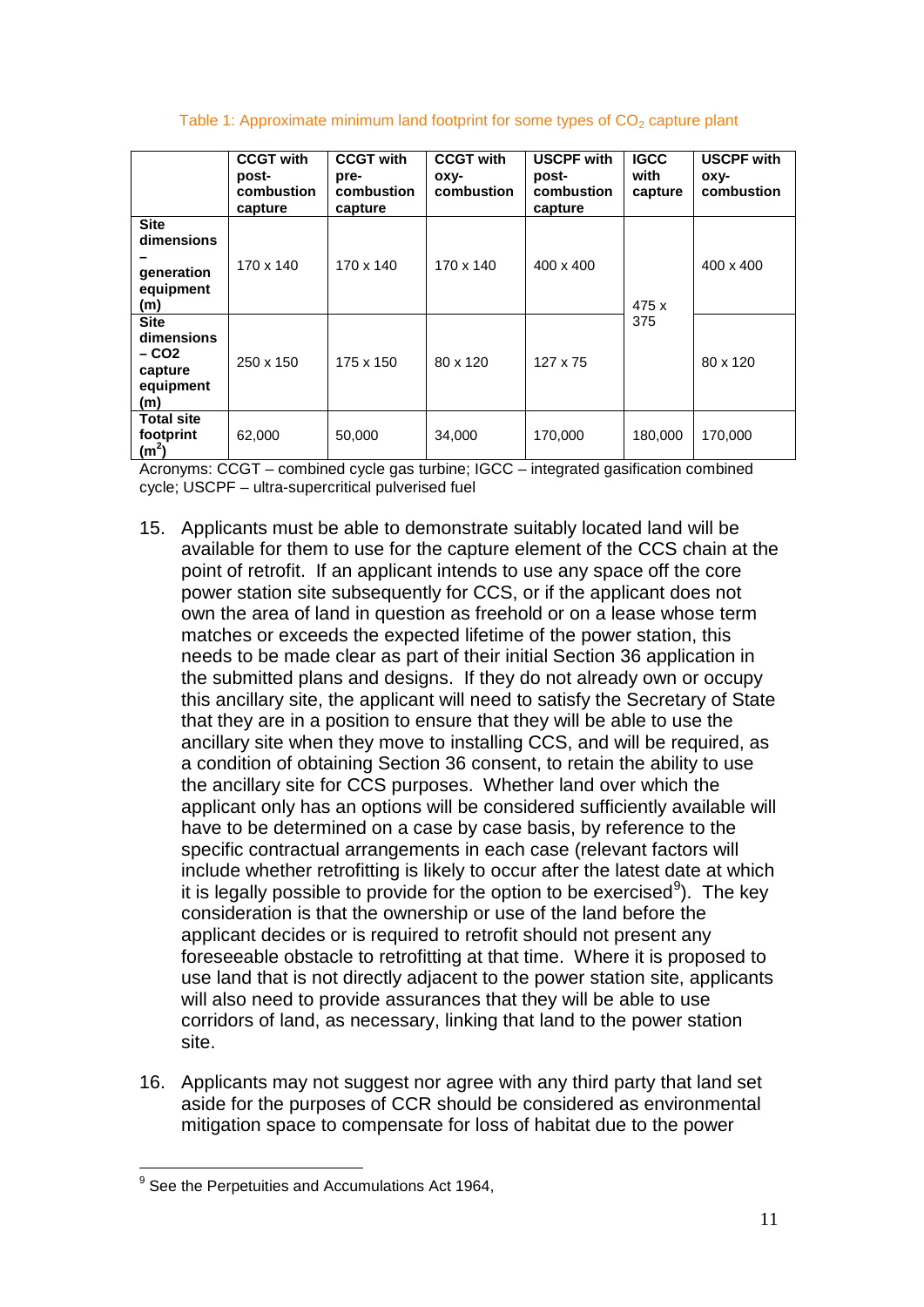station development. This is because the purpose of the land is as a site in the future for carbon capture equipment, therefore it would not be available for long term mitigation. It is also important that the site is not allowed to become a wildlife reserve through neglect or mismanagement such that it would not be available for retrofit in the future. The retained land should not be owned, occupied or used (either by the applicant or a third party) in any way which may prevent its being cleared and free to accommodate the carbon capture plant within two years of the capture equipment being required to be installed

17. The Government does not intend that land set aside for CCR should be categorised in the future for purposes other than industrial use on regional spatial plans of land use.

#### Space

#### Key Information

- 18. In order to demonstrate that the proposed space is suitable and that development can be considered CCR, operators should include outline site plans (drawings) in their application for Section 36 consent. The site plans, which will be public documents, will need to be more detailed than those submitted with Section 36 applications prior to the introduction of the CCR requirement, to enable the Environment Agency to advise Ministers that the proposed plant layout is suitable for subsequent CCS installation. The site plans should be sufficiently detailed to show:
	- the footprint of the combustion plant;
	- the location of the capture plant including any air separation units;
	- $\bullet$  the location of the CO<sub>2</sub> compression equipment;
	- the location of any chemical storage facilities; and
	- $\bullet$  the exit point for  $CO<sub>2</sub>$  pipelines from the site.
- 19. Conceptual diagrams and a description, demonstrating how the space will used, should also be submitted. Basic calculations using the known volumes of  $CO<sub>2</sub>$  which will have to be processed could usefully be included in the space description to justify the size and type of processing equipment chosen.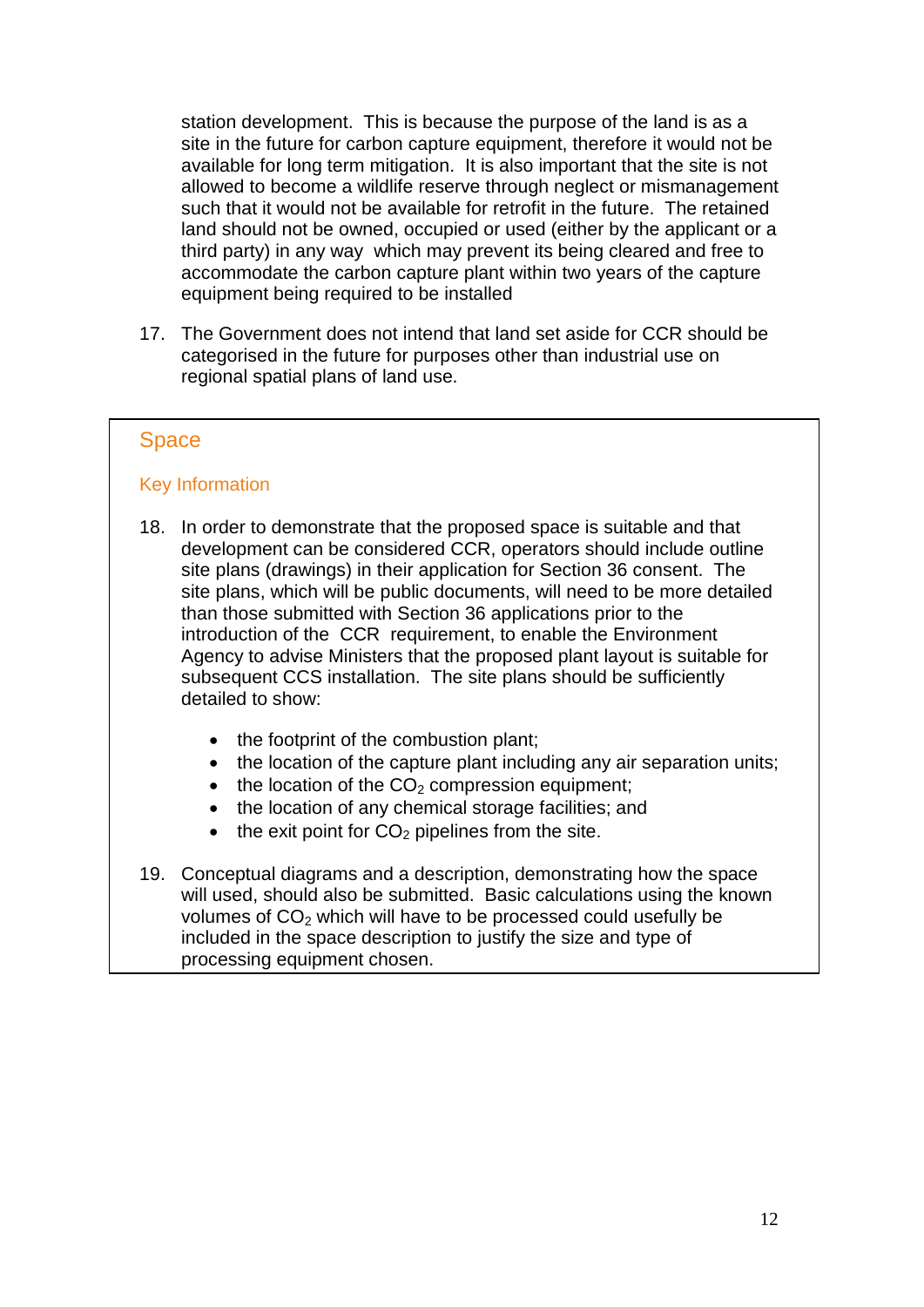## <span id="page-12-0"></span>Assessment of the technical feasibility of retrofitting carbon capture equipment

- 20. The aim of this assessment is to demonstrate to the consenting authority that the plant has been designed in such a way as to enable the subsequent retrofit of carbon capture equipment to the entire capacity of the proposed power station. Applicants should also explain what percentage of these  $CO<sub>2</sub>$  emissions they consider will be captured by their proposed capture technology, in keeping with the principle of best practice explained in paragraph [6.](#page-7-2) In order for the Secretary of State to be confident that proposed power station is CCR, applicants must include in their CCR assessment a clear statement on what type of technology is considered most appropriate for their power station. Applicants may wish to include a discussion of other technology options to justify their choice, but must make clear which option is considered most appropriate for their power station. This option should then be the one assessed when considering the economic feasibility of retrofitting carbon capture equipment to the power station.
- 21. Applicants should provide an assessment of their proposed plant designs as part of their Section 36 application that is sufficiently detailed for the Environment Agency to advise the Secretary of State that there are no known technical barriers to a subsequent retrofit of the type of capture technology declared. Applicants are therefore not expected to submit designs in the sort of detail required for a Front End Engineering and Design (FEED) study.
- 22. The assessment of technological feasibility could be against either:
	- an appropriate reference document; or
	- by the provision of sufficient technical detail by the applicant in their submitted plans and discussions with the advisory body.
- <span id="page-12-2"></span>23. In terms of a reference document, the Government suggested, in its response to the "Towards Carbon Capture and Storage" consultation, a specific IEA document<sup>[10](#page-12-1)</sup> as the one currently appropriate for postcombustion amine scrubbing and oxyfuel technologies.
- 24. Based in part on this, the Environment Agency have produced advisory checklists for applicants to guide them on the issues that need considering. **Annexes 1A-C** contain these checklists for:
	- post-combustion amine scrubbing on coal;
	- pre-combustion  $CO<sub>2</sub>$  capture from gas (or syngas) and hydrogenrich fuel gas combustion; and

<span id="page-12-1"></span><sup>&</sup>lt;sup>10</sup> CO<sub>2</sub> Capture Ready Plants. Executive Committee of the IEA Greenhouse Gas Programme. Technical Study. Report Number: 2007/4. Date May 2007. This IEA document, which has been peer reviewed in accordance with best scientific practice, can be found at [www.iea.org/Textbase/publications/free\\_new\\_Desc.asp?PUBS\\_ID=1980](http://www.iea.org/Textbase/publications/free_new_Desc.asp?PUBS_ID=1980)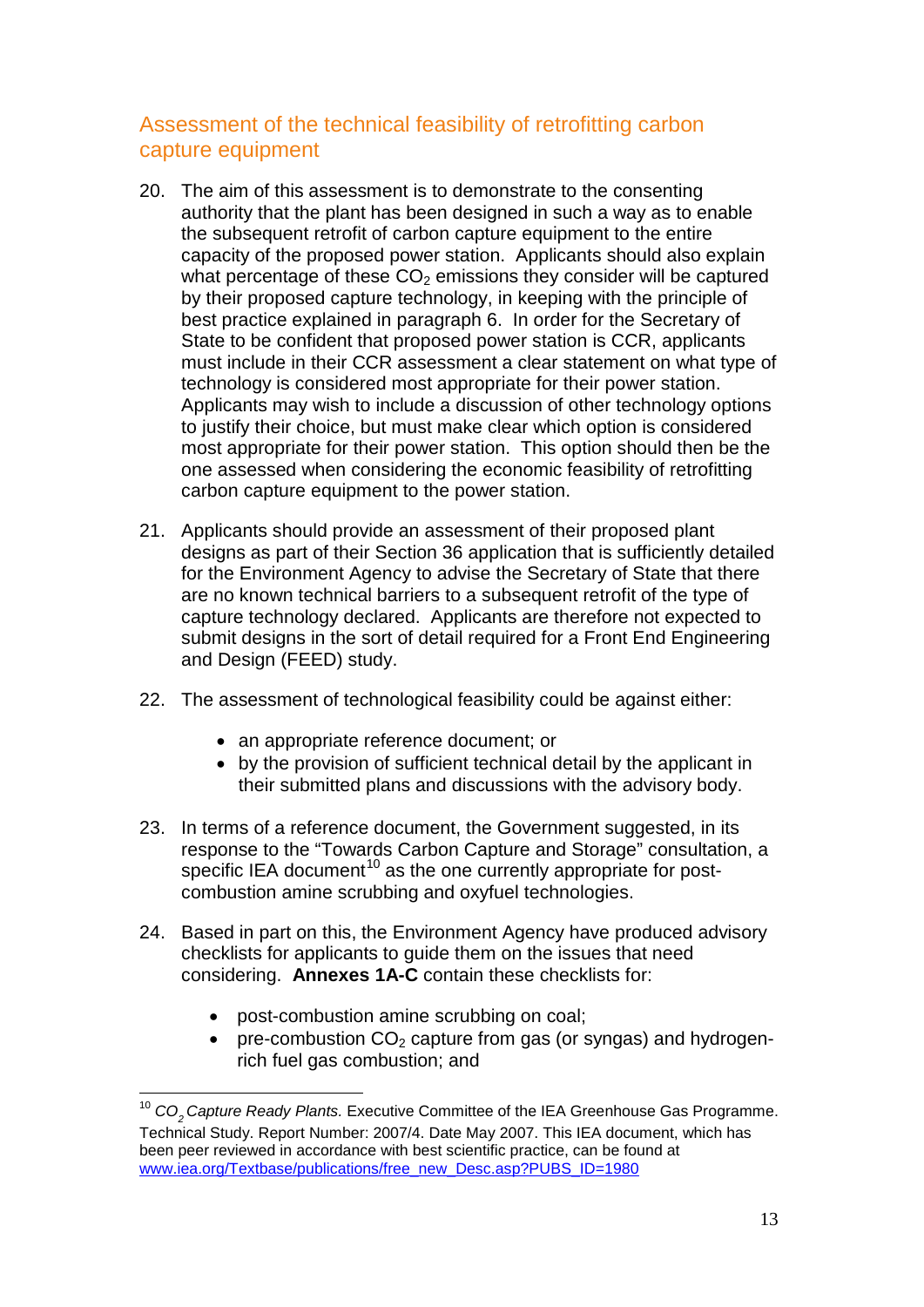- post-combustion amine scrubbing on gas.
- 25. These checklists will be updated by the Department of Energy and Climate Change, working with the Environment Agency, as these capture technologies develop. We also expect that in time advisory checklists for other capture technologies will be added to this guidance document**.**
- 26. The Government does not intend to insist that an applicant, when in time they come to make a Section 36 consent application to install CCS (see para [96\)](#page-32-1), must do so on the basis of the capture technology declared at this CCR stage. The Government recognises that CCS technology is still developing and does not wish to bind operators to a technology which may be less effective or less economic than that available to applicants at the stage of CCS retrofit.
- 27. As stated in paragraph 6, the Government intends to consider applicants' CCR assessments with a "no barriers" approach. Applicants are asked to demonstrate that there are no known technical or economic barriers which would prevent the installation and operation of their chosen CCS technologies. Government does not intend to prescribe the detail of how CCS technology is applied in individual cases, but does expect that applicants will follow best practice as far as this knowledge is available and provide a reasoned justification of their choices.
- 28. The concept of best practice, on the basis of current knowledge, is relevant to post-combustion capture. The process requires steam in order to regenerate the  $CO<sub>2</sub>$  saturated chemicals, providing clean chemicals which can be recycled back into the system and a high concentration stream of  $CO<sub>2</sub>$  ready for compression, transport and eventual storage. Standalone boilers are not considered as efficient a method of providing steam for regeneration of the chemicals as an integrated capture system in which steam is extracted from within the combined cycle gas turbine (CCGT) or coal power station itself. If applicants choose a standalone boiler as part of their proposals for the retrofit of carbon capture equipment, they must justify this choice and demonstrate that it could be considered comparable to an integrated system once carbon capture is operational. For example this could be by providing evidence that the standalone system for the provision of steam for post-combustion capture was as thermally efficient per unit of  $CO<sub>2</sub>$  as an integrated system once carbon capture is operational for their particular power station. By asking applicants to provide a justification of their choice rather than stating applications of this type will not be considered suitable, the Government has not ruled out the possibility that such options for standalone steam provision will be considered.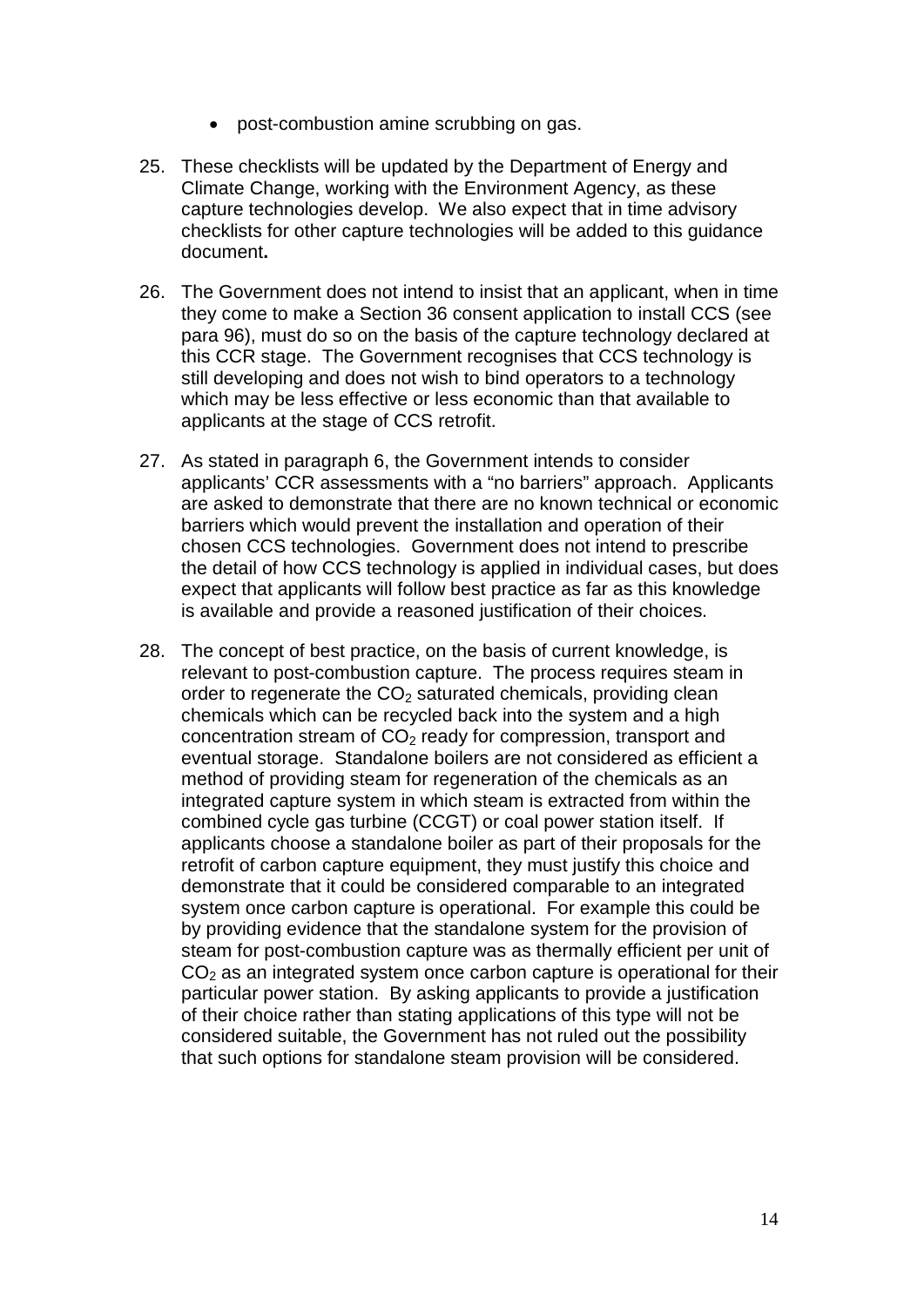29. Applicants are only asked to compare the efficiencies of the power stations once capture is operational rather than before because there are not thought to be significant differences<sup>[11](#page-14-1)</sup> in plant efficiencies prior to retrofit between modified (needed for integrated capture) and unmodified (for use with standalone steam provision capture) generating turbines.

## Technical feasibility of retrofitting CCS

#### Key Information

- 30. Government envisages that the technical feasibility study for retrofitting CCS equipment will take the form of a written report and accompanying plant designs which:
	- make clear which capture technology is currently considered most appropriate for retrofit in the future to the power station; and
	- provide sufficient detail to enable the Environment Agency to advise the Secretary of State on whether the applicant has sufficiently demonstrated there are no currently known technical barriers to subsequent retrofit of the declared capture technology.
- 31. Applicants are directed to the IEA reference document<sup>[10](#page-12-2)</sup> on capture technologies and to the advisory checklists (see **Annexes A-C)** when preparing their technical assessment of the feasibility of retrofitting carbon capture equipment.

## <span id="page-14-0"></span>Assessment of a suitable offshore area for  $CO<sub>2</sub>$  storage

- 32. An applicant's choice of proposed storage area as part of their application for a Section 36 consent, together with  $CO<sub>2</sub>$  transport considerations, will influence the viability of their proposed power station site. It is the responsibility of the applicant to make a short, reasoned, written justification of their proposed storage area, demonstrating that no known barriers exist to its use for  $CO<sub>2</sub>$  sequestration.
- 33. The Government has made clear in its response to the "Towards Carbon Capture and Storage" consultation $2$  that in the UK only offshore storage areas are currently considered suitable by Government for  $CO<sub>2</sub>$ storage. Therefore applicants must identify an offshore  $CO<sub>2</sub>$  storage area in their CCR storage assessment.

<span id="page-14-1"></span><sup>&</sup>lt;sup>11</sup> Lucquiaud M., Patel P., Chalmers H. and Gibbins J. Retrofitting CO2 capture ready fossil fuel plants with post combustion capture. Part 2: requirements for natural gas combined cycle plants using solvent-based flue gas scrubbing. *Proc. IMechE, Part A: J. Power and Energy,* 2009, **223**(A3), 227-238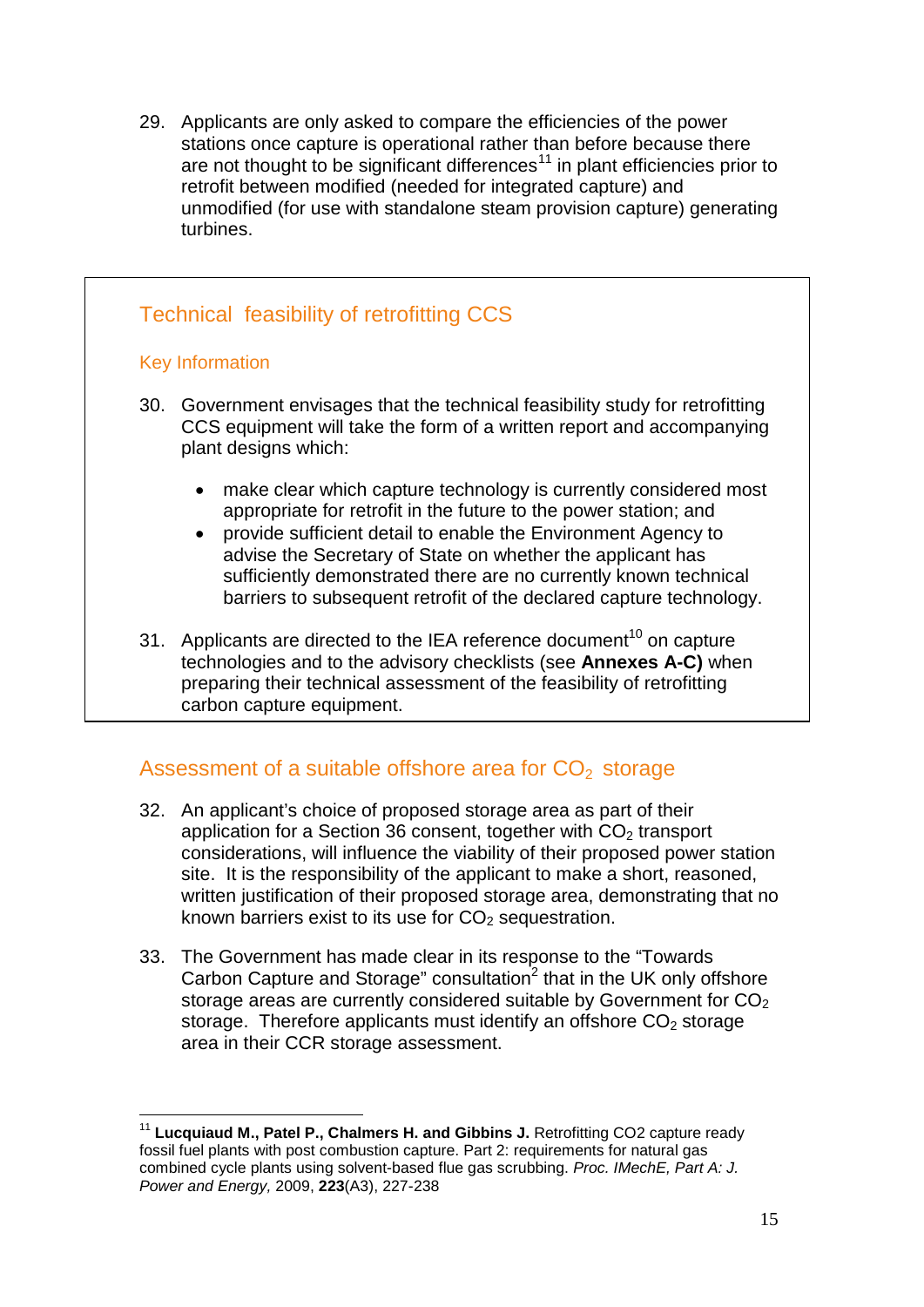- 34. At the present time, the Government suggests that the simplest and most appropriate means of demonstrating there are "no known barriers" to storage is by delineating on a map a suitable storage area in either the North Sea or Morecambe Bay. Applicants are advised to identify within the delineated area at least two fields or saline aquifers (with appropriate  $CO<sub>2</sub>$  storage capacity) listed in either the "valid/viable" (these two descriptors were used interchangeably for the uppermost storage classification within the DTI study) or the "realistic" categories in the DTI's 2006 study of UK storage capacity<sup>[12](#page-15-0)</sup>. It would be for the applicant to state which field(s) are in his proposed storage area. The fields or aquifers involved could be in one or both of these two categories. This DTI study is considered to be the most comprehensive reference document currently available. If an applicant wishes to select any field or aquifer beyond those covered by the DTI study, it will be for him to demonstrate a comparable level of assurance to that in the DTI study that this field or aquifer would be suitable for  $CO<sub>2</sub>$  storage.
- 35. Applicants may use alternative data sources if they see fit<sup>13</sup>, though an equivalent level of certainty needs to be demonstrated. For example, the Scottish Centre for Carbon Storage (SCCS), with the support of the Scottish Government, has quantified Scottish  $CO<sub>2</sub>$  sources and storage potential in offshore areas surrounding Scotland<sup>[14](#page-15-2)</sup>. Further data sources can be expected to become available in future.
- 36. There is no requirement for applicants to obtain either an exploration or storage licence at the CCR stage. Government recognises that, as a greater amount of information becomes available on the nature and characteristics of the UK's storage capacity, operators will as a matter of course review and refine their initial assessments. We do not expect plans at the CCR stage that are so specific as to require appropriate commercial negotiations with other parties holding relevant rights or otherwise equipped to take forward a specific storage project. It would not be reasonable to require commitments on these matters at the CCR stage.
- 37. It should be noted that operators will be required to obtain a permit from DECC and a lease from the Crown Estate in order to store  $CO<sub>2</sub>$  offshore when CCS is operational. In common with the other CCR assessments, an applicant's choice of storage area at the CCR stage will not be binding. It therefore follows that an applicant's choice of storage area at the CCR stage will not confer priority on that applicant for use of that storage area when CCS is deployed on their power station.

<span id="page-15-0"></span> $12$  Industrial carbon dioxide emissions and carbon dioxide storage potential in the UK. Report No. COAL R308, DTI/Pub URN 06/2027, October 2006. Available at: [www.berr.gov.uk/files/file35684.pdf](http://www.berr.gov.uk/files/file35684.pdf)

<span id="page-15-1"></span> $13$  Some examples of alternative resources are detailed in Annex 1E(i)

<span id="page-15-2"></span><sup>&</sup>lt;sup>14</sup> The Scottish Centre for Carbon Storage report "Opportunities for  $CO<sub>2</sub>$  Storage around Scotland" is available via: http://www.geos.ed.ac.uk/sccs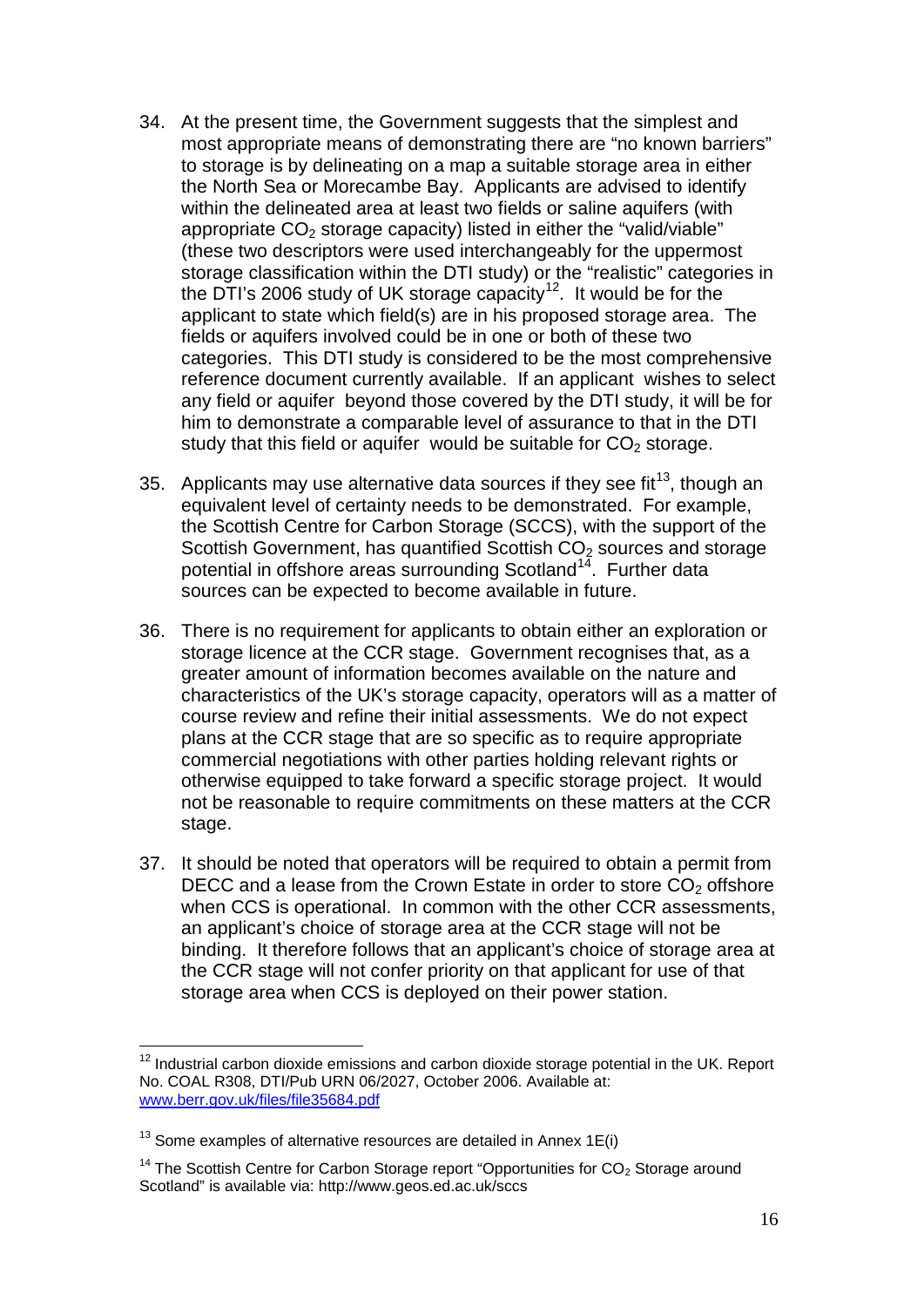- 38. If applicants wish to apply for the storage permit and lease at the CCR stage to ensure that a storage area will be available for their use once CCS is operational, that will be a commercial decision for them.
- 39. Applicants should include information on the amount of  $CO<sub>2</sub>$  that would be produced and stored as part of their CCR storage assessment. This data will be used to determine whether the proposed storage area has sufficient capacity for the uses proposed to date, taking account of any earlier applications which may have identified the same fields or aquifers for the same purpose. Any applicant, who identifies fields or aquifers which do not appear to have enough capacity, when account is taken of earlier applications, will be asked to propose an alternative storage area.
- 40. In time, a storage market may develop in which combustion plant operators may enter commercial agreements with specialist  $CO<sub>2</sub>$  storage operators. However, applicants for Section 36 consent may not, at the CCR stage, avoid the requirement to specify a storage area by making the assumption that they will be able to outsource such arrangements at the time of CCS deployment. This applies even if applicants are proposing to enter into joint transport arrangements (see para. 49). If there is evidence on which to base an outsourcing proposal it should be included either in the storage assessment done with the Section 36 application or in one of the subsequent written reviews to demonstrate continuing CCR.
- 41. Once a storage market has developed, if an applicant at the CCR stage chooses to refer to a co-operative storage arrangement, they would need to demonstrate that the proposed storage site has sufficient capacity for their  $CO<sub>2</sub>$  in addition to any others already contractually committed to that site.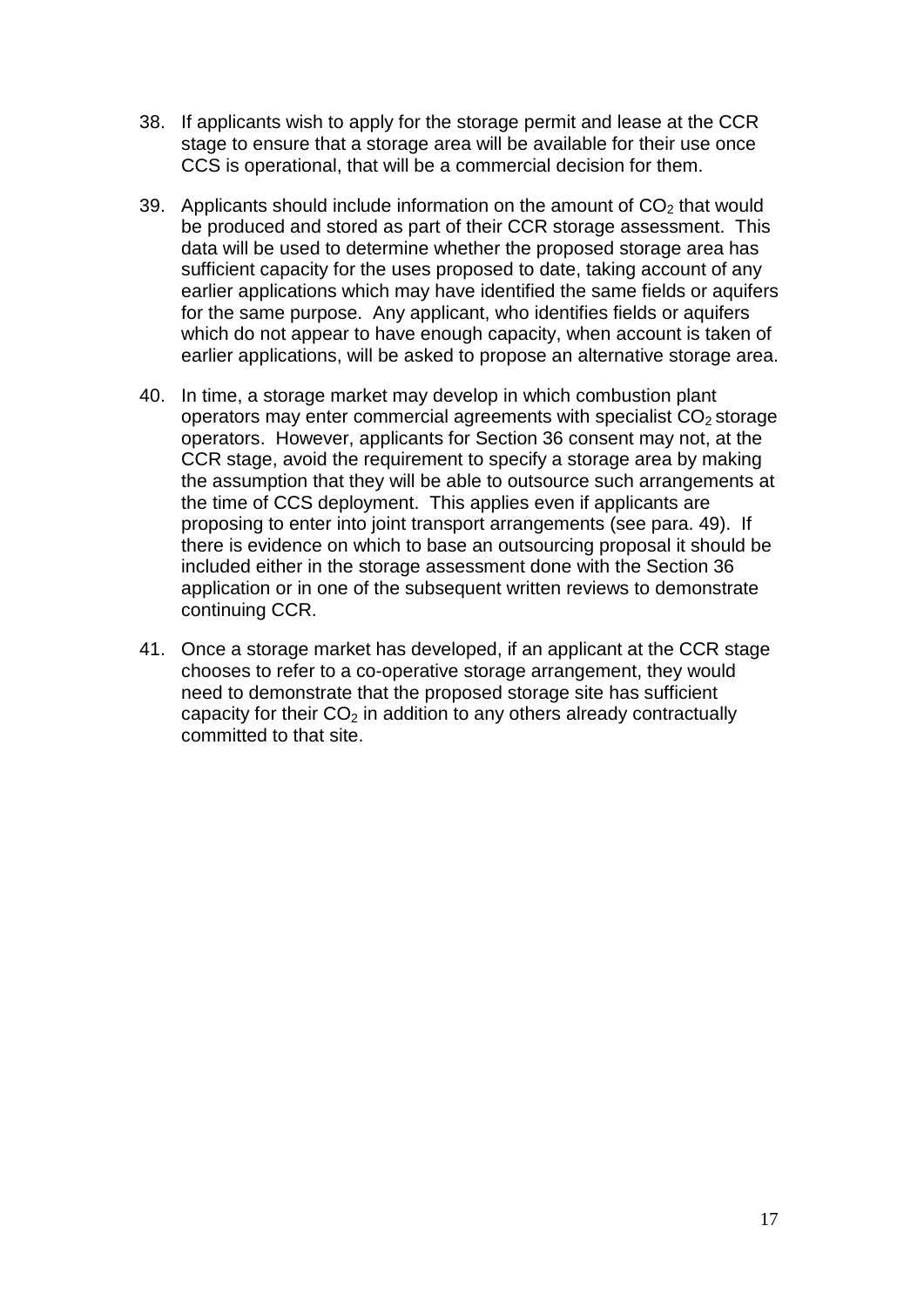## **Storage**

### Key Information

- 42. Demonstration of the storage component of CCR should involve:
	- identification of a possible storage area, including delineating the geographical extent of that area, and identification within that area of at least two oil or gas/gas condensate fields (or saline aquifers) listed in the range of geological formations identified as "viable " or "realistic" for  $CO<sub>2</sub>$  storage;
	- the data source relied on for identification of the suitability of these areas and fields/aquifers should be the 2006 DTI study or other similarly authoritative source(s);
	- a short summary including an estimate of the total volume of  $CO<sub>2</sub>$ likely to be captured and stored by the power station and an estimate of the  $CO<sub>2</sub>$  storage potential of the area identified by the applicant. The purpose of this summary will be to demonstrate whether the proposed storage area has sufficient capacity for the proposed plant's captured emissions, when account is taken of earlier applications which have relied on the same fields or aquifers for this purpose.

## <span id="page-17-0"></span>Assessment of the technical feasibility of  $CO<sub>2</sub>$  transport

43. The viability of a proposed site for a new power station will be influenced by the availability of  $CO<sub>2</sub>$  transport routes to the proposed storage area. The onshore transport of  $CO<sub>2</sub>$  is expected to be by pipeline, given the large volumes which will be captured at a power station of the size covered by the CCR requirement. Transport offshore to the storage site may be by pipeline or ship.

## Onshore Transport by Pipelines

44. Applicants must demonstrate that a feasible route exists from the site to the storage area. In particular, it is important that applicants for Section 36 consent demonstrate that a feasible "way-out" exists from the power station site for the  $CO<sub>2</sub>$  pipeline. In order to do this, for the first 10km surrounding the power station applicants are asked to identify a favoured route for their pipeline, within a 1km wide corridor, and in addition are asked to identify major pre-existing obstacles (arising because of safety or environmental concerns) within a 10km radius of the station. Applicants are asked to do this in order that the degree of flexibility that may exist over the eventual pipeline route (if, for example, it turns out at a later stage that subsequent development has made the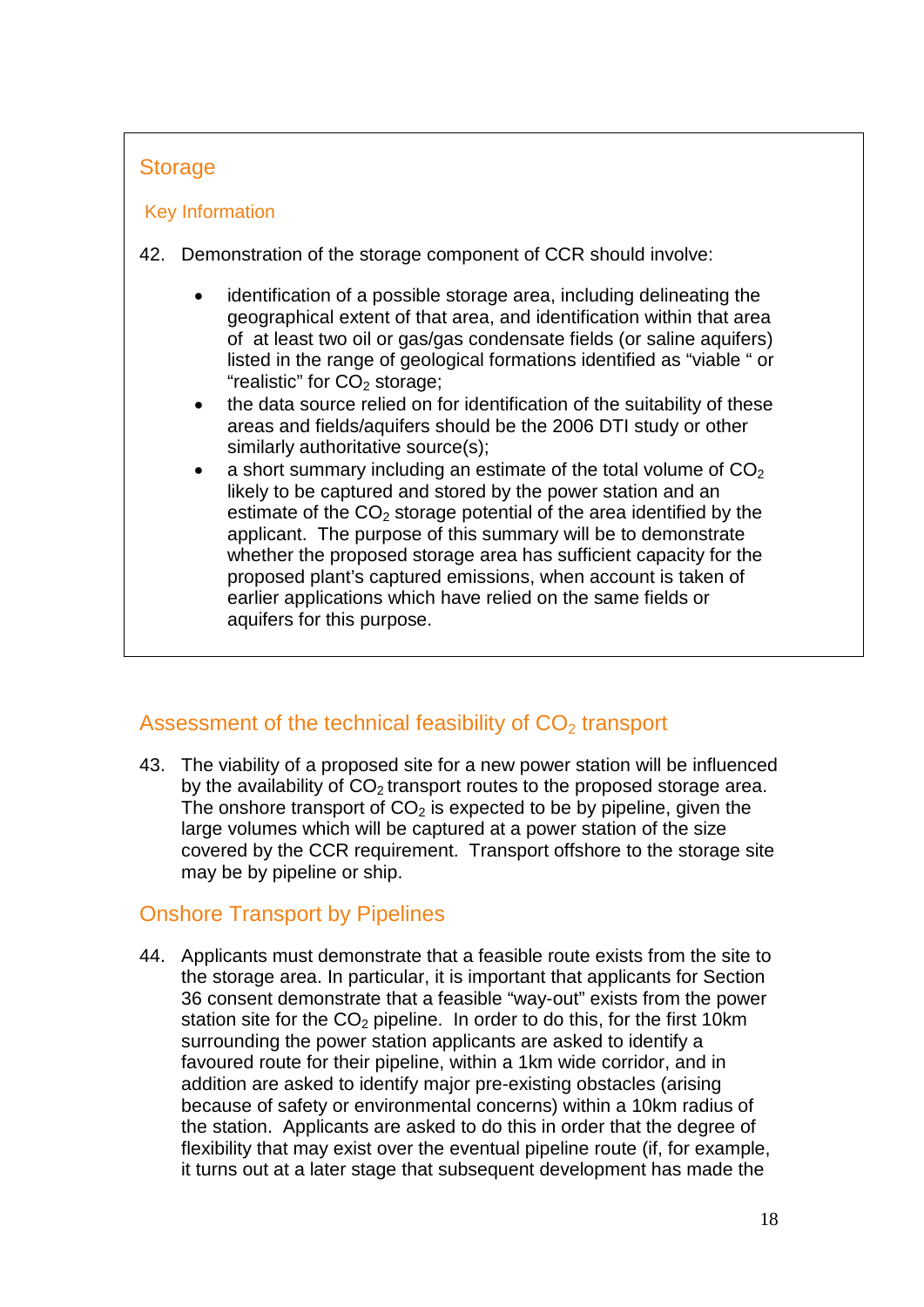originally favoured route impracticable) can be ascertained. In addition, some applicants may apply for HSC for the power station site (see paras 70-82), which, if granted, would impose a consultation distance around the site in which the local authority must consult the Health and Safety Executive (HSE) before consenting to any further development. This may assist the preservation of at least part of a feasible way-out from the plant.

- 45. Applicants are directed to the consultation, due for publication shortly, by the HSE on the classification of  $CO<sub>2</sub>$  pipelines under the Pipeline Safety Regulations 1996, to the interim safety advice on  $CO<sub>2</sub>$  pipelines available on the HSE website and to the Planning Advice for Development near Hazardous Installations (PADHI) software planning tool<sup>[15](#page-18-0)</sup>, when identifying major pre-existing safety obstacles (for example hospitals or schools).
- 46. After the first 10km from the power station, because of the greater availability of alternative routes, applicants are asked to identify a 10km wide corridor to the point(s) on the coast where they envisage either a pipeline going offshore or  $CO<sub>2</sub>$  going onboard ship.
- 47. The corridor widths are not the degree of clearance which must exist between the pipeline and other forms of development, rather they delineate the area in which the applicant thinks it feasible for the pipeline to be routed.
- <span id="page-18-2"></span>48. We recognise that some part of the proposed corridor, especially nearer to the site where the options may be more limited, may unavoidably impinge on a designated site e.g. a Natura 2000 site or Site of Special Scientific Interest. If so, and recognising that means already exist to mitigate the impacts of current infrastructure, including gas pipelines, on these types of site, e.g. through sophisticated boring techniques, applicants should suggest how such impacts could be minimised. At the CCR stage, given the inevitable uncertainty about the precise route and what might by the CCS stage in the future be the safety and environmental requirements, we do not envisage any formal environmental impact assessment (EIA) being undertaken. This will however need to be done when an operator wishes to fit CCS to the plant. In order to retrofit CCS, Government has made clear that a further Section 36 application<sup>[16](#page-18-1)</sup> will be required, in addition to the separate consents and licences necessary for  $CO<sub>2</sub>$  transport and storage. At this point an EIA covering the impacts arising from CCS at the power station will be conducted and an Environmental Statement (ES) included in the application requirements. If consent for the transport method, for example a  $CO<sub>2</sub>$  pipeline, is included in the application to retrofit carbon capture to the plant, the ES would also need to cover its impacts. If the transport method is not included in the

<span id="page-18-1"></span><span id="page-18-0"></span> $^{15}$  Further details on the PADHI planning tool is available from the HSE website.  $^{16}$  or its successor under the Planning Act 2008.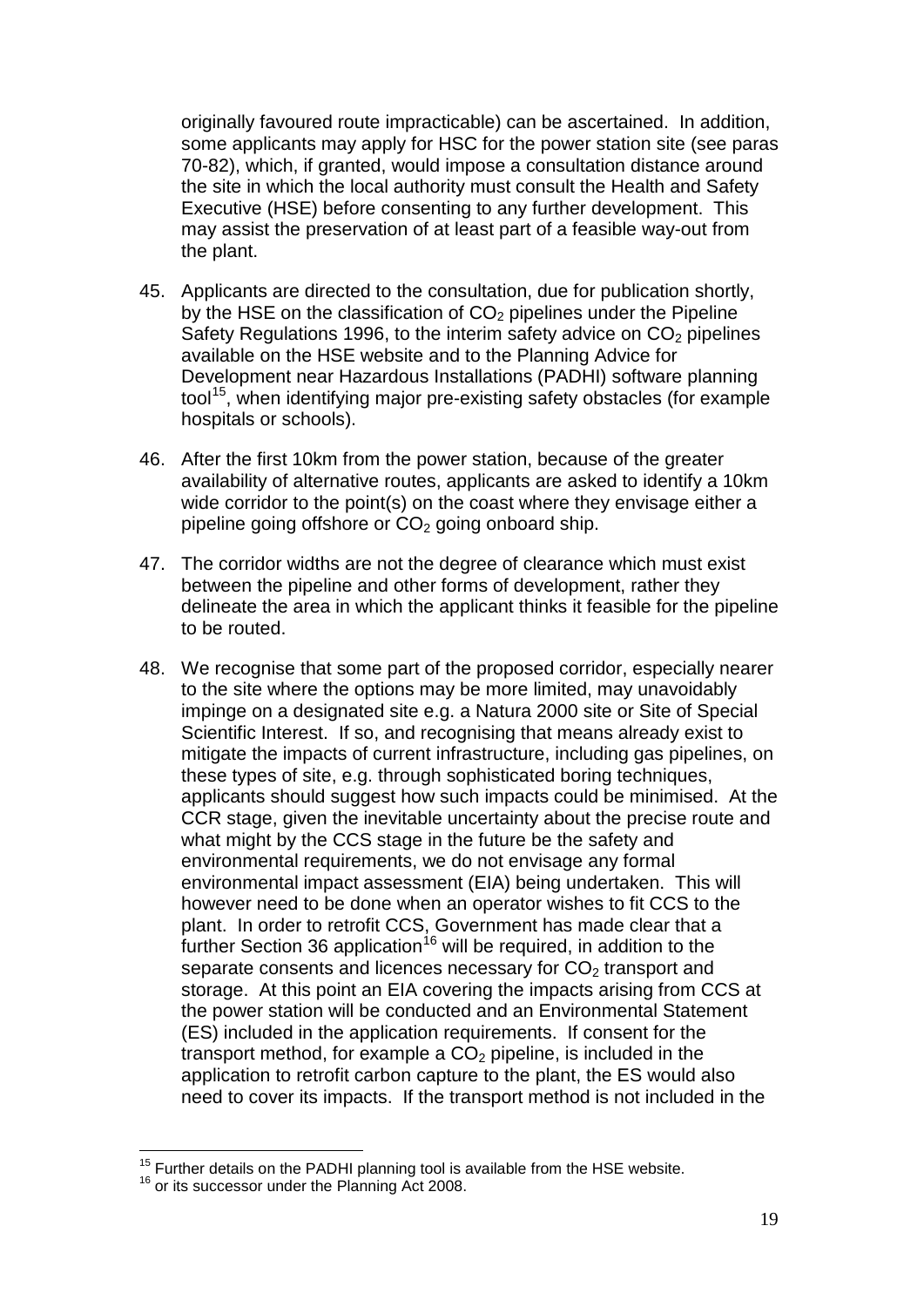Section 36 application, then the impacts of  $CO<sub>2</sub>$  transport will be assessed as part of a separate consent application.

## Transport Networks

- 49. Initially at least, such transport plans are likely to be point to point routes for an individual combustion site application. However, it is clear from work already underway jointly between the public and private sectors that in time it may be more cost effective for there to be a network of CO<sub>2</sub> pipelines onshore to which an individual combustion site could be linked up. For this reason amongst others, it is not the Government's intention to require an operator, when they apply to move to CCS, to use any of the routes explored at the CCR stage if there is a more feasible alternative.
- 50. If applicants choose to enter into joint transport arrangements with other companies, the same level of detail will be required as for individual plans, including, but not limited to:
	- demonstration that a feasible way-out for the pipeline from the proposed site exists and identification of major pre-existing obstacles (either because of safety or environmental concerns), within a 10km radius of the station;
	- demonstration that the pipeline could connect to the transport network; and
	- demonstration that the main transport route which would carry the  $CO<sub>2</sub>$  to the co-operative storage area was viable.
- 51. Applicants may not, when applying for an initial Section 36 consent, assume, at the CCR stage, that they will be able to outsource such onshore transport arrangements at the time of future CCS deployment.

## Offshore transport by ship and pipeline

- 52. A key consideration in any transport route is the point at which the  $CO<sub>2</sub>$ goes offshore, whether by pipeline or by ship. The applicant will need to demonstrate in their assessment report that a feasible route from land to sea exists. This is of particular importance as much of the coastline surrounding England and Wales is protected. Applicants should acknowledge potential barriers to the transport of  $CO<sub>2</sub>$  offshore and suggest how these factors might be mitigated.
- 53.  $CO<sub>2</sub>$  transport by ship for use in industrial processes and in the food industry is currently on a much smaller scale than that envisaged for CCS. There are, however, significant numbers of liquefied petroleum gas carriers which do transport dangerous fluids and the design of which may be suitable for transporting large volumes of  $CO_2$ <sup>[17](#page-19-0)</sup>. It would be for

<span id="page-19-0"></span><sup>&</sup>lt;sup>17</sup> Aspelund A., Mølnvik M.J. and De Koeijer G. 2006. Ship Transport of CO2 Technical Solutions and Analysis of Costs, Energy Utilization, Exergy Efficiency and CO2 Emissions. Chemical Engineering Research and Design, Vol 84, Issue 9, 847-855.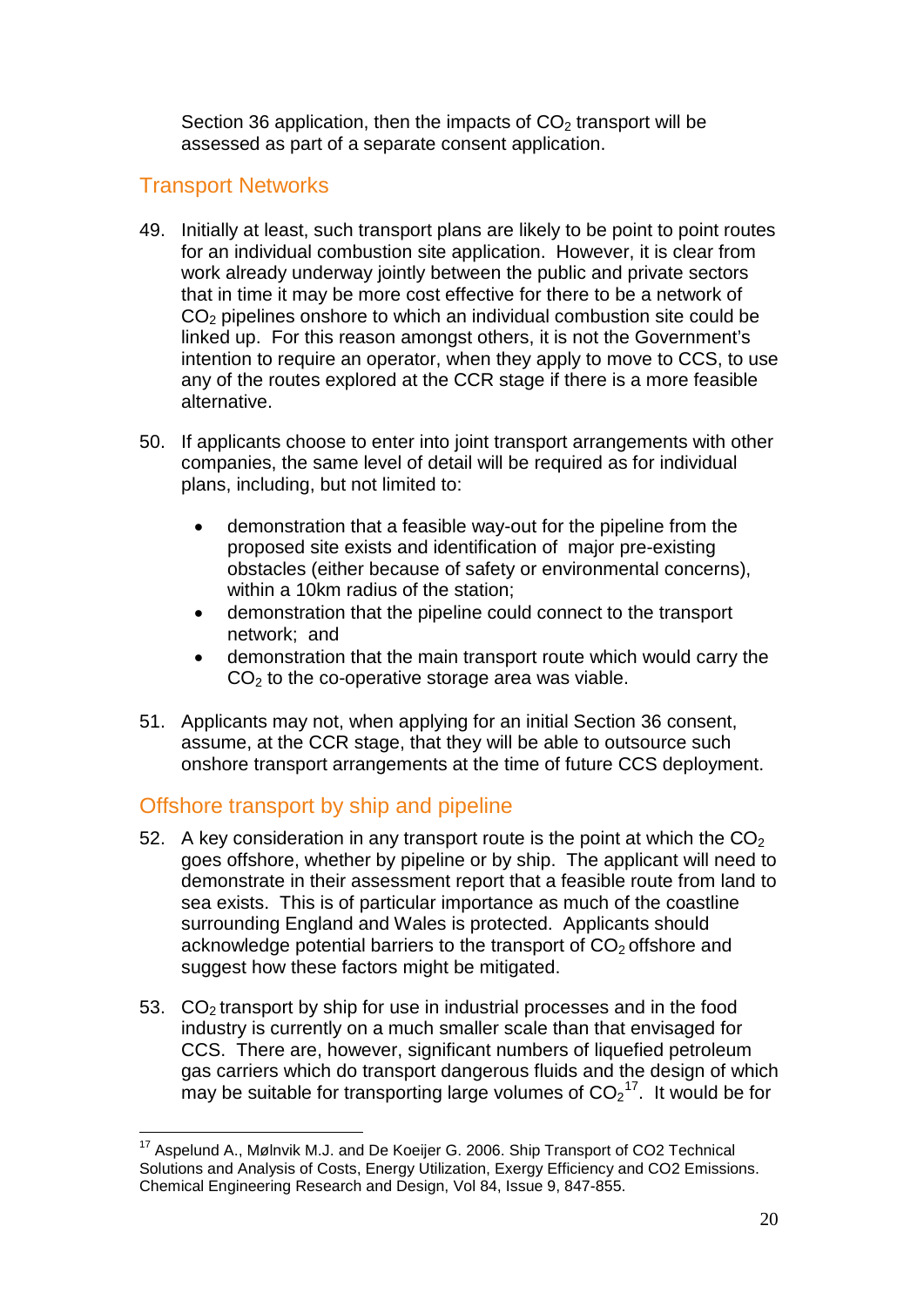an applicant planning to use these or any other ships to make a case for the safe transport of  $CO<sub>2</sub>$  by these means.

54. Experience in the UK with offshore gas pipelines is considerable. Sophisticated boring and drilling methods may mitigate impact on coastline. An applicant's assessment should contain a similar degree of detail for the offshore pipeline with the rest of the onshore route although it is recognised that it will only be possible to identify broad route corridors in which applicants expect the pipeline route will lie with identification of any major unavoidable environmental obstacles and provide suggestions on how the impact could be mitigated.

## Interim guidance on safety and  $CO<sub>2</sub>$  pipelines and shipping

- 55. The large volumes of  $CO<sub>2</sub>$  which will be involved in CCS mean that it is likely to be transported in a compressed form<sup>18</sup>. The HSE are currently undertaking research to develop a better understanding of the hazards of and standards for the conveyance of liquid, dense phase and supercritical  $CO<sub>2</sub>$  in pipelines. Such high pressure  $CO<sub>2</sub>$  pipelines are currently operational in enhanced oil recovery projects (EOR) in the USA[19](#page-20-1) **.**
- 56. This work will inform the HSE's decision on whether certain physical states of  $CO<sub>2</sub>$  (e.g. dense phase), together with consideration of the quantities involved in CCS process, merit classification as 'dangerous fluids' for the purpose of the Pipelines Safety Regulations 1996 (PSR)<sup>[20](#page-20-2)</sup> and/or 'dangerous substances' for the purpose of the Control of Major Accident Hazards Regulations 1999 (as amended) (COMAH) $^{21}$  $^{21}$  $^{21}$ .
- 57. The Government understands that the HSE intend to consult on the classification of dense phase  $CO<sub>2</sub>$  pipelines under the PSR, this may assist applicants in the future in determining a suitable corridor for onshore CO<sub>2</sub> pipelines.
- 58. Operators need to understand the mechanisms, hazards, consequences and probabilities of pipeline failures in pipelines conveying  $CO<sub>2</sub>$  in order to ensure safe design, commissioning and operation. A precautionary approach will need to be taken by developers at the CCR stage, given the developing regulatory regime, to ensure that no known barriers exist

www.opsi.gov.uk/si/si1996/Uksi\_19960825\_en\_1.htm

<span id="page-20-0"></span><sup>&</sup>lt;sup>18</sup> "Pipeline Design and Construction" Pipeline Design & Construction: A Practical Approach" by Mo Mohitpour, Hossein Golshan, Matthew Alan Murray (ASME press 2003) gives in chapter 12 some details of the US's relatively extensive experience with  $CO_2$  pipelines.<br><sup>19</sup> CO<sub>2</sub> from the Dakota gasification plant is piped for use in EOR near Weyburn,

<span id="page-20-1"></span>Saskatchewan, Canada. The project has received sponsorship from the IEA. Further details are available at www.dakotagas.com.

<span id="page-20-2"></span> $20$  Provisions for the treatment of dangerous fluids in the PSR can be found in regulation 18 and references there-in and are available at

<span id="page-20-3"></span><sup>21</sup> These regulations came into force on 1 April 1999 and are amended by the Control of Major Accident Hazards (Amendment) Regulations 2005 from 30 June 2005. They implement Council Directive 96/82/EC known as the Seveso II Directive, as amended by Directive 2003/105/EC.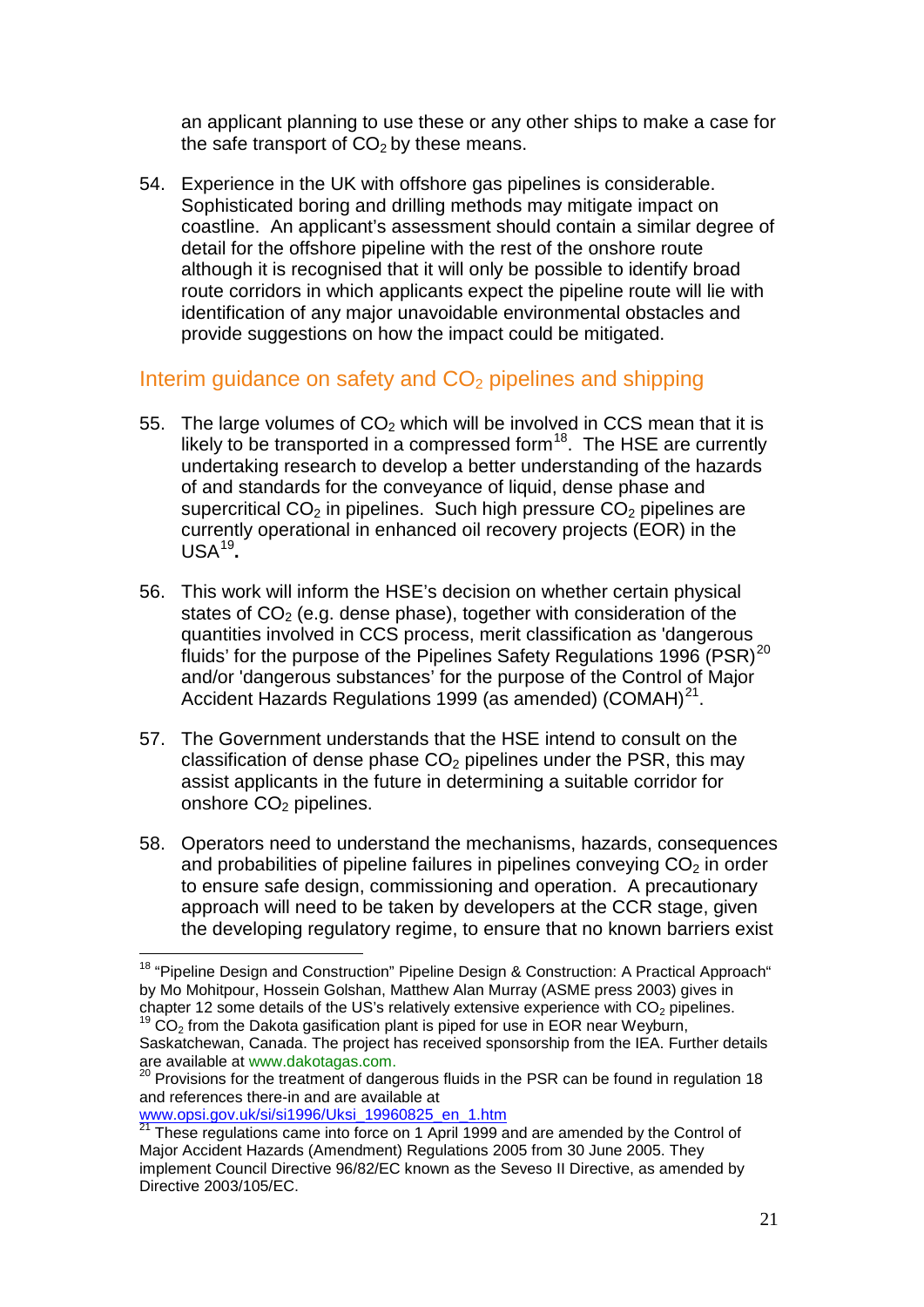along the proposed route. HSE have published interim guidance on the conveyance of  $CO_2^{22}$  $CO_2^{22}$  $CO_2^{22}$  applying a precautionary principle that classifies  $CO<sub>2</sub>$  as if it were a "Dangerous Fluid" under the PSR when considering CO<sub>2</sub> pipeline design.

- 59. Therefore applicants should treat  $CO<sub>2</sub>$  as a "Dangerous Fluid" under the PSR when considering  $CO<sub>2</sub>$  pipeline design and route at the CCR stage. Applicants are advised to check with HSE for updates to this guidance.
- 60. If the applicant plans to move  $CO<sub>2</sub>$  by ship from a port or jetty to their storage area, they will need to consider and demonstrate there are no barriers to their complying with all the relevant safety factors involved in loading a dangerous fluid onto a ship. The Marine and Coastguard Agency are responsible for the safety regulation on ships<sup>[23](#page-21-1)</sup> and their regulations should be consulted. Harbour orders are likely to be required for the construction of facilities to load  $CO<sub>2</sub>$  onboard ships. Applicants are advised to contact the Department of Transport for further advice $24$ .

<span id="page-21-0"></span> $22$  Interim guidance from HSE on the conveyance of CO<sub>2</sub> in pipelines is available at: www.hse.gov.uk/pipelines/co2conveying.htm

<span id="page-21-1"></span><sup>&</sup>lt;sup>23</sup> Further information on safety regulations concerning shipping can be obtained from the Maritime and Coastguard Agency http://www.mcga.gov.uk/c4mca/mcga07 home/shipsandcargoes.htm

<span id="page-21-2"></span><sup>&</sup>lt;sup>24</sup> A guide on Harbour Orders can downloaded from the DfT website via: <http://www.dft.gov.uk/pgr/shippingports/ports/harbourorders/>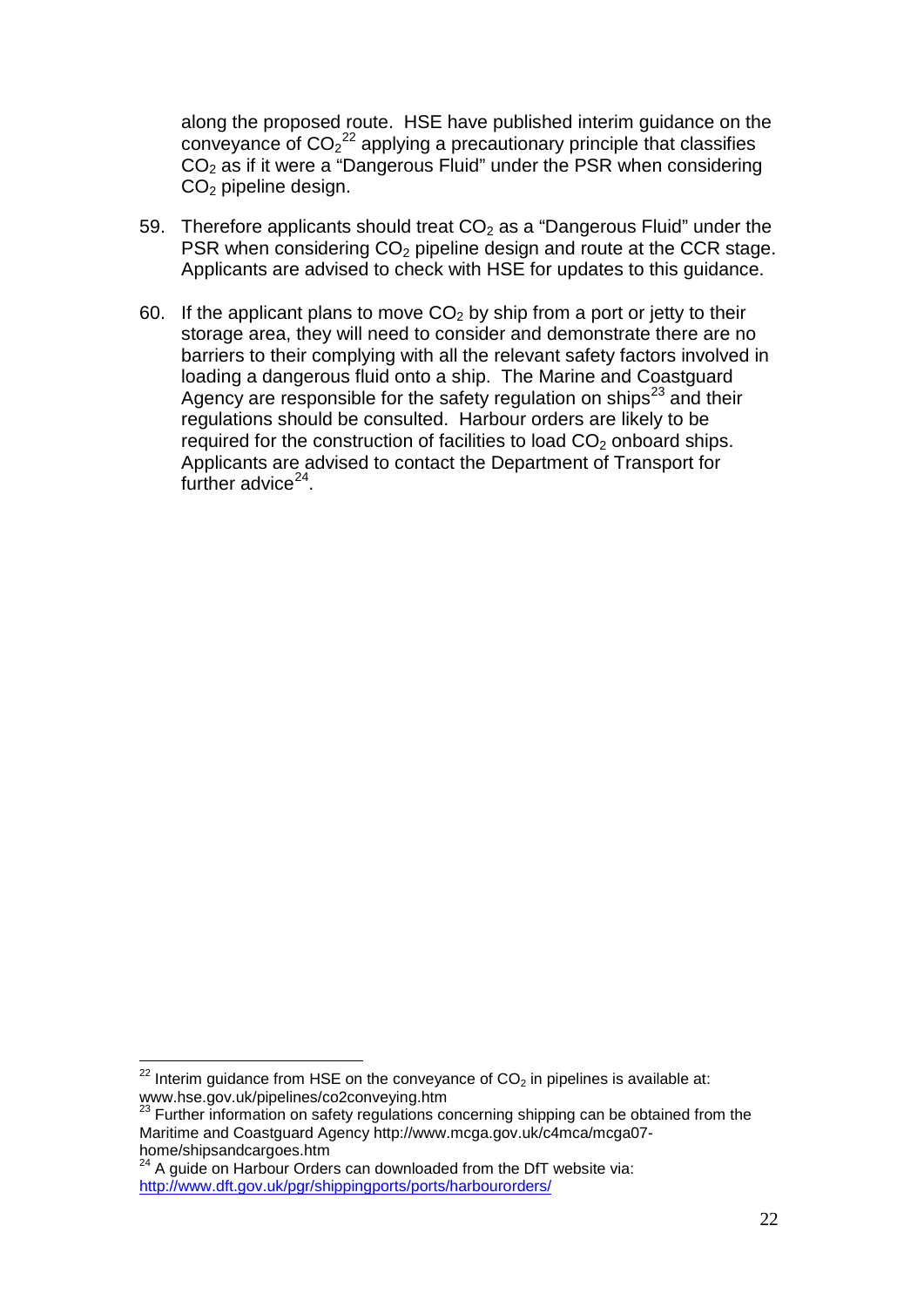## Transport Technical Feasibility Study

#### Key Information

- 61. The transport feasibility study should include a marked up map at a scale sufficiently large for the proposed route corridors to be clear and a written report with sufficient detail to identify the preferred form and route or routes for transport from the exit point from the site to the point where the  $CO<sub>2</sub>$  goes offshore. The route plan can be in an up to 1 km wide corridor for the first 10 km off the site (where options to alter the route will be more limited). Along this portion of the route, applicants must have demonstrated that a feasible way-out for the pipeline from the proposed site exists and identify major pre-existing obstacles (either because of safety or environmental concerns). Thereafter, applicants should identify an up to 10 km broad corridor for the pipeline route to the chosen point(s) for the pipeline going offshore or for the  $CO<sub>2</sub>$  going on board ship. Applicants should also:
	- consider the offshore transport route from the transit point offshore to the storage area and demonstrate there are no barriers to the transport of the  $CO<sub>2</sub>$  by the declared preferred method into any of the fields/aquifers in this storage area;
	- confirm that no unavoidable safety obstacles exist within the identified route corridor, on the basis of current knowledge about the hazards posed by  $CO<sub>2</sub>$  transport:
	- suggest methods by which the environmental impacts on an unavoidable designated site within the route corridor could be mitigated on the basis of current knowledge at the time of the feasibility study.

## Assessment of the economic feasibility of CCS

62. Our legally binding 2050 greenhouse gas emissions reduction target of 80% compared to 1990 levels will require decarbonisation of the electricity sector. Part of this process will be the widespread deployment of CCS technology on fossil fuel power stations. At present, it is unclear when such widespread deployment will occur, but, given the long life times of power stations built now, it would be inappropriate to permit the construction of a fossil fuel generating plant in respect of which there was no reasonable prospect that it would at some point become technically and economically feasible to retrofit CCS to it. This, in conjunction with the requirements of Directive 2009/31/EC has driven Government policy regarding CCR. Accordingly, in its response to the "Towards Carbon Capture and Storage" consultation<sup>[2](#page-1-2)</sup> Government made clear that it intended to interpret the EU requirements on CCR in a way that supported its commitment to new power stations at or over 300 MWe (and of a type covered by the LCPD) being built CCR, whilst ensuring unnecessary burdens are not placed on operators.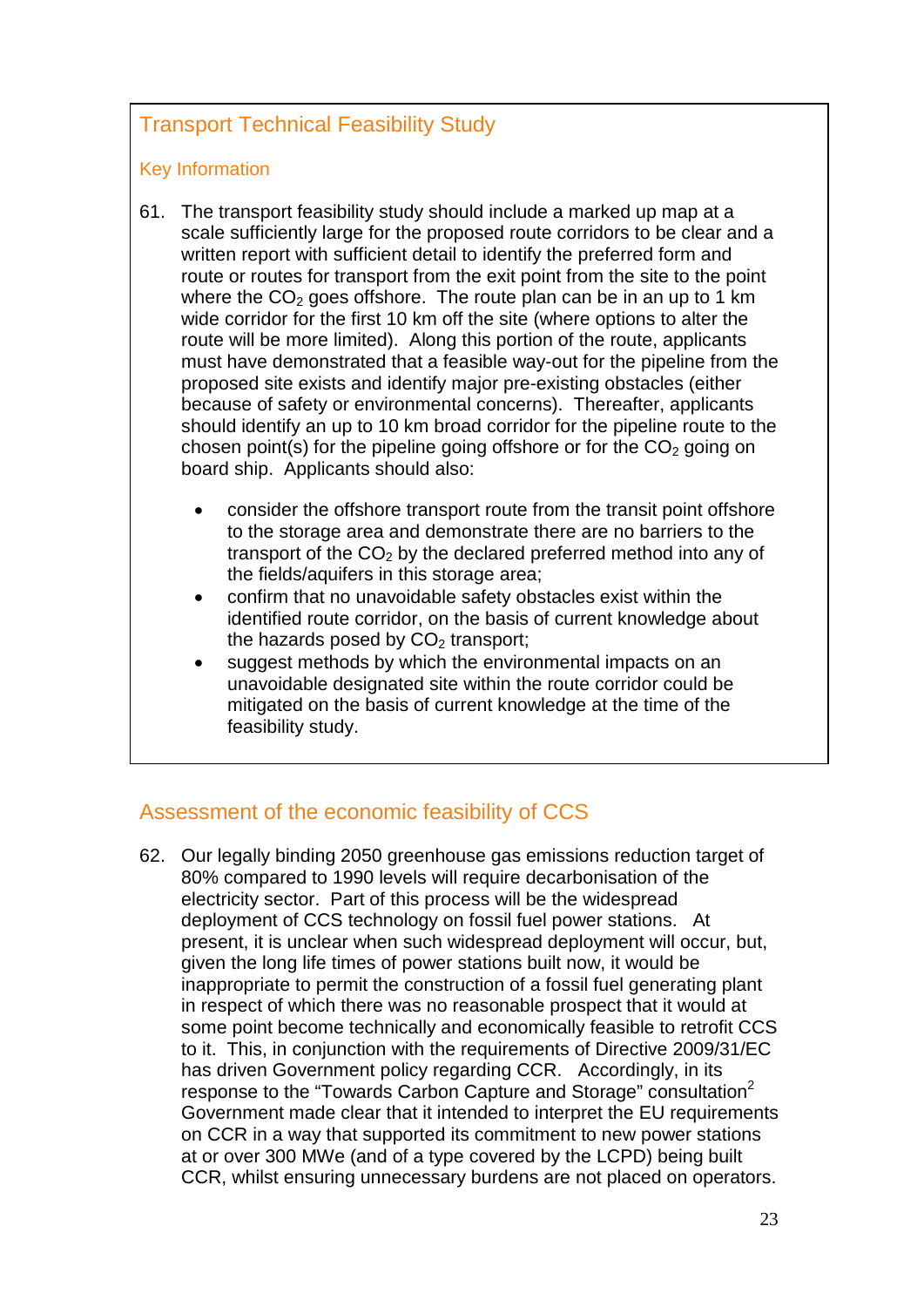- 63. Directive 2009/31/EC requires applicants to carry out an assessment of the economic feasibility of retrofitting and transport. Recital 47 states that *"The economic feasibility of the transport and retrofitting should be assessed taking into account the anticipated costs of avoided CO2 for the particular local conditions in the case of retrofitting and the*  anticipated costs of CO<sub>2</sub> allowances in the Community. The projections *should be based on the latest evidence; a review of technical options and an analysis of uncertainties in the assessment processes should also be undertaken."*
- 64. Following consultation on a draft version of this guidance, the Government has determined that applicants should conduct a single economic assessment which encompasses retrofitting of capture equipment,  $CO<sub>2</sub>$  transport and the storage of  $CO<sub>2</sub>$ . The Government considers that this ensures that the assessments are a meaningful part of the CCR process. The assessments will allow applicants to demonstrate the full range of costs and benefits associated with the deployment of CCS to any given plant, thereby fulfilling one of the underlying aims of the Government's CCR policy (identifying, and not granting development consent to, those plants where it is unlikely that there will ever be a reasonable business case for CCS) in a manner which takes full account of all relevant technical and economic factors and is not inconsistent with EU policy as represented in Directive 2009/31/EC.
- 65. Applicants should provide evidence of reasonable scenarios, taking into account the cost of the capture technology and transport option chosen for the technical CCR assessments and the estimated costs of  $CO<sub>2</sub>$ storage, which make operational CCS economically feasible for the proposed development. As mentioned previously, Government will not consent any power station whose developers cannot envisage any reasonable scenarios under which operational CCS would be economically feasible.
- 66. The preparation of such economic assessments will involve a wide range of assumptions on each of a number of factors, and Government recognises the inherent uncertainties about each of these factors. There can be no guarantee that an assessment which is carried out now will predict with complete accuracy either in what circumstances it will be feasible to fit CCS to a proposed power station nor when those circumstances will arise, but it can indicate the circumstances which would need to be the case to allow operational CCS to be economically feasible during the lifetime of the proposed new station.
- 67. While an applicant is likely to already have access to models of many of the factors required for these assessments in order to make a judgement on the viability of any capital investment in the plant, some recent published information sources that might be of assistance are listed in **Annex E(ii)**.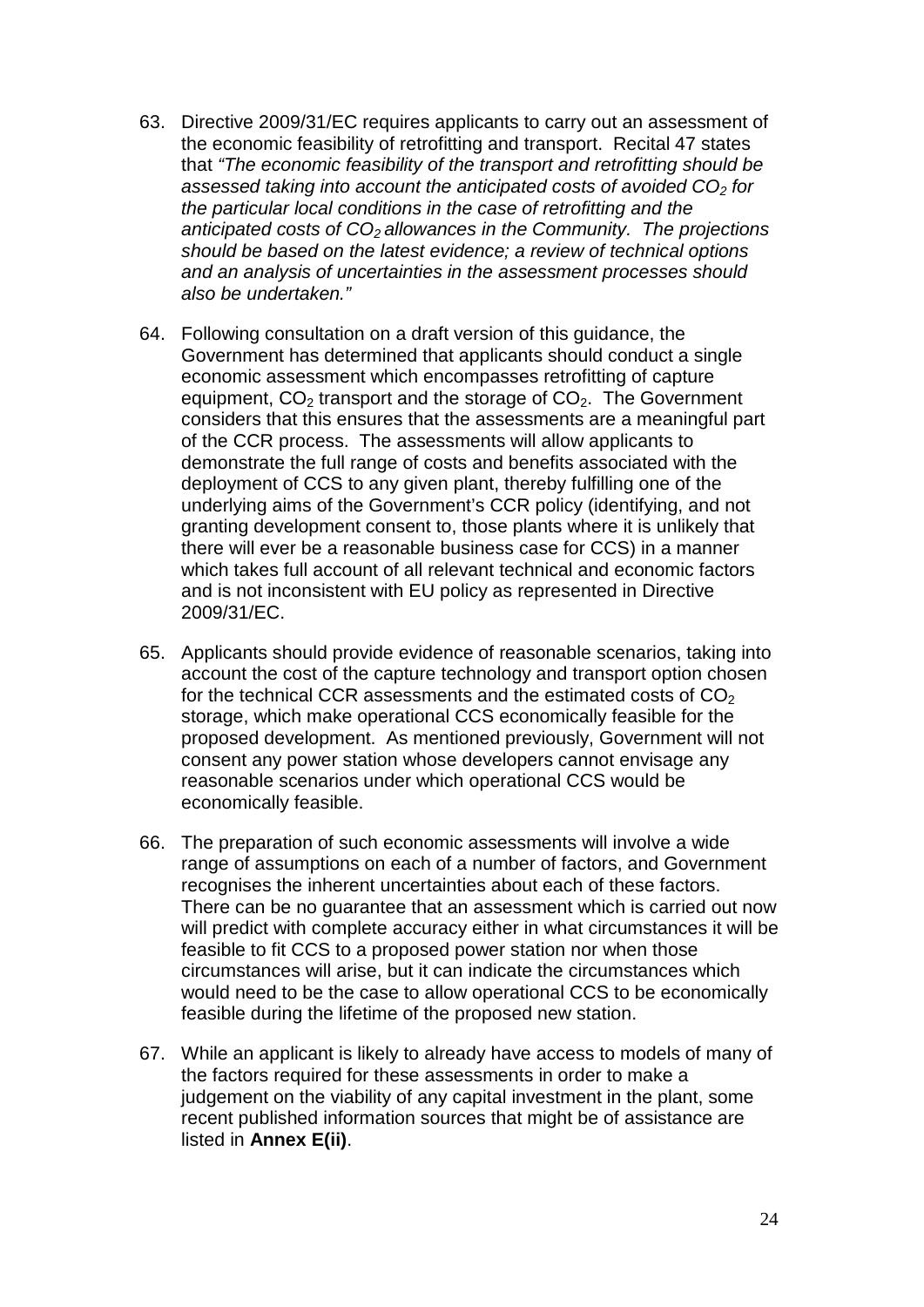68. A model assessment structure is suggested below on which applicants may chose to base their economic assessments. However, this is not the only way in which the assessment could be addressed and it is the responsibility of applicants to justify the capture, transport and storage options chosen for their proposed development.

### **Outline**

The assessment should be based on the same assumptions as have been made in the preceding technical assessments.

#### Range of parameters taken into account

The parameters of the model should be described, as should the base case against which the reasonable scenarios will be compared.

Applicants are likely to find it useful to include at least some of the following parameters:

Assumed £/€ exchange rate Hurdle rate/Internal Rate of Return Fuel price Carbon Price Power output with/without CCS Lifetime load factor CO2 emitted with/without CCS Cost of transport (construction and operation) Cost of retrofitting capture equipment (construction and operation) Cost of storage (permitting and operation) Reasonable estimates of the costs when needed should be considered, once the technology is proven and the equipment is available from supply industry.

### **Methodology**

Applicants should describe the principles in use within the model and may wish to assess the economic feasibility of operational CCS by comparing:

a) the cost of producing electricity without CCS, but having to buy EU allowances for 100% of  $CO<sub>2</sub>$  emitted; with

b) the cost of producing electricity with CCS, assuming EU allowances do not have to be bought for the amount of  $CO<sub>2</sub>$  stored (in a world where an operator would otherwise have to buy EU allowances for 100% of this  $CO<sub>2</sub>$  if it was emitted to the atmosphere).

Applicants could then vary the range of the individual parameters within the model (for example fuel price or capital costs) to determine the range of carbon prices for which operational CCS is economically feasible – this would give a measure of the uncertainty within the model.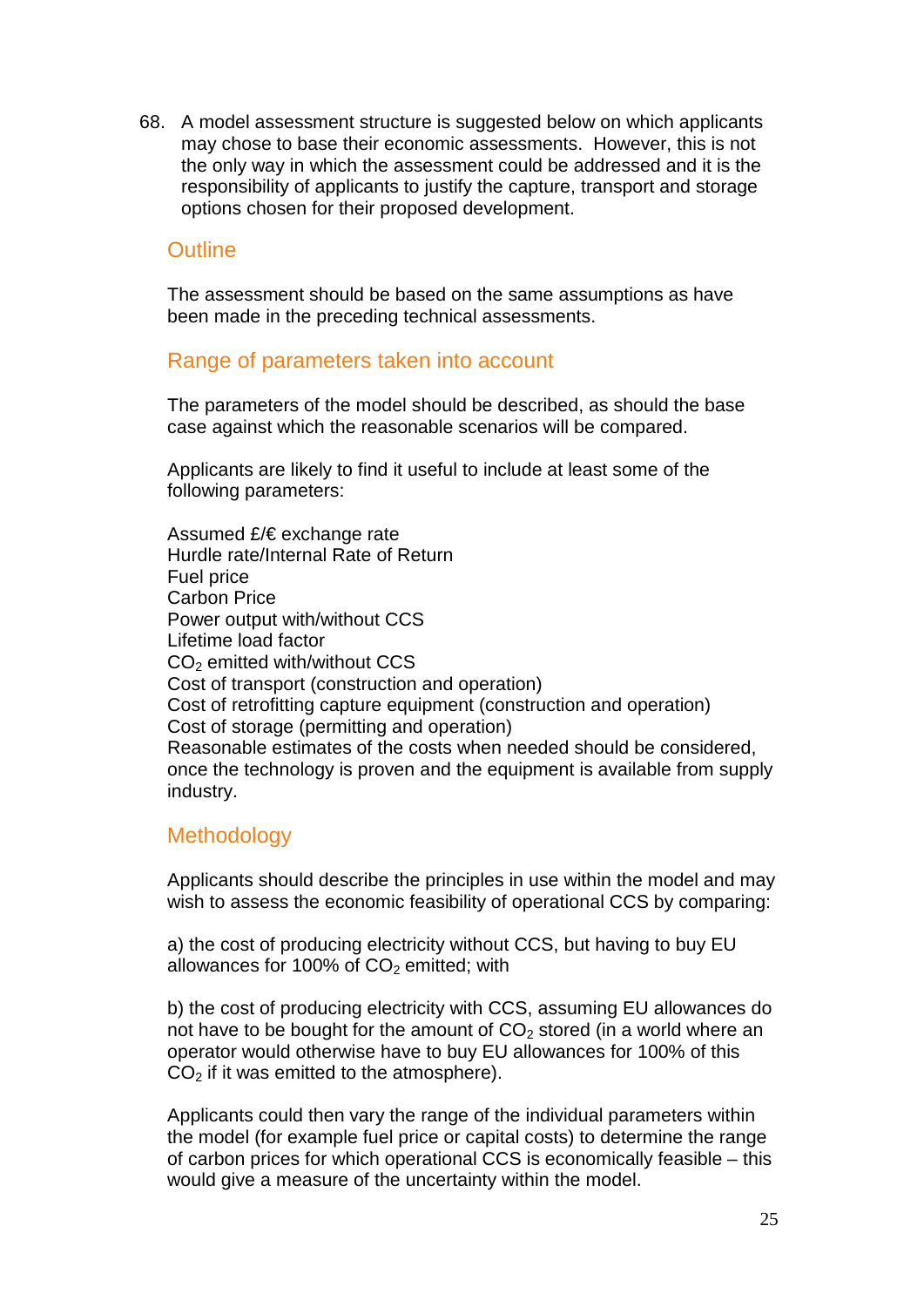## Scenarios

Applicants may also wish to consider a range of reasonable scenarios under which operational CCS would be economically feasible, for example comparison of:

- new dedicated and purpose built transport and offshore facilities; with
- reuse of existing offshore facilities for  $CO<sub>2</sub>$  injection.

Although each development must demonstrate that there are no foreseeable barriers to its independent capability to retrofit CCS equipment, Government recognises that in time a market in shared facilities may develop – therefore applicants may also wish to consider this type of scenario for comparison.

## Determining feasibility

One method of demonstrating the feasibility of operational CCS on the plant could be to calculate the lifetime price of electricity using the above scenarios and to plot this against a range of carbon prices, as outlined below. Depending on the results of the modelling, above a certain carbon price the price for electricity produced with CCS will be lower than the price for electricity without it. Applicants would then need to justify whether they considered such a carbon price would occur within the lifetime of the proposed power station.



## **Conclusions**

Applicants could then produce a clear summary of their results and state under which reasonable scenarios and parameter ranges operational CCS would be economically feasible.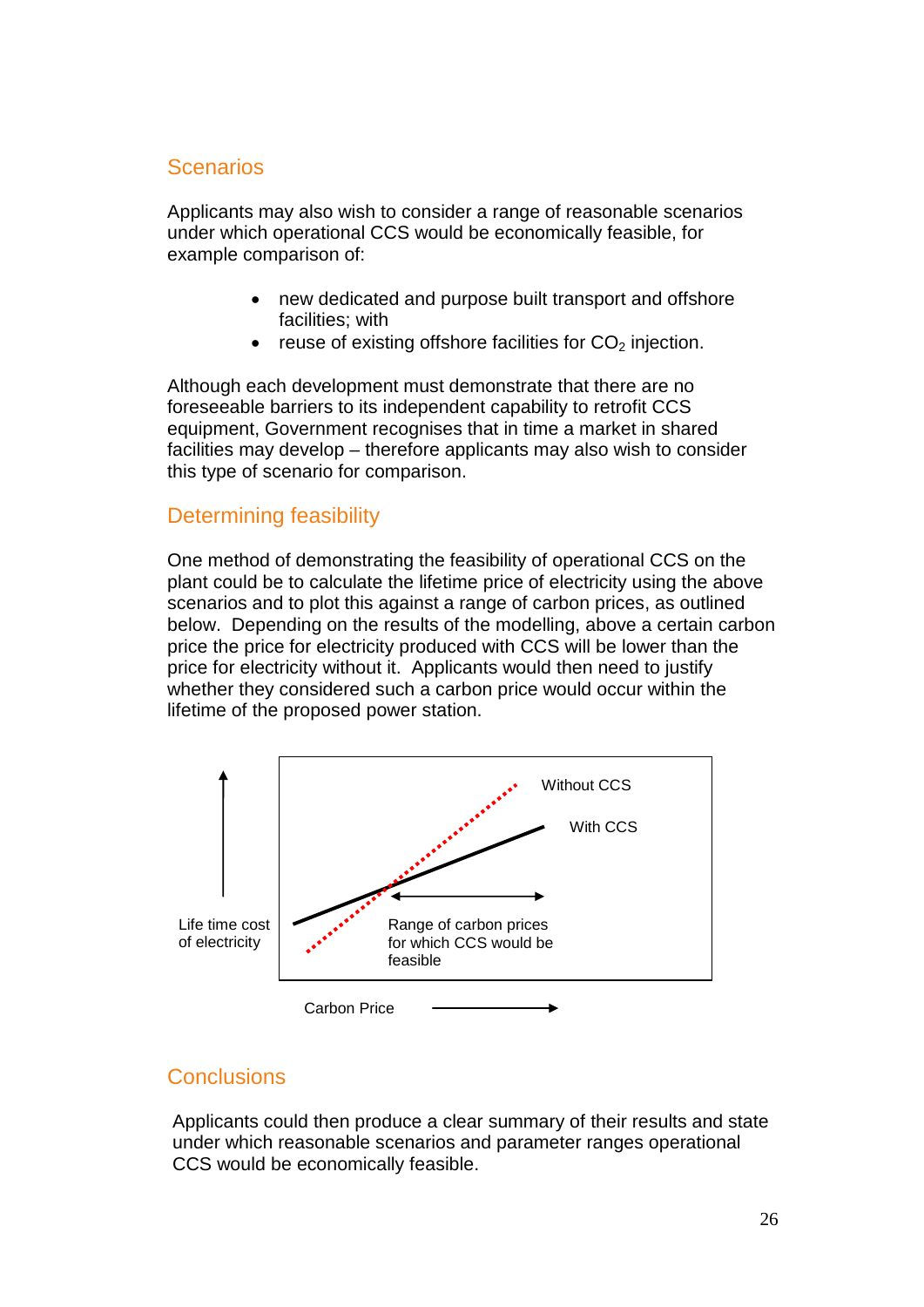69. It is possible, if not likely, that some of the assumptions on which the economic assessment rests will need to be revisited over time in order to determine whether or not it has or will become economically feasible to fit CCS when the assessment predicted that it would be feasible. However, it would not be appropriate for the Government to require that the economic assessment be reviewed and possibly updated as part of the ongoing reporting requirements on CCR. This is partly because most, if not all, of the parameters which will determine economic feasibility are not in any way controlled by developers, and partly because information on matters such as exchange rates and predictions of future carbon prices as readily available to Government, if it wishes to consider the impact which changes in them may have on the feasibility of fitting CCS to particular power stations.

## <span id="page-26-0"></span>Hazardous Substance Consent and Section 36 consent

- <span id="page-26-1"></span>70. Operational CCS is likely to bring onto combustion plant sites chemicals and gases which are not currently present (or not present in such quantities) on such sites. Depending on the hazard classification of these substances and the quantity present, sites with operational CCS could become subject to the Council Directive 96/82/EC, as amended by Directive 2003/105/EC, known as the Seveso II Directive. The aim of the Directive is to prevent major accidents which involve dangerous substances and to limit their consequences for man and the environment. One particular requirement of the Directive is that Member States must ensure that these objectives are taken into account in their land use planning policies. The Directive is implemented in the UK by the Planning (Hazardous Substances) Act 1990 and Regulations made under the Act which include the Planning (Hazardous Substances) Regulations  $1992^{25}$  $1992^{25}$  $1992^{25}$ . This regulatory framework (which is the responsibility of the Department of Communities and Local Government) controls the location of new major hazard installations through a consent process and also controls the development around sites where Hazardous Substance Consent (HSC) has been granted.
- <span id="page-26-2"></span>71. One of the consequences of operating a site at which hazardous substances (currently classified as such under the Planning (Hazardous Substances) Regulations 1992<sup>25</sup>) are present is the need to obtain HSC.
- 72. If HSC is determined to be necessary and granted, HSE notifies the local planning authority (LPA) of a consultation distance around the site. LPAs are then required to consult HSE, using the Planning Advice for Development near Hazardous Installations (PADHI) software system, when they receive an application for planning permission within this Consultation Distance. This is designed to prevent major accidents and mitigate their consequences by limiting the type and density of new development at varying distances from the major hazard site.

<span id="page-26-3"></span> $25$  These regulations came into force on 11<sup>th</sup> March 1992 and were amended in 1999 and 2009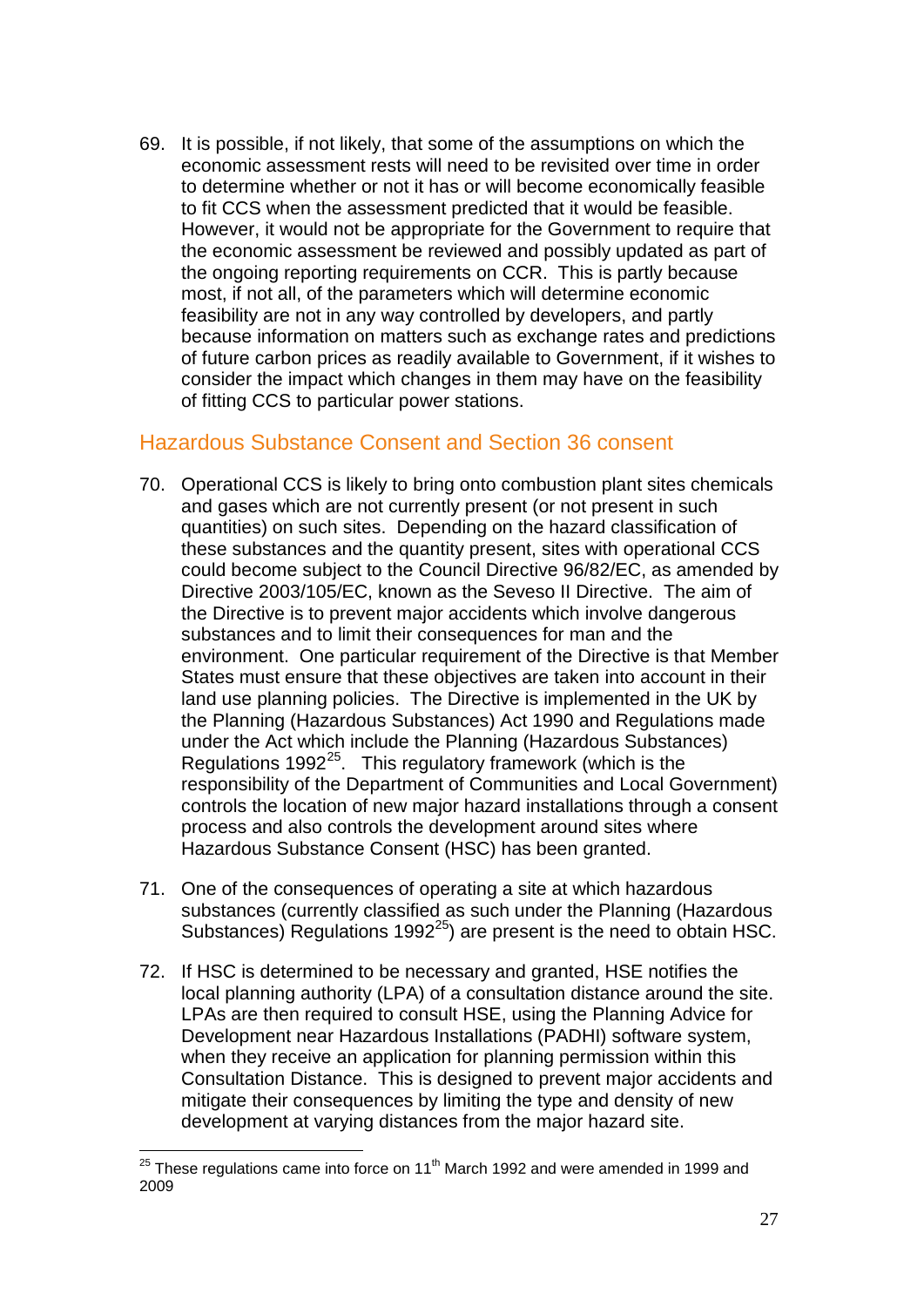- 73. Because of the impact this could have on the LPAs plans for the area, operators are encouraged to discuss their plans with the LPA at an early stage of the project.
- 74. If HSC is found to be necessary, because of the nature of the substances proposed for use during operational CCS, the Government considers that the application for HSC, referred to above, should be determined in parallel with the initial Section 36 application. Otherwise it is possible that there could be a conflict between the LPAs wish for future developments in the area immediately adjacent to the combustion station and the applicant's subsequent introduction of hazardous substances required for the carbon capture process.
- 75. Therefore the Government requires that the applicant should apply to the Secretary of State<sup>[26](#page-27-0)</sup> for a direction that Hazardous Substances Consent (HSC) $<sup>27</sup>$  $<sup>27</sup>$  $<sup>27</sup>$  be deemed to be granted at the same time as applying</sup> Regulations 1992<sup>[25](#page-26-2)</sup>. for Section 36 consent if the applicant's CCR proposals for operational CCS involve the storage or use on site of hazardous substances currently classified as such under the Planning (Hazardous Substances)
- 76. If HSC is granted, the consultation distance set by HSE will depend on the type and quantity of hazardous substances (classified as such under the Planning (Hazardous Substances) Regulations  $1992^{25}$ ) proposed for use in operational CCS. These substances could include the following for the various capture processes:
	- **Post-combustion capture using chemical scrubbing:** The nature (toxic or non toxic) and quantity of the chemicals proposed for use during capture will affect whether HSC is necessary and, if necessary, the size of the associated consultation distance;
	- **Oxyfuel combustion:** The amount of oxygen estimated to be present on the site will affect the consultation distance ;
	- **Pre-combustion gasification and capture:** The amount of hydrogen estimated to be produced during gasification and the type and amount of amines proposed for use during capture will affect the consultation distance.
- 77. Although compressed forms of  $CO<sub>2</sub>$  are not currently classified as hazardous it is now recognised that an accidental release of large quantities of  $CO<sub>2</sub>$  could result in a major accident. There is extensive

<span id="page-27-0"></span><sup>&</sup>lt;sup>26</sup> Under section 12 (2) of the Planning (Hazardous Substances) Act 1990 it is possible for the Secretary of State to direct that HSC be deemed to be granted at the same time as considering an application for Section 36 consent. Schedule 2 (para. 45) to the Planning Act amends the Planning (Hazardous Substances) Act 1990 so that the IPC can grant deemed hazardous substances consent in parallel with their planning consent for a combustion station once the IPC takes over planning consents for such stations.<br><sup>27</sup> The legislative framework for Hazardous Substances Consent is set out in the Planning

<span id="page-27-1"></span><sup>(</sup>Hazardous Substances) Act 1990 and The Planning (Hazardous Substances) Regulations 1992, as amended in 1999 and 2005.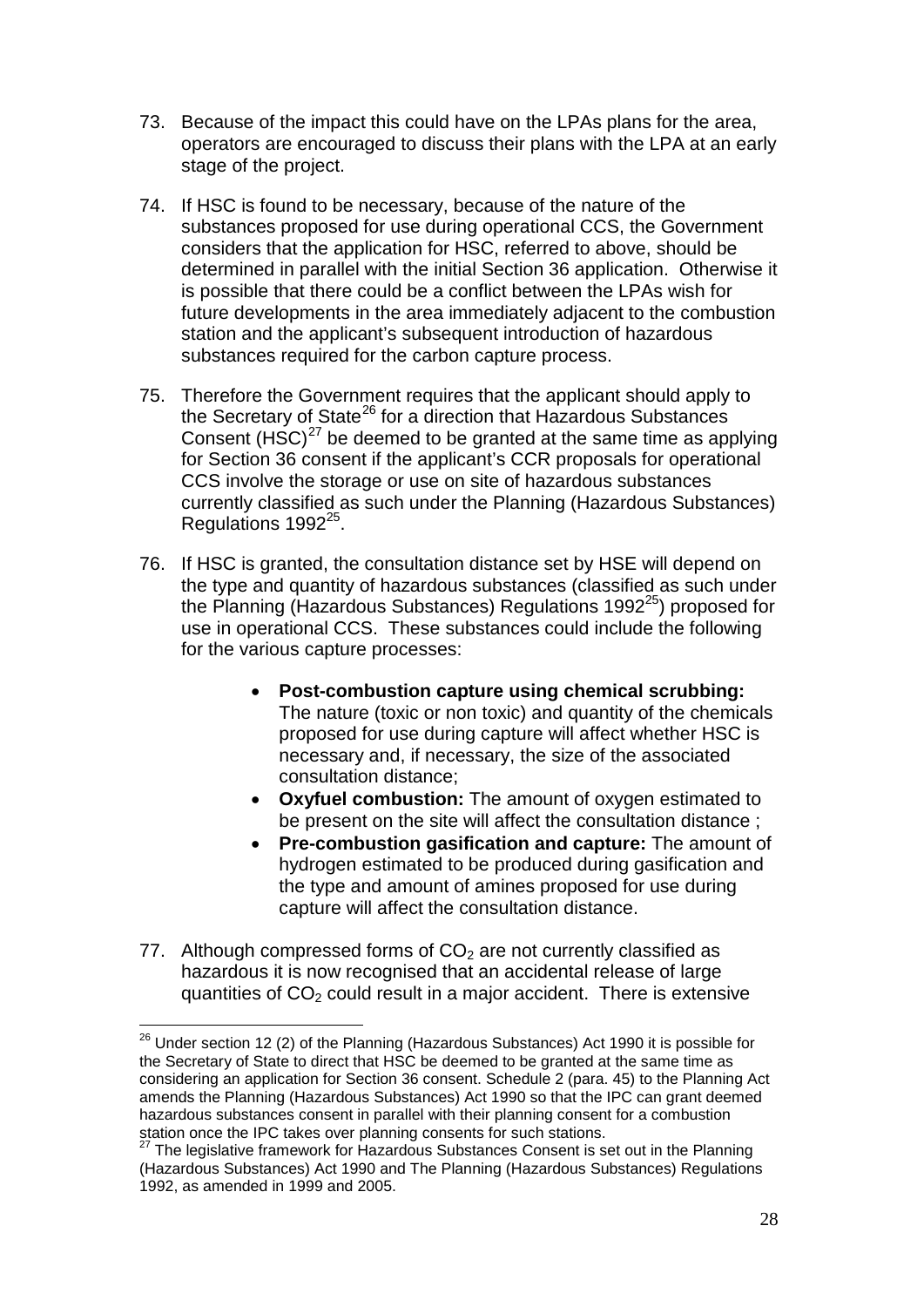ongoing research into the hazard potential of dense phase  $\mathsf{CO_2}^{28}$  $\mathsf{CO_2}^{28}$  $\mathsf{CO_2}^{28}$  and the result of this work will inform future decisions as to whether and to what extent  $CO<sub>2</sub>$  should be defined as a dangerous substance under the Seveso II Directive and the relevant UK legislation. On a precautionary basis HSE is recommending that early adopters of operational CCS can best meet their general duties under the Health and Safety at Work Act by applying the principles of COMAH when designing, constructing and operating their capture and compression installations.

- 78. If the results of this research determine that dense phase  $CO<sub>2</sub>$  is hazardous, then developers for new combustion power stations will be advised to apply for HSC covering this substance (in addition to any other hazardous substances proposed for use during operational CCS) at the same time as applying for Section 36 consent. Existing holders of Section 36 consent, who had demonstrated CCR in their initial consent application, would also be encouraged to discuss with their local Hazardous Substances Authority (often the LPA) whether this change in classification of compressed forms of  $CO<sub>2</sub>$  would necessitate an application for HSC or amendment of an existing HSC.
- 79. Applicants are advised to discuss with their LPA the fact that CCR plant may result in compressed forms of  $CO<sub>2</sub>$  being on site in the future, which would then require HSC. Operators and planning authorities are advised to consider the implications of this in the LPAs' long term development plans for the area in question.
- 80. The 2 yearly reviews of CCR status will provide an opportunity for operators to assess the need for HSC or the remit of an existing HSC, especially if compressed forms of  $CO<sub>2</sub>$  have been classified in the interim.
- 81. Schedule 2 of the Planning (Hazardous Substances) Regulations 1992 contains Form 1 (available at [http://www.opsi.gov.uk/si/si1992/Uksi\\_19920656\\_en\\_1.htm\)](http://www.opsi.gov.uk/si/si1992/Uksi_19920656_en_1.htm) which applicants should use to apply for HSC. The hazardous substances that are subject to controls and the amounts at or above which a hazardous substances consent is required (known as the controlled quantities) are set out in Schedule 1 to the Planning (Hazardous Substances)1992 Regulations, as amended by the Planning (Hazardous Substances) (Amendment) (England) Regulations 2009 (amendments to the regulations in Wales will be available in November 2009). The up to date list of such substances and quantities is available at [http://www.opsi.gov.uk/si/si2009/uksi\\_20091901\\_en\\_1](http://www.opsi.gov.uk/si/si2009/uksi_20091901_en_1) .
- <span id="page-28-0"></span>82. Applicants must detail in Form 1 the nature and amount of any hazardous substances (either named in Part A of Schedule 1 or covered

<span id="page-28-1"></span> $28$  An overview of the general hazards of CO<sub>2</sub> is available on the HSE website at <http://www.hse.gov.uk/carboncapture/carbondioxide.htm>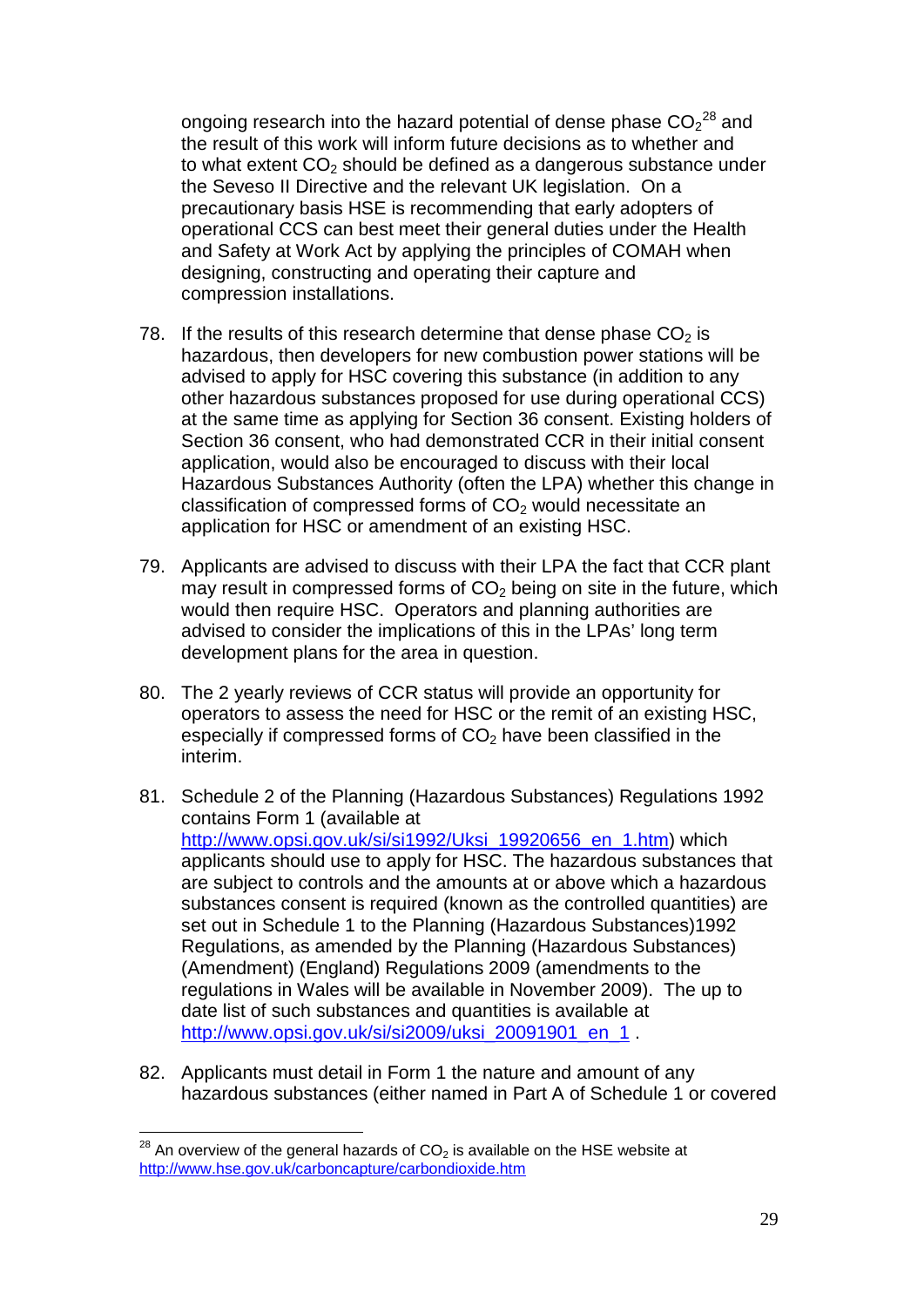by Parts B or C) which they propose will be present on the site when the capture plant is operational, together with information on the associated vessels and processes. Guidance on filling in this form, given the uncertainties which may exist over the exact nature of the vessels and processes which may be involved in operational CCS, is available from HSE. Additional guidance is also available at

[http://www.communities.gov.uk/documents/planningandbuilding/pdf/haz](http://www.communities.gov.uk/documents/planningandbuilding/pdf/hazardoussubstancesguide.pdf) [ardoussubstancesguide.pdf](http://www.communities.gov.uk/documents/planningandbuilding/pdf/hazardoussubstancesguide.pdf)

## <span id="page-29-0"></span>CCR review reports and Section 36 CCR conditions

- 83. CCR is an interim measure, designed to widen the pool of power stations to which in time CCS may be retrofitted. Given the evolving state both of CCS technologies and of relevant safety regulation in particular, the Government considers it prudent to require, as part of any CCR consent condition, that successful applicants for Section 36 consents submit reports periodically about whether it remains technically feasible to retrofit CCS to the power station. Applicants will also be required through an additional Section 36 condition to retain an appropriate degree of control over the ownership and use of the additional space on or near to site set aside for the carbon capture equipment, so as to ensure that they continue to present no foreseeable barrier to retrofitting (as required by Article 33 of Directive 2009/31), and to report in the reviews on their ongoing compliance with this condition.
- 84. If applicants fail to ensure that sufficient suitably located land remains available for the carbon capture equipment, they will be considered in breach of their original Section 36 consent and may be subject to legal action as a result.
- 85. The Government considers that the purpose of review of a consented power station's CCR assessments should be to let Government know whether circumstances have changed such that there is any technical reason why an applicant's original proposals cannot now be implemented. It will be a condition of an applicant's Section 36 consent that this information is supplied but, (except as regards the maintenance of control over the space set aside for carbon capture equipment) the outcome of the review will not lead to an applicant being considered to be in breach of their Section 36 consent. The information gathered in such reviews will inform Government policy making, for example on the possible need for protected routes for  $\text{CO}_2$  pipelines in the future $^{29}$  $^{29}$  $^{29}$ .
- 86. The information gathered in the reviews will also be used to:
	- inform future updated versions of the CCR guidance document to the benefit of all operators of CCR plants;

<span id="page-29-1"></span><sup>&</sup>lt;sup>29</sup> If appropriate, these policy changes will also be reflected in the National Policy Statements used by the Infrastructure Planning Commission.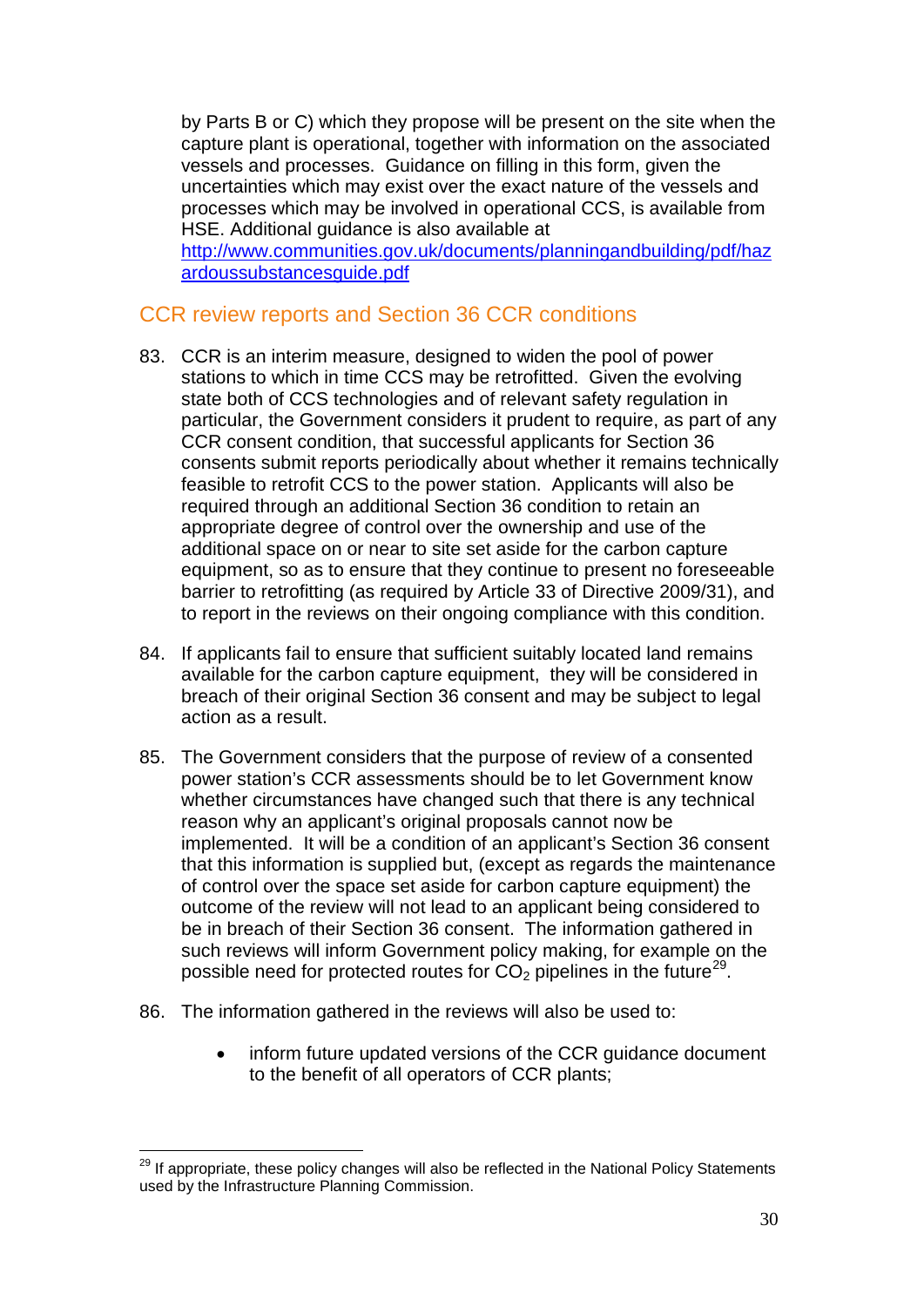• inform the UK's input to the EU's mandatory regular reviews of the Directive.

#### Review of proposals for the retrofit of carbon capture equipment

87. Where the technical annexes to this guidance on retrofitting of CCS technologies have been updated, applicants will only be expected to take account of material changes which would present a barrier to the original proposals. The review of this CCR element should comprise a short report confirming that no technical barriers exist or if identified, how these could be overcome. Applicants will have space set aside on site and will have identified one feasible method of retrofit in their original Section 36 application, therefore the Government considers that it will, generally, be possible to retrofit a form of carbon capture equipment to the plant in the future. Applicants may, if they wish, use the review to justify, with reference to the latest CCS technological advances, why less space would now be required to be retained for possible future CCS plant. The Secretary of State will consider such justifications and may allow appropriate modifications to the amount of land retained.

#### Review of proposals for  $CO<sub>2</sub>$  transport and storage

- 88. The Government recognises that CCR at the Section 36 consent stage does not provide assurances over an applicant's right to use the particular  $CO<sub>2</sub>$  transport route or  $CO<sub>2</sub>$  storage area identified in their initial Section 36 application. However the Government considers that it would still be valuable for the review to cover the transport and storage options chosen by the applicant. The purpose of the review will be to inform Government of the position in respect of possible barriers to the applicant's proposals for transport and storage. If any such barriers are identified, applicants should suggest how these barriers would be overcome. For example this may be by providing details of an alternative transport route or storage area.
- 89. The DTI study (see paragraph 34) placed a conservative estimate of realistic UK storage capacity offshore of between  $7.5 - 22.3$  Gt of  $CO<sub>2</sub>$ , (this estimate does not included the theoretical capacity of saline aquifers in the Northern and Central North Sea Basins) therefore the Government considers that applicants will be able to identify an alternative storage option if their original proposals are no longer available. However in respect of  $CO<sub>2</sub>$  transport, there may be exceptional circumstances, for example as a result of subsequent development by third parties along what an applicant had identified as the preferred  $CO<sub>2</sub>$  transport route from the power station, where it becomes impossible for an applicant to identify a currently available and feasible  $CO<sub>2</sub>$  transport route close (within the first 10km) to the power station. (Since there are likely to be a greater number of available alternative routes with increasing distance from the power station, it is unlikely that development further away from the plant will have the effect of making it impossible to construct a transport route from it). The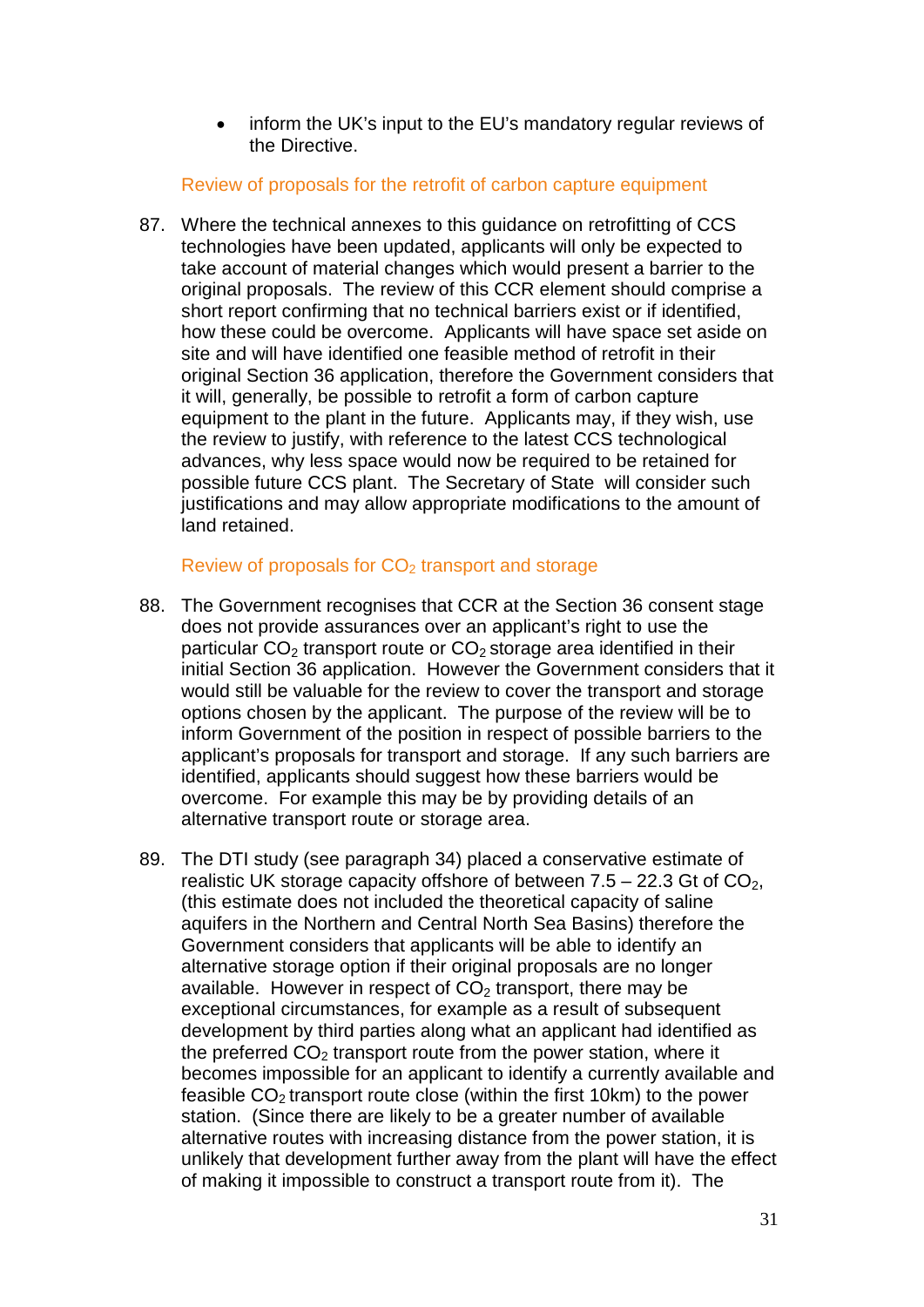frequency of these losses of a  $CO<sub>2</sub>$  transport route will inform Government policy as to whether  $CO<sub>2</sub>$  transport routes need to be protected in the future. It is important that applicants inform the local planning authorities in the areas surrounding the power station of the likelihood that a  $CO<sub>2</sub>$  pipeline will be needed in the future to ensure this is taken into account in local planning decisions.

#### Review mechanism

- 90. The CCR reviews required following receipt of a Section 36 consent will commence within 3 months of the commercial operation date of the power station and will be required every two years thereafter. These reports will need to continue only until such time as the operator retrofits CCS to the full capacity of their plant.
- 91. It is possible, if not likely, that some of the assumptions on which the economic assessment rests will need to be revisited over time in order to determine whether or not it has or will become economically feasible to fit CCS. However, it would not be appropriate for the Government to require that the economic assessment be reviewed and possibly updated as part of the ongoing reporting requirements on CCR. This is partly because most, if not all, of the parameters which will determine economic feasibility are not in any way controlled by developers, and partly because information on matters such as exchange rates and predictions of future carbon prices as readily available to Government, if it wishes to consider the impact which changes in them may have on the feasibility of fitting CCS to particular power stations.
- 92. Operators should explain at each review stage their position in relation to the need for HSC for their proposals for operational CCS. This will be particularly important if dense phase  $CO<sub>2</sub>$  becomes classified as a hazardous substance. In such cases, operators would also be encouraged to discuss with their local Hazardous Substances Authority (often the Local Planning Authority) whether this change in classification of dense phase  $CO<sub>2</sub>$  would necessitate an application for HSC or amendment of an existing HSC.
- 93. The reports will need to be submitted to the Department responsible for energy policy, currently the Department of Energy and Climate Change.

## <span id="page-31-0"></span>Assessment of CCR in Section 36 applications

- 94. In considering an application for Section 36 consent the Secretary of State will be drawing on advice from a range of bodies with specialist skills in assessing whether there are no technical barriers to CCR and whether the economic assessments make CCS feasible in the lifetime of the station. We plan for these to be primarily:
	- **the Environment Agency** who will consider the technical assessments in respect of space and the feasibility of retrofitting the declared preferred type of capture plant and advise the Secretary of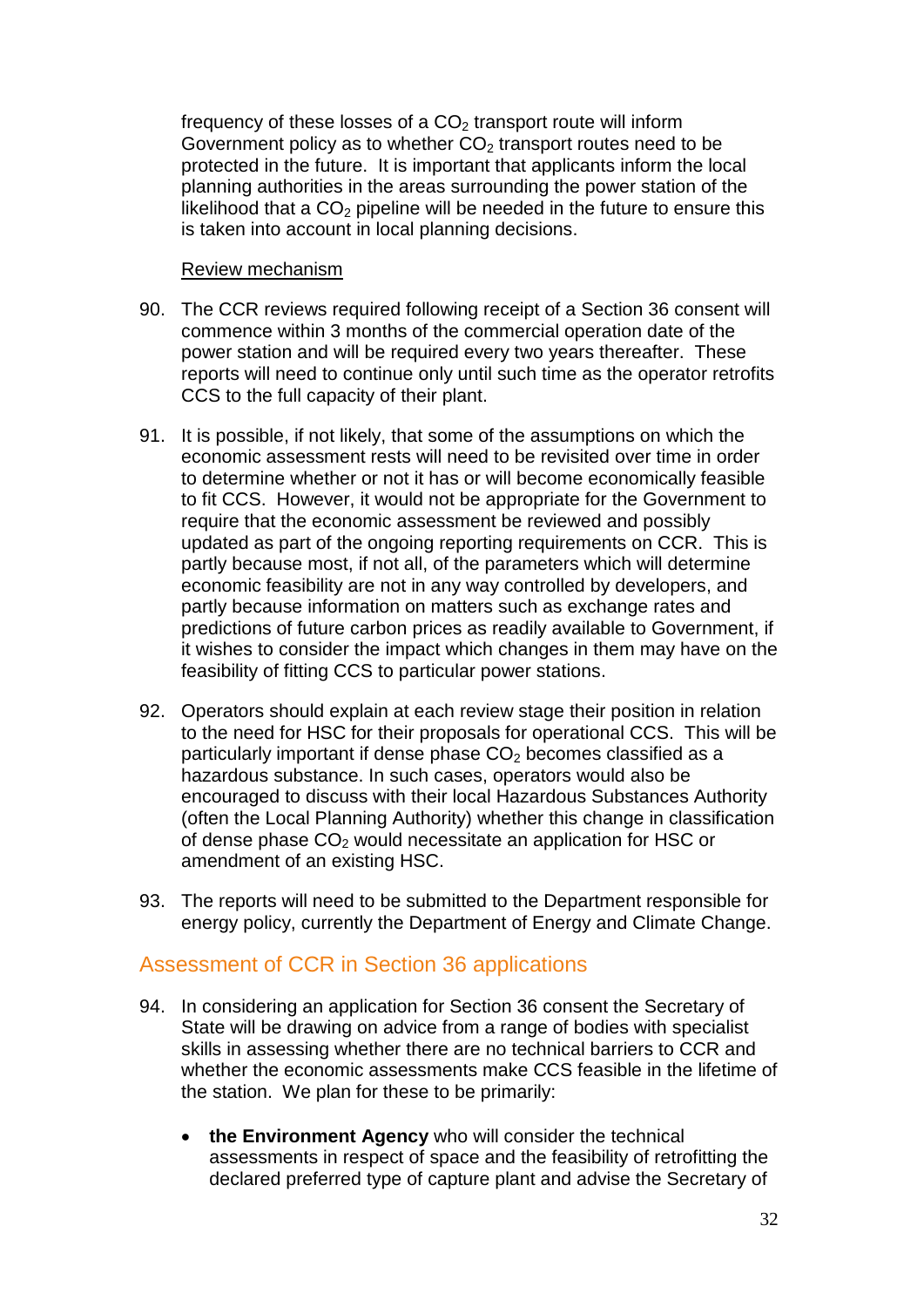State as to whether or not they comply with a "no barriers" approach to any later CCS retro fit;

- **the Onshore Consents Team in DECC** who will consider the technical assessments of the  $CO<sub>2</sub>$  transport and the storage component of CCR with additional advice from those bodies within government with relevant expertise to offer including the proposed Marine Management Organisation (MMO), the HSE and the British Geological Survey (BGS) if required;
- **the Health and Safety Executive** may assist the Onshore Consents Team in DECC on the assessment of the transport component of CCR. They are currently carrying out research to inform the safety quidelines on the transport of dense phase  $CO<sub>2</sub>$  pipelines and have provided interim guidance on safety and possible  $CO<sub>2</sub>$  pipelines (see paragraph 54). HSE also have a role in advising the Secretary of State on applications for Hazardous Substances Consent and in setting the appropriate consultation distance around the site (see paragraphs [70](#page-26-1)[-82\)](#page-28-0); and
- **the economists within DECC** who will consider the soundness of the assessment on the economic feasibility of CCS.
- 95. In addition all the statutory advisors and other bodies who normally consider Section 36 applications $30$  will be able to comment on the CCR assessments submitted.

## <span id="page-32-0"></span>Deployment of CCS

<span id="page-32-1"></span>96. CCR status does not equate to consent for CCS. Deployment of CCS will involve major infrastructure changes on site and will therefore necessitate another Section 36 consent or in due course consent by the Infrastructure Planning Commission under the Planning Act 2008. In order to retrofit CCS, Government has made clear that a further Section 36 application will be required, in addition to the separate consents and licences necessary for  $CO<sub>2</sub>$  transport and storage. At this point an EIA covering the impacts arising from CCS at the power station will be conducted and an Environmental Statement (ES) included in the application. If consent for the transport method, for example a  $CO<sub>2</sub>$ pipeline, is included in the application to retrofit carbon capture to the plant, the ES would also need to cover its impacts: if not, then the impacts of  $CO<sub>2</sub>$  transport will be assessed as part of a separate consent application. The detailed arrangements surrounding the licensing of

<span id="page-32-2"></span> $30$  Statutory and non-statutory consultees for Section 36 applications include: the relevant local planning authorities, the Environment Agency (or the Environment Agency Wales), Natural England (or the Countryside Council for Wales), the Civil Aviation Authority, National Air Traffic Services, the Health and Safety Executive, the Ministry of Defence, the Welsh Assembly Government (if applicable), the Greater London Authority (if applicable) and other Government Departments and the relevant Government Office.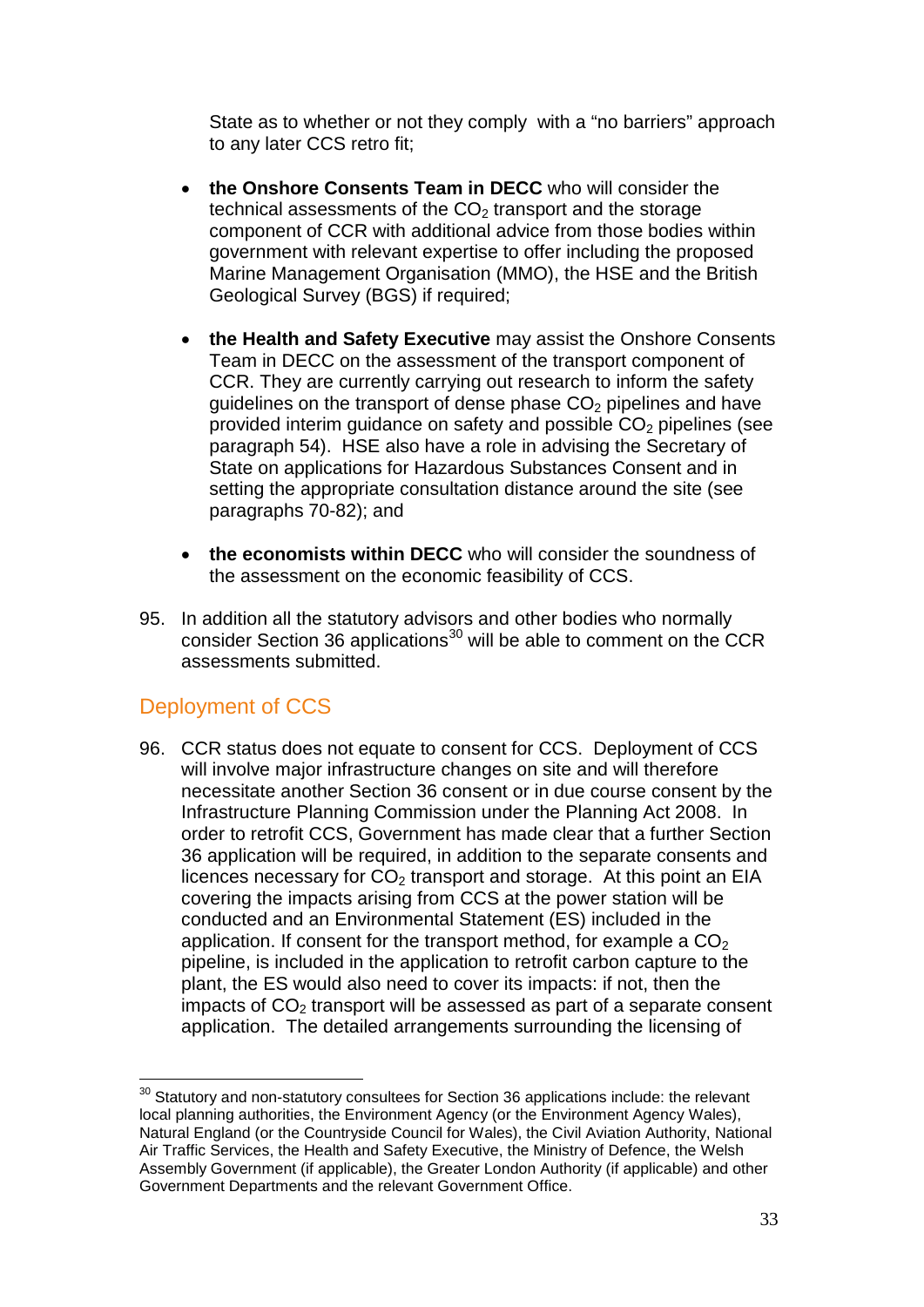$CO<sub>2</sub>$  storage are currently under consultation<sup>[31](#page-33-1)</sup> but will include a full environmental assessment of the impacts of storage as required by the Directive. A further assessment would be required in relation to the offshore transport proposals, although in practice it is likely that this would be combined with the storage assessment.

97. The reasons why an EIA for CCS is not needed at the CCR stage are explained in para [48.](#page-18-2)

### <span id="page-33-0"></span>Hydrogen combustion plant

- 98. It is possible that some applicants for new power stations at or over 300 MWe may believe they are unlikely in the future to move to CCS because they would plan to switch to using hydrogen as a fuel (thereby reducing  $CO<sub>2</sub>$  emissions to zero and obviating the need for any carbon capture).
- 99. However, Directive 2009/31/EC requires as a minimum that the specified technical and economic CCR assessments on storage, transport and retrofitting should be done. Also, given the uncertainties about whether the volumes of hydrogen needed would be commercially available at the unknown point when it might be required, the Government will still require such applications to demonstrate CCR by completing these assessments and by ensuring suitable space is left available on site to retrofit CCS equipment.

### Model CCR development consent conditions

100. In order to illustrate how it is expected that the principles outlined in this guidance (particularly as regards the setting aside of space for capture equipment and the review of technical feasibility of CCS retrofit), Annex G contains model conditions of the kind which applicants should expect to see included in consents under Section 36 or development consent orders made under the Planning Act 2008. While it may not be appropriate to follow every detail of the wording of the model conditions in any given case, they do indicate the points to be addressed in applying the policy set out above to individual power station proposals and the level of assurance which should be achieved in imposing CCR obligations on applicants.

<span id="page-33-1"></span> $31$  The consultation on the proposed offshore carbon dioxide storage licensing regime is available on the DECC website via: [http://decc.gov.uk/en/content/cms/consultations/co2\\_storage/co2\\_storage.aspx](http://decc.gov.uk/en/content/cms/consultations/co2_storage/co2_storage.aspx)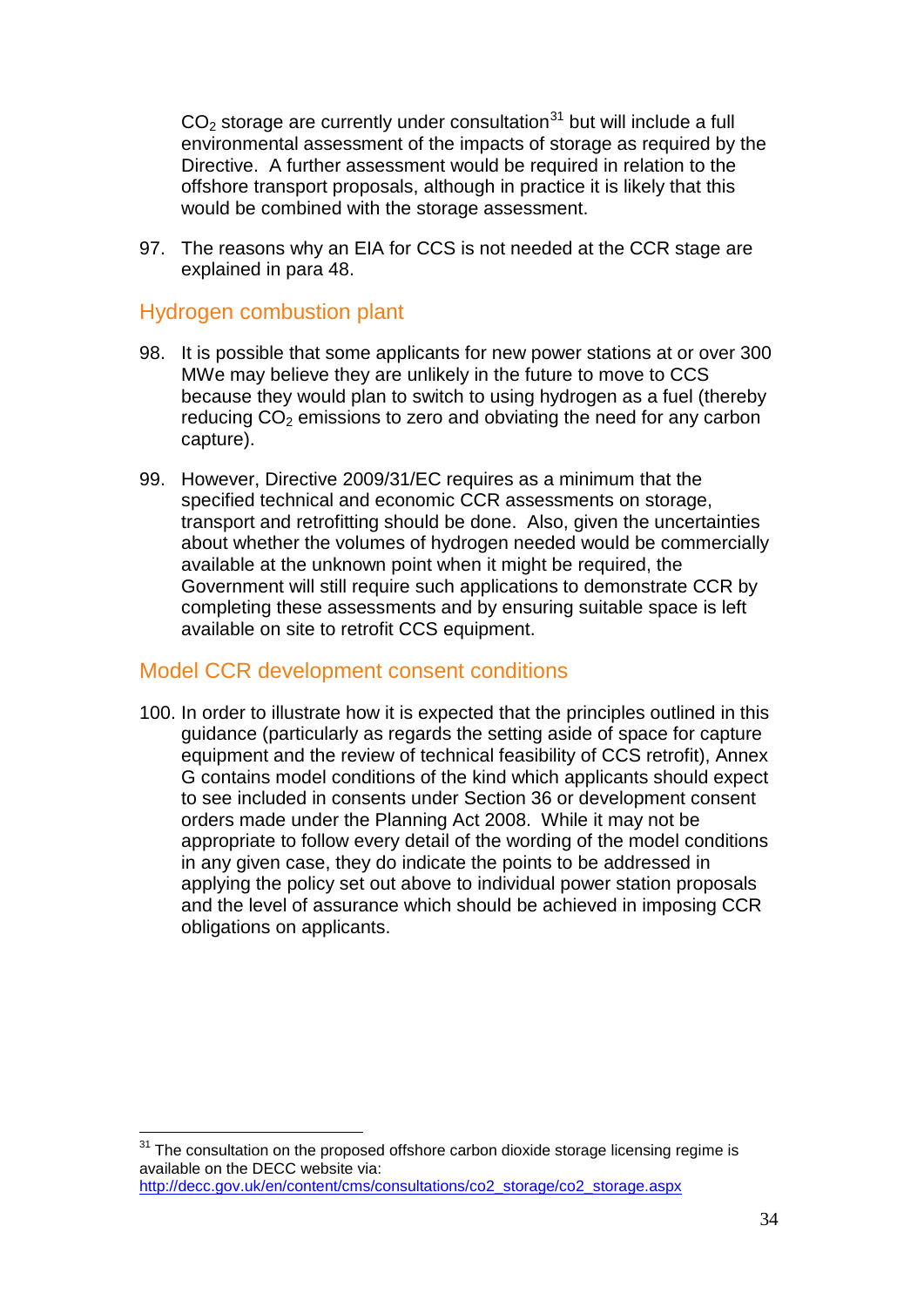## Annexes

**Annex A:** Environment Agency verification of CCS Readiness New Pulverised Coal Fired Power Station Using Post-Combustion Solvent **Scrubbing** 

**Annex B:** Environment Agency Verification of CCS Readiness New Natural Gas Combined Cycle Power Station Using Pre-Combustion CO<sub>2</sub> Capture (including coal gasification) and Hydrogen-Rich Fuel Gas Combustion

**Annex C:** Environment Agency verification of CCS Readiness New Natural Gas Combined Cycle Power Station Using Post-Combustion Solvent **Scrubbing** 

**Annex D:** Storage options drawn from "Industrial carbon dioxide emissions and carbon dioxide storage potential in the UK"

**Annex E:** Some information resources to assist with the preparation of the assessments

**Annex F: Glossary** 

**Annex G:** Model CCR development consent conditions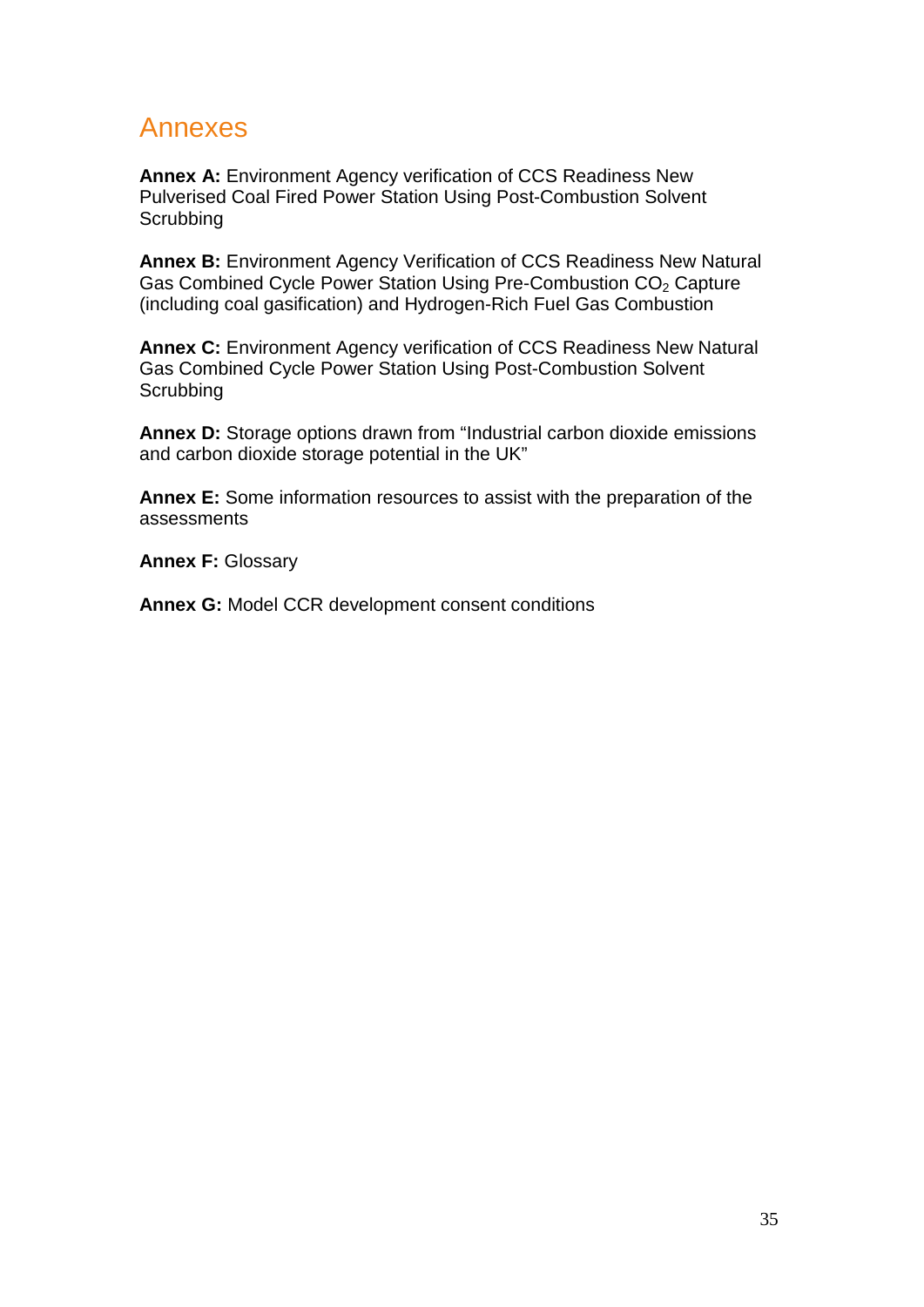## Annex A

## Environment Agency verification of CCS Readiness New Pulverised Coal Fired Power Station Using Post-Combustion Solvent Scrubbing

## Capture Ready Features

IEA GHG Technical Report 2007/4 "CO<sub>2</sub> Capture Ready Plants" is used as a reference document. In the following sections the titles and relevant text from report 2007/4 is shown in italics. Notes on evidence expected to be provided are shown in bold normal font. Where it is not possible or not considered necessary to provide the evidence this should be justified.

#### A1 Design, Planning Permissions and Approvals

**Note A1: A pre-feasibility-level conceptual capture retrofit study should be supplied for assessment, showing how the proposed CCR features would make adding post-combustion capture technically feasible, together with an outline level plot plan for the plant retrofitted with capture.** 

#### A2 Power Plant Location

Note A2a: The work undertaken on CO<sub>2</sub> transport and storage should **be referenced. The exit point of gases from the curtilage of the plant and how this affects the configuration of the capture equipment is the important aspect for the Environment Agency.**

**Note A2b: Health and Safety items in this section are outside the Environment Agency remit.**

#### A3 Space Requirements

*Space will be required for the following:* 

- *a)*  $CO<sub>2</sub>$  *capture equipment* [including for  $CO<sub>2</sub>$  drying and compression].
- *b) Boiler island additions and modifications.*
- *c) Steam turbine island additions and modifications.*
- *d) Extension and addition of balance of plant systems to cater for the additional requirements of the capture equipment* [including for upgrade of other pollutant control systems that may be required by the solvent technology chosen].
- *e) Additional vehicle movement (amine transport etc.).*
- f) *Space allocation for storage and handling of amines and handling of*   $CO<sub>2</sub>$ . [including space for infrastructure to transport  $CO<sub>2</sub>$  to the plant boundary].

**Note A3: It is expected that all of the provisions in a-f above will be implemented, including the provision of space and access to carry out the necessary works at the time of retrofitting without excessive**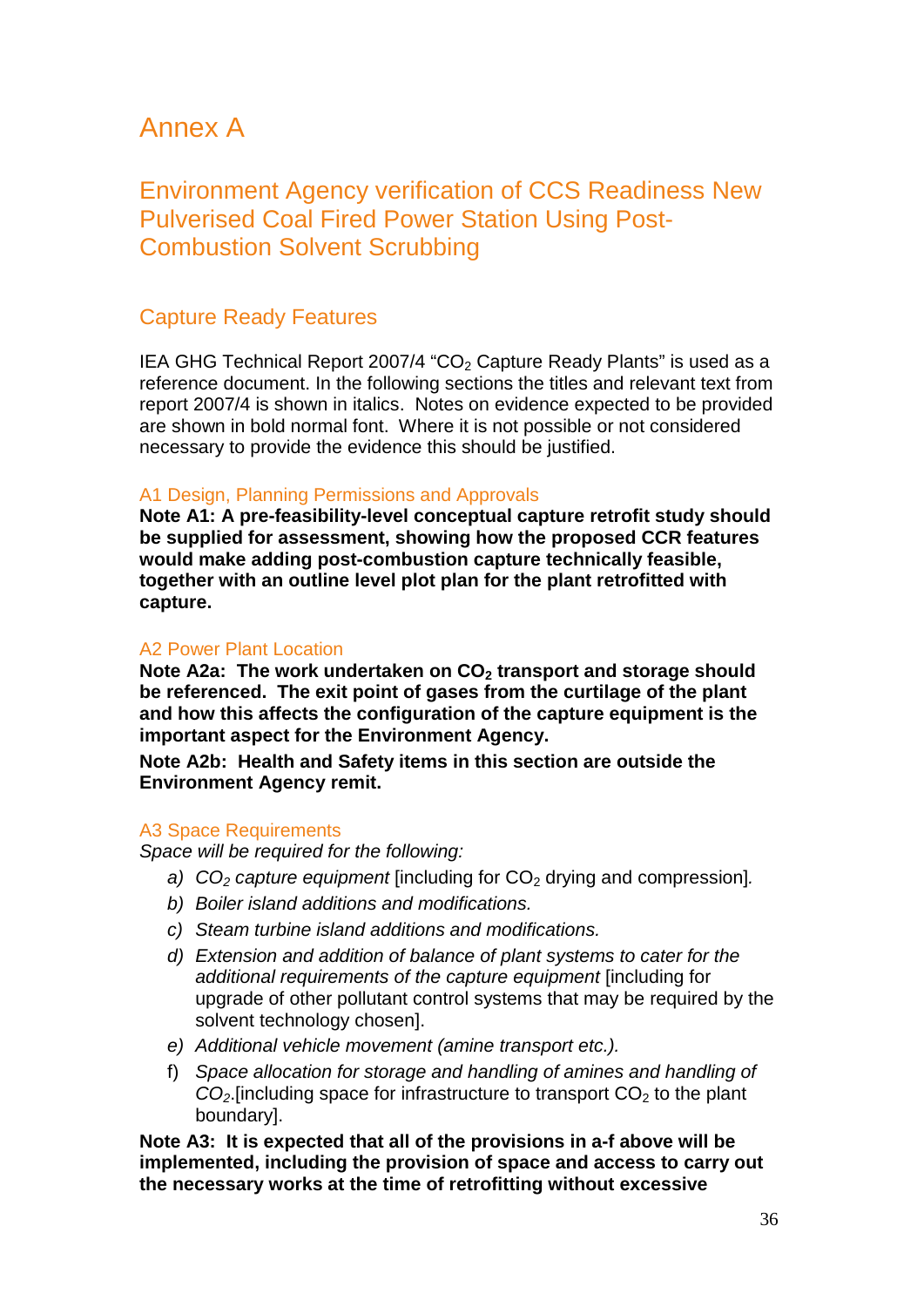**interruptions to normal plant operation. A statement describing how the space allocations were determined and how they will be met is required. Further details are requested in the following sections as appropriate.** 

#### A4 ASC PF Boiler and Auxiliaries

**Note A4: A statement describing the proposed flue gas system modifications and how they will be implemented is required.** 

#### A5 DeNOx Equipment

**Note A5: A statement is required of the predicted performance of the DeNOx equipment and its compatibility with the relevant solvent mixtures for capture retrofit.**

#### A6 Particulate Removal Unit (ESP/ Bag Filter)

**Note A6: A statement describing the expected configuration and anticipated performance of the particulate removal equipment (to maintain effective amine scrubber operation) is required.**

#### A7 Flue Gas Desulphurisation Unit (FGD)

**Note A7: A statement describing the expected configuration and anticipated performance of the DeSOx equipment after capture retrofit (to maintain effective amine scrubber operation) is required.**

#### A8 Steam Turbine Generator and Auxiliaries

**Note A8: A statement is required giving the steam pressure at the steam turbine IP/LP crossover (or other steam extraction point), together with a description of any post-retrofit equipment modifications/additions. It should be demonstrated that the turbine could be operated with capture using solvent systems with a range of steam requirements. The energy penalty involved in such steam extraction should be estimated and compared to theoretical minimum values (i.e. for extraction from a similar turbine that has been purposebuilt for such steam extraction).**

#### A9 Water - Steam - Condensate Cycle

**Note A9: A statement is required describing the arrangements made to facilitate low grade heat recovered from the capture and compression equipment being used in the water-steam-condensate cycle. Where potentially-useful options have not been facilitated this should be justified.**

#### A10 Cooling Water System

*The amine scrubber, flue gas cooler and CO2 compression plant introduced for CO2 capture increase the overall power plant cooling duty.* 

**Note A10: A statement is required of estimated cooling water demands (flows and temperatures) with capture and how these will be met. It is**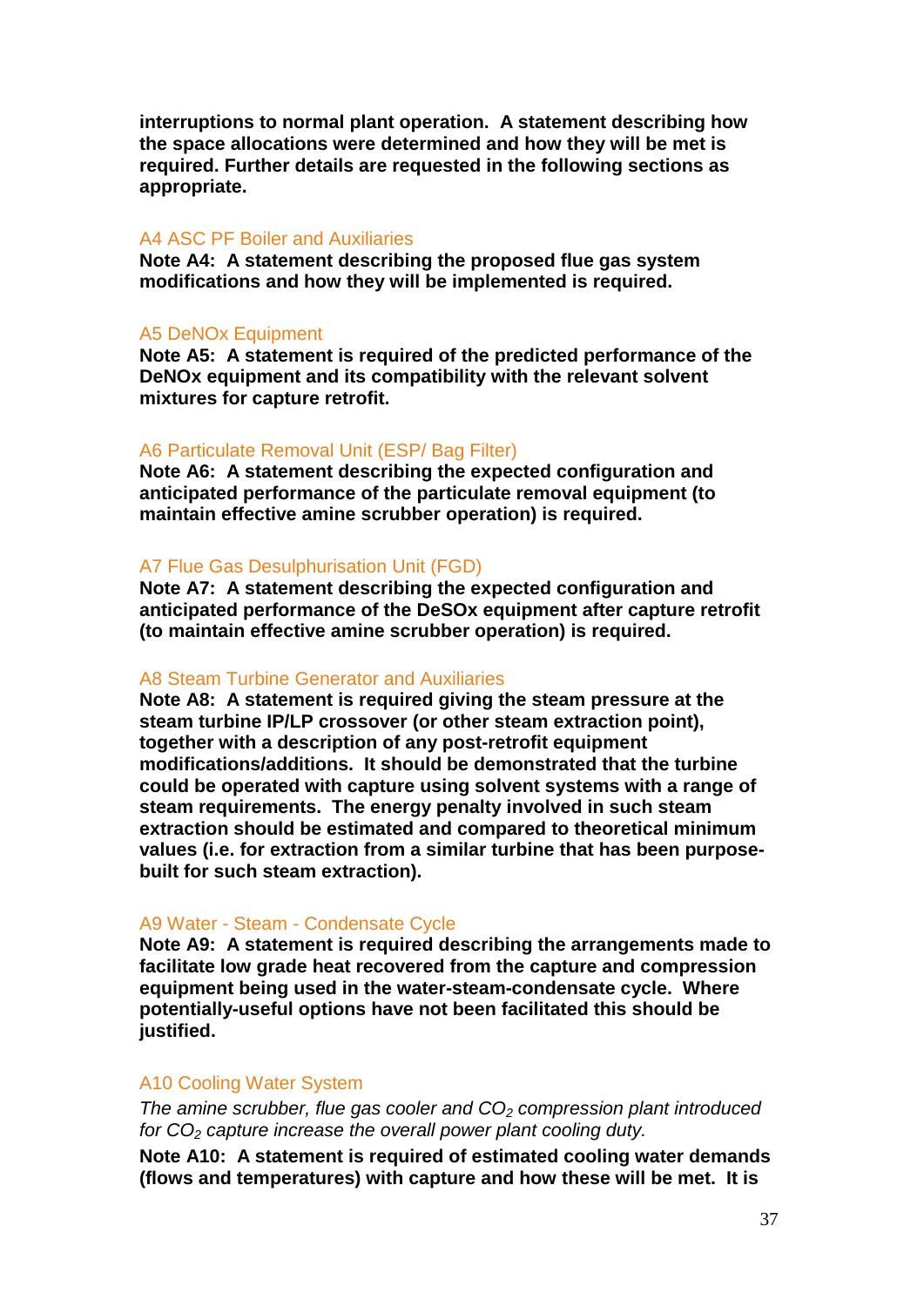**expected that necessary space and tie-ins for cooling water supplies to post-combustion capture equipment will be provided and a description of these should be included.** 

#### A11 Compressed Air System

*The capture equipment addition will call for additional compressed air (both service air and instrument air) requirements.*

**Note A11: A statement is required of estimated additional compressed air requirements together with a description of how these will be accommodated.**

#### A12 Raw Water Pre-treatment Plant

*Space shall be considered in the raw water pre-treatment plant area to add additional raw water pre-treatment streams, as required.* 

**Note A12: A statement is required of estimated treated raw water requirements together with a description of how these will be accommodated.**

#### A13 Demineralisation I Desalination Plant

*No essential capture-ready requirements are foreseen, as the demineralised water requirement is not expected to increase after CO<sub>2</sub> capture retrofit.* 

#### A14 Waste Water Treatment Plant

*Amine scrubbing plant along with flue gas coolers and FGD Polishing unit (if appropriate) provided for post combustion CO2 capture will result in generation of additional effluents.* 

**Note A14: A statement is required giving estimated additional waste water treatment needs and stating how the necessary space and any other provisions will be provided to meet expected demands.**

#### A15 Electrical

*The introduction of amine scrubber plant along with flue gas coolers, FGD polisher (if appropriate), booster fans (if required), and CO<sub>2</sub> compression plant will lead to a number of additional electrical loads (e.g. pumps, compressors).*

**Note A15: A statement is required listing the estimated additional electrical requirements and describing space allocation in suitable locations for items such as additional transformers, switching gear and cabling.**

A16 Chemical Dosing Systems and Steam Water Analysis System *Modifications in these areas are not foreseen as an essential requirement.*

#### A17 Plant Pipe Racks

*Installation of additional pipework after retrofit with capture will be required due to the use of a large quantity of LP steam in the amine scrubbing plant reboiler, return of condensate into the water-steam-condensate cycle and*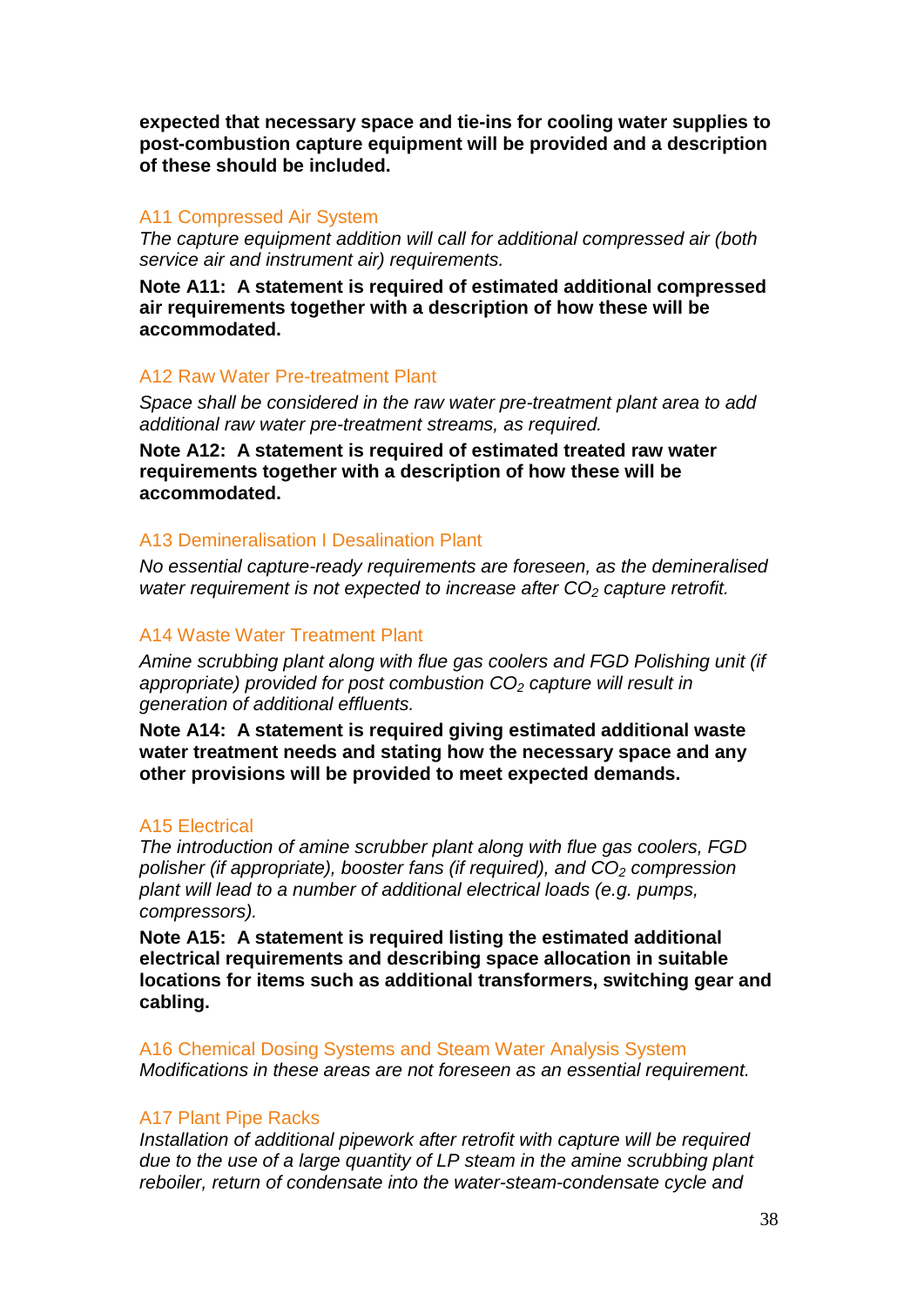*process integration of capture equipment with the water-steam-condensate cycle* [and possibly other plant modifications].

**Note A17: It is expected that provision will be made for space for routing new pipework at the appropriate locations. A statement identifying anticipated significant additional pipework and describing space allocations to accommodate these is required.** 

#### A18 Control and Instrumentation

**Note A18: It is expected that space and provisions for additional control equipment and cabling will be implemented. A statement identifying anticipated additional control equipment and describing space and other provisions to accommodate these is required.**

#### A19 Plant Infrastructure

*Space at appropriate zones to widen roads and add new roads (to handle increased movement of transport vehicles), space to extend office buildings (to accommodate additional plant personnel after capture retrofit) and space to extend stores buildings are known. Consideration should also be given to how, during a retrofit, vehicles or cranes will access the areas where new equipment will need to be erected.*

**Note A19: It is expected that the provisions above will be implemented. A statement identifying anticipated requirements and describing how they will be met is required.**

#### Other technologies for post-combustion capture

#### A20 'Essential' Capture-Ready Requirements: Post Combustion Amine Scrubbing Technology based CO<sub>2</sub> Capture

*The capture-ready requirements discussed in this section are the 'essential' requirements which aim to ease the capture retrofit of PF Bituminous Power Plants with post combustion amine scrubbing technology based CO<sub>2</sub> capture* 

**Note A20: The provisions covered in Notes A1-A19 can be adapted to include other liquid solvent mixtures for CO<sub>2</sub> capture that can be shown to have a reasonable expectation of being commercially available at the time of retrofit and for which reliable performance estimates are already available. A statement on where the requirements for capture readiness for such solvents differ from those for amine capture with respect to A1-A19 is required, together with any additional CCR features or other actions proposed, to be added as addenda to the responses to Notes A1-A19. If making the plant capture ready for other solvents conflicts with the CCR requirements for amine scrubbing then the impact on retrofitting amine scrubbing should be estimated and stated and the reasons for giving the other solvent priority should be justified.**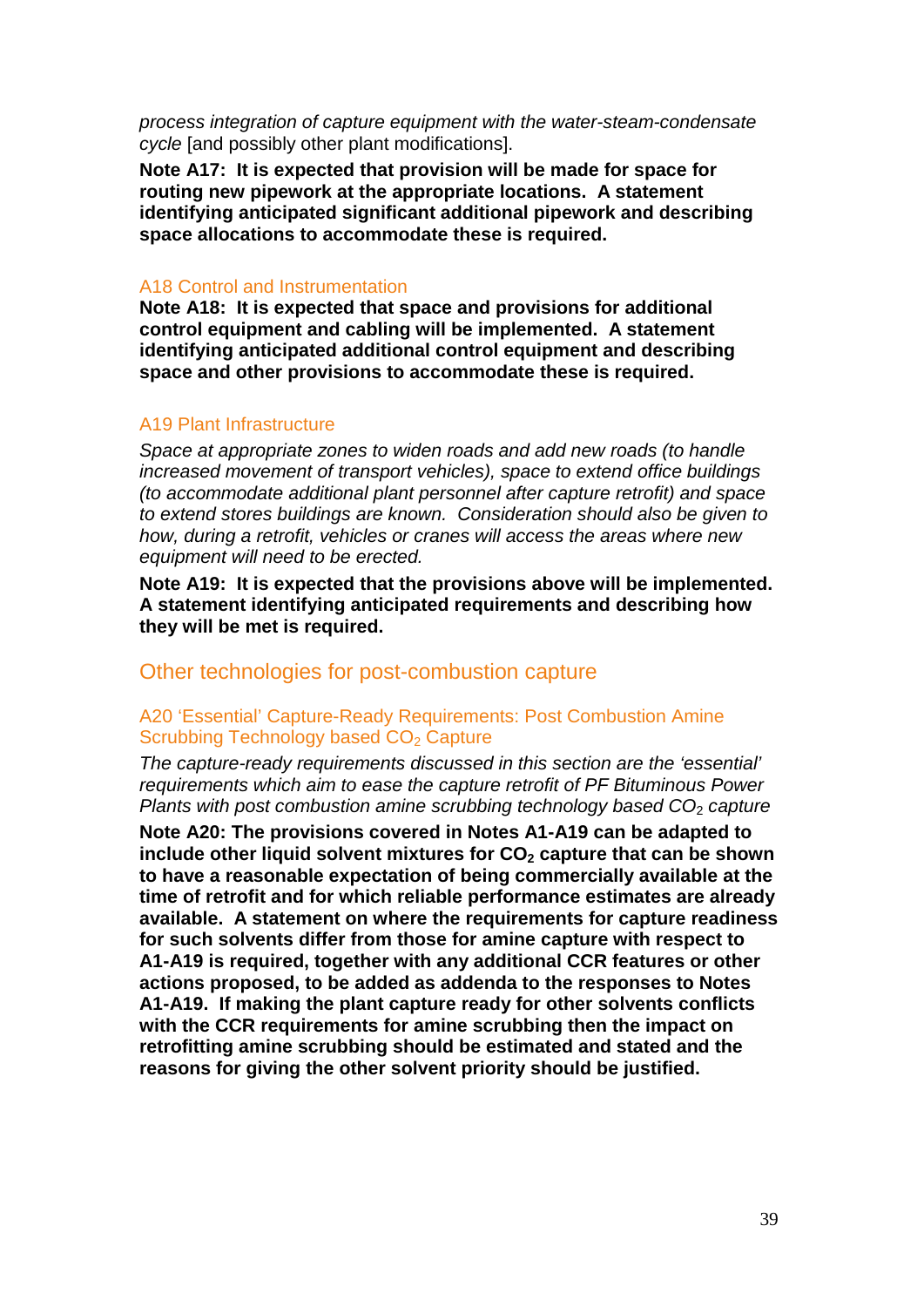## Annex B

Environment Agency Verification of CCS Readiness New Natural Gas Combined Cycle Power Station Using Pre-Combustion  $CO<sub>2</sub>$  Capture (including coal gasification) and Hydrogen-Rich Fuel Gas Combustion

#### Capture Ready Features

See IEA GHG Technical Reports 2007/4 "CO<sub>2</sub> Capture Ready Plants" and 2005/1 'Retrofit of CO<sub>2</sub> Capture to Natural Gas Combined Cycle Power Plants' as background to this document.

Notes on evidence expected to be provided are shown in bold normal font. Where it is not possible or not considered necessary to provide the evidence this should be justified.

#### Pre-combustion (on site, gas and/or coal fuel)

The expectation is that it would be sufficient for a new natural gas combined cycle power plant to be capture-ready for post-combustion capture. The plant developer might alternatively choose to make the plant capture-ready for pre-combustion capture on-site, but would need to show that there is a reasonable expectation that this would offer an equally effective option for retrofitting capture in the future.

Pre-combustion capture involves the conversion of natural gas or coal to a hydrogen-rich fuel gas with the capture of the  $CO<sub>2</sub>$  produced during this process (or conversion of other fuels such as petroleum coke, petroleum residues, natural bitumens etc that can beneficially be upgraded through gasification; where "coal" is written in this checklist it can be extended to include such fuels). The hydrogen-rich fuel gas is then burnt in the gas turbine, replacing natural gas.

The general procedure is conversion of the fuel to a syngas consisting mainly of CO and  $H_2$  by reforming (probably autothermal reforming for natural gas) or gasification (for other fuels), followed by a shift process in which the CO in the syngas is reacted with H<sub>2</sub>O to form  $CO<sub>2</sub>$  and more H<sub>2</sub>. The  $CO<sub>2</sub>$  is then removed for compression (including drying and, possibly, some removal of impurities) followed by transport to storage or use. Either air or oxygen (plus some steam) could be used for the autothermal reforming and the gasification stages, but based on current experience it is more likely that air would be used for the former and oxygen for the latter.

#### B1 Design, Planning Permissions and Approvals

**Note B1: A pre-feasibility-level conceptual capture retrofit study should be supplied for assessment, showing how the proposed CCR features would make adding pre-combustion capture technically feasible,**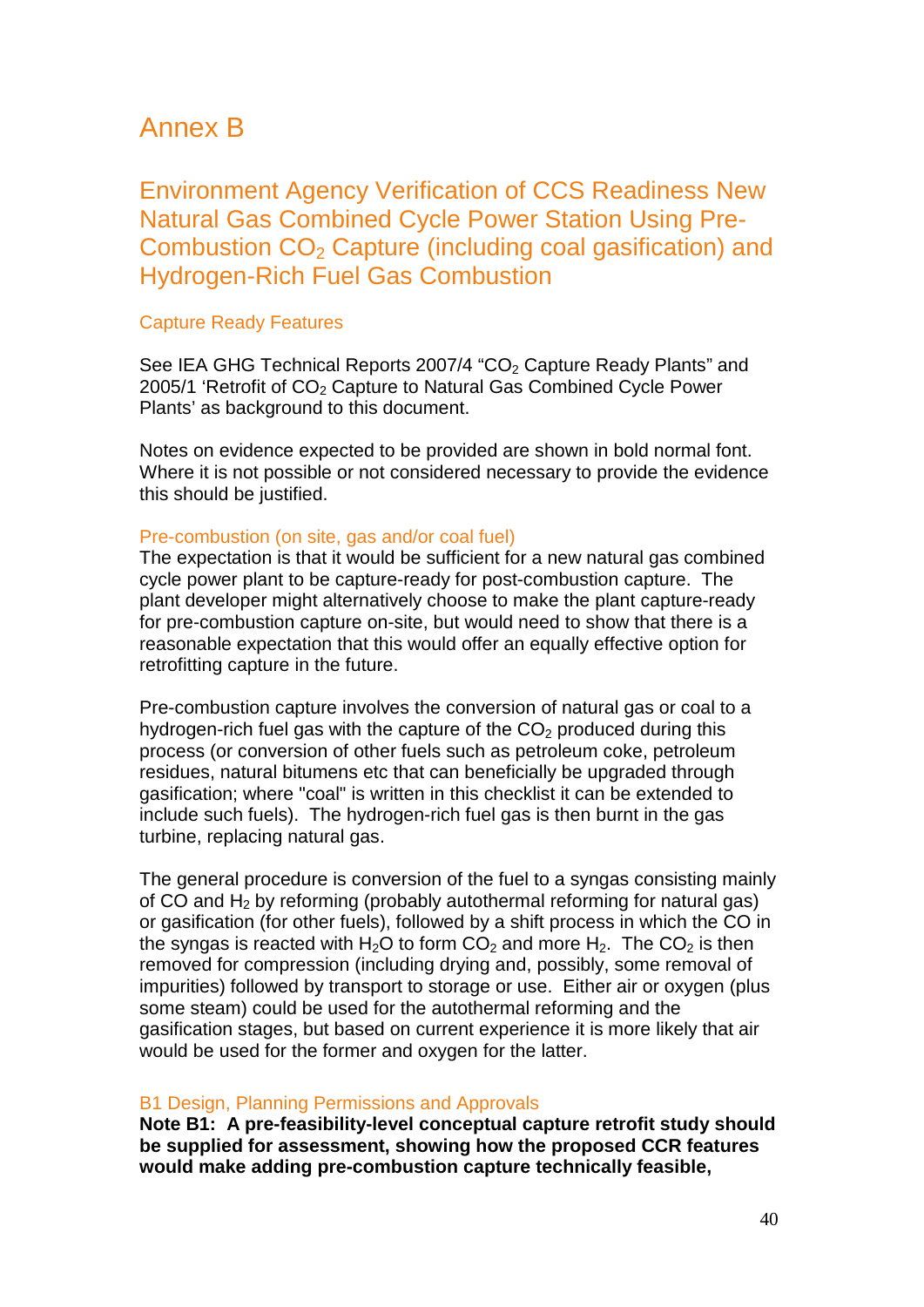**together with an outline level plot plan for the plant retrofitted with capture. If the plant is not also going to be capture-ready for postcombustion capture then the justification for this should be provided.**

#### B2 Power Plant Location

Note B2a: The work undertaken on CO<sub>2</sub> transport and storage should **be referenced; the exit point of gases from the curtilage of the plant and how this affects the configuration of the capture equipment is the important aspect for the Environment Agency.**

**Note B2b: Health and Safety items in this section are outside the Environment Agency remit.**

#### B3 Space Requirements

*Space will be required for the following:* 

- *a) If appropriate, coal delivery and storage facilities (and additional evidence will be provided to show that coal transport to the site is feasible);*
- *b) Hydrogen fuel gas production facilities, including fuel reforming or gasification equipment, shift reactor, CO2 separation and compression equipment and all other gas purification (including sulphur removal) or other pre-treatment facilities.*
- *c) If appropriate, an air separation unit for oxygen production (plus possibly space for oxygen storage), with necessary separations from other equipment and space for the necessary oxygen pipelines.*
- *d) Space for piping hydrogen-rich fuel gas to the gas turbine, and for gas compression equipment if required.*
- *e) Steam turbine island additions and modifications (e.g. space in the steam turbine building for supplying and receiving steam to/from the hydrogen production facilities).*
- *f) Extension and addition of balance of plant systems to cater for the*  additional requirements of the capture equipment, including CO<sub>2</sub> *pipeline (and/or other facilities for CO2 transport).*
- *g) Additional vehicle movements.*
- *h) Space allocation considering storage and handling of hydrogen, oxygen if appropriate and of CO2.*

**Note B3: It is expected that all of the provisions in a-h above will be implemented, including the provision of space and access to carry out the necessary works at the time of retrofitting without excessive interruptions to normal plant operation. A statement describing how the space allocations were determined and how they will be met is required. Further details are requested in the following sections as appropriate.** 

#### B4 Gas Turbine Combined Cycle unit operation with hydrogen-rich fuel gas

*The gas turbine must be able to be modified to operate with the proposed hydrogen-rich fuel gas (including achieving any likely environmental*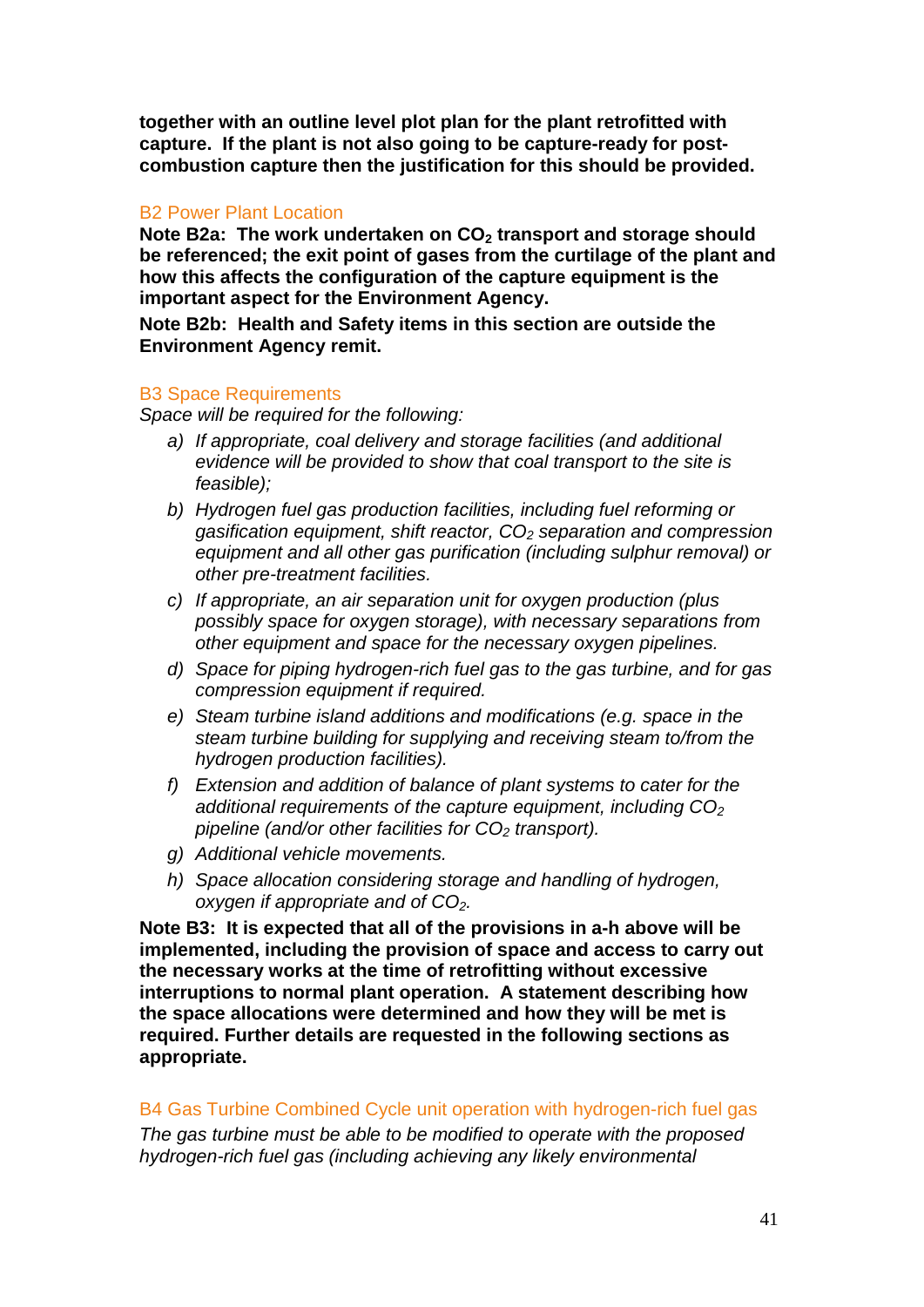*restrictions on the emissions of NOx, possibly with the addition of selective catalytic reduction equipment - SCR ).* 

**Note B4: A statement is required confirming that it will be possible to modify the gas turbine to accommodate firing on hydrogen-rich fuel gas in the future and estimating the future performance.**

#### B5 Heat recovery steam generator, HRSG, and plant steam cycle

*The heat recovery steam generator must be designed to accommodate the changed flue gas composition and temperatures after pre-combustion capture retrofit. The steam cycle as a whole must also be designed to accommodate the needs of the hydrogen production facility, both for providing any additional steam supplies to that facility and for the use of any additional steam production in the hydrogen production facility, to allow reasonable thermal integration and hence overall plant efficiency after retrofit.*

**Note B5: A statement is required describing changes in the requirements for the HRSG and steam cycle after retrofit and how they will be modified to accommodate this.** 

#### B6 Waste Separation and Disposal Facilities

*Gasification of certain fuels such as coal or petroleum coke will give rise to by-product residue streams such as sulphur and/or solid ash that do not occur on natural gas plants. Provision for handling such streams on-site and for their satisfactory disposal from the site must be identified.*

**Note B6: A statement is required identifying any additional by-product streams from the plant after pre-combustion capture is retrofitted and describing the appropriate handling and disposal provisions that would be implemented.**

#### B7 Cooling Water System

*Pre-combustion CO<sub>2</sub> capture will increase the overall power plant cooling duty.* 

**Note B7: A statement is required of estimated cooling water requirements (flows and temperatures) and how these will be met. It is expected that necessary space and tie-ins for additional cooling water supplies to the plant after retrofitting pre-combustion capture will be provided and a description of these is required.** 

#### B8 Compressed Air System

*The capture equipment addition will call for additional compressed air (both service air and instrument air) requirements.*

**Note B8: A statement is required of estimated additional compressed air requirements together with a description of how these will be accommodated.**

#### B9 Raw Water Pre-treatment Plant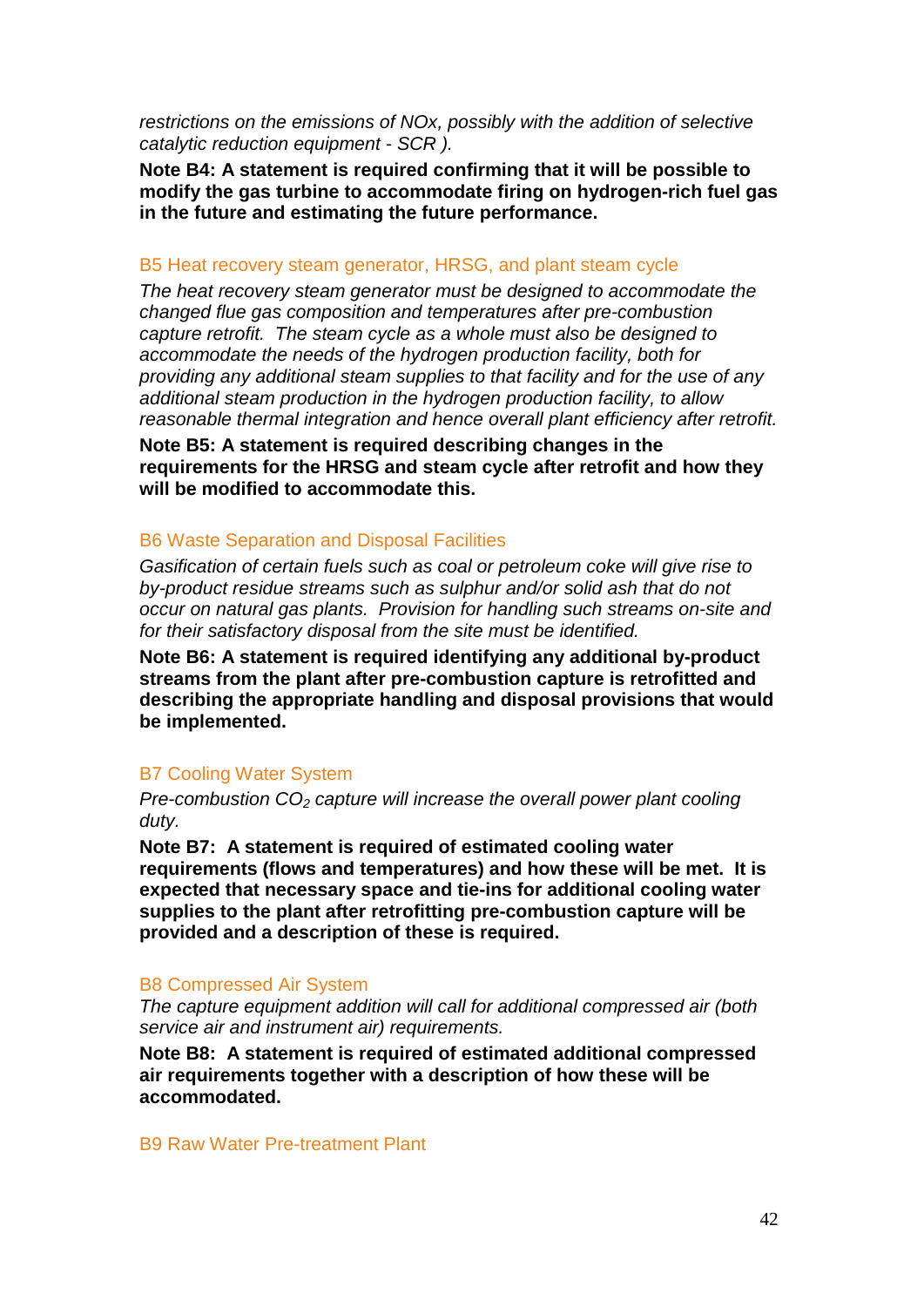*Space shall be considered in the raw water pre-treatment plant area to add additional raw water pre-treatment streams, as required.* 

**Note B9: A statement is required of estimated treated raw water requirements together with a description of how these will be accommodated.**

#### B10 Demineralisation / Desalination Plant

*Additional supplies of demineralised water are likely to be required after retrofitting e.g. for process steam used in the hydrogen production facility and possibly in the gas turbine NOx control system. Estimates of any such water requirements should be made and space allocated for the necessary treatment plant (and an additional water source be identified if necessary).*  **Note B10: A statement is required saying which of the above are needed and in what quantity and also describing how the necessary provisions will be implemented.** 

#### B11 Waste Water Treatment Plant

*Fuel processing for pre-combustion CO2 capture is expected to result in generation of additional waste water effluents.* 

**Note B11: A statement is required giving estimated additional waste water treatment needs and describing how the necessary space and any other provisions will be provided to meet expected demands.**

#### B12 Electrical

*The introduction of the hydrogen production facility with pre-combustion capture will lead to a number of additional electrical loads (e.g. pumps, compressors).*

**Note B12: A statement is required listing the estimated additional electrical requirements and describing space allocation in suitable locations for items such as additional transformers, switching gear and cabling.** 

#### B13 Plant Pipe Racks

*Installation of additional pipework after retrofit with capture will be required, e.g. for gas and steam transport and additional cooling water piping and possibly other plant modifications.*

**Note B13: It is expected that provision will be made for space for routing new pipework at the appropriate locations. A statement identifying anticipated significant additional pipework and describing space allocations to accommodate these is required.** 

#### B14 Control and Instrumentation

**Note B14: It is expected that space and provisions for additional control equipment and cabling will be implemented. A statement identifying anticipated additional control equipment and describing space and other provisions to accommodate these is required.**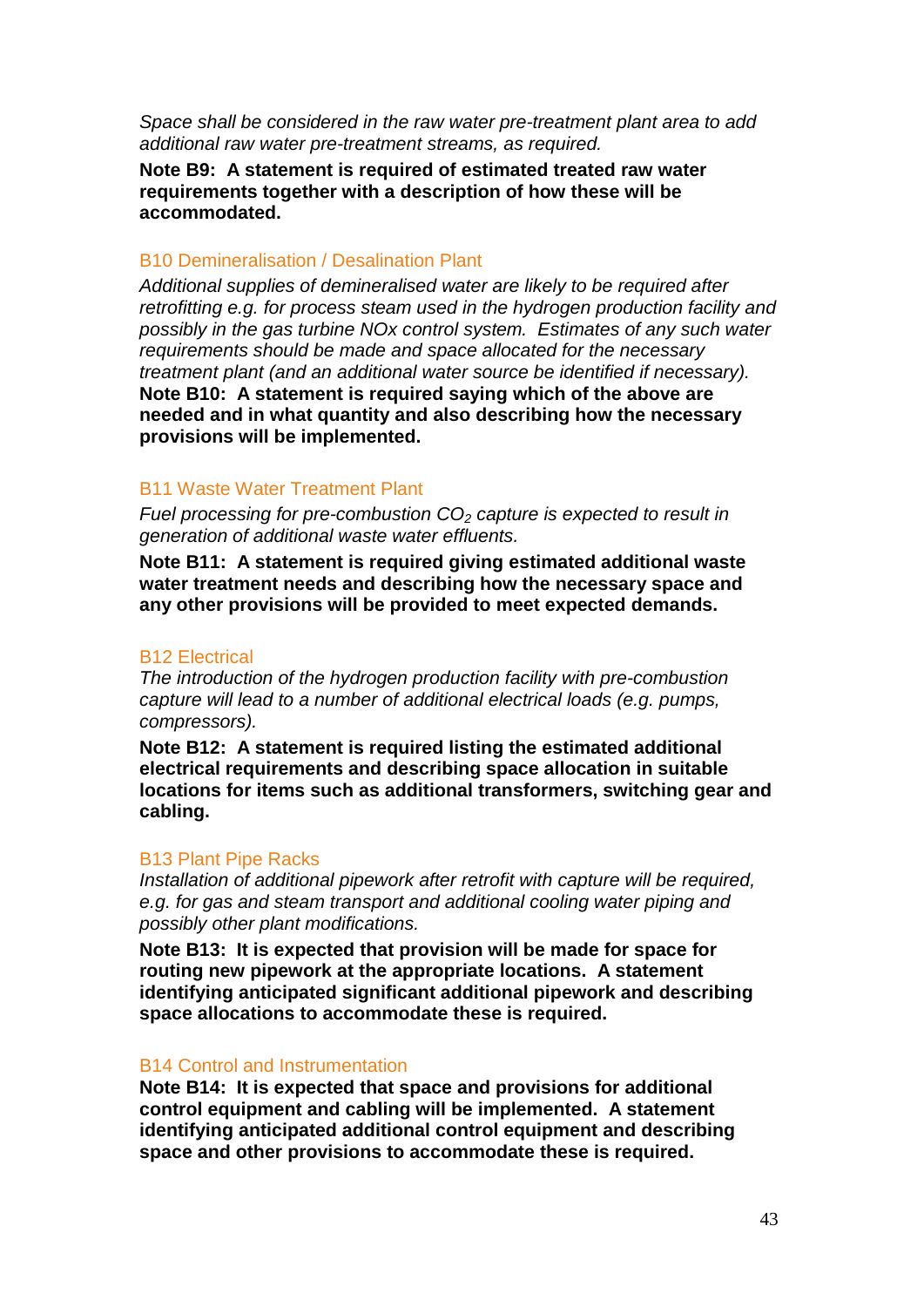#### B15 Plant Infrastructure

*Space at appropriate zones to widen roads and add new roads (to handle increased movement of transport vehicles), space to extend office buildings (to accommodate additional plant personnel after capture retrofit) and space to extend stores building are foreseeable. Consideration should also be given to how, during a retrofit, vehicles or cranes will access the areas where new equipment will need to be erected.*

**Note B15: It is expected that the provisions above will be implemented. A statement identifying anticipated requirements and describing how they will be met is required.**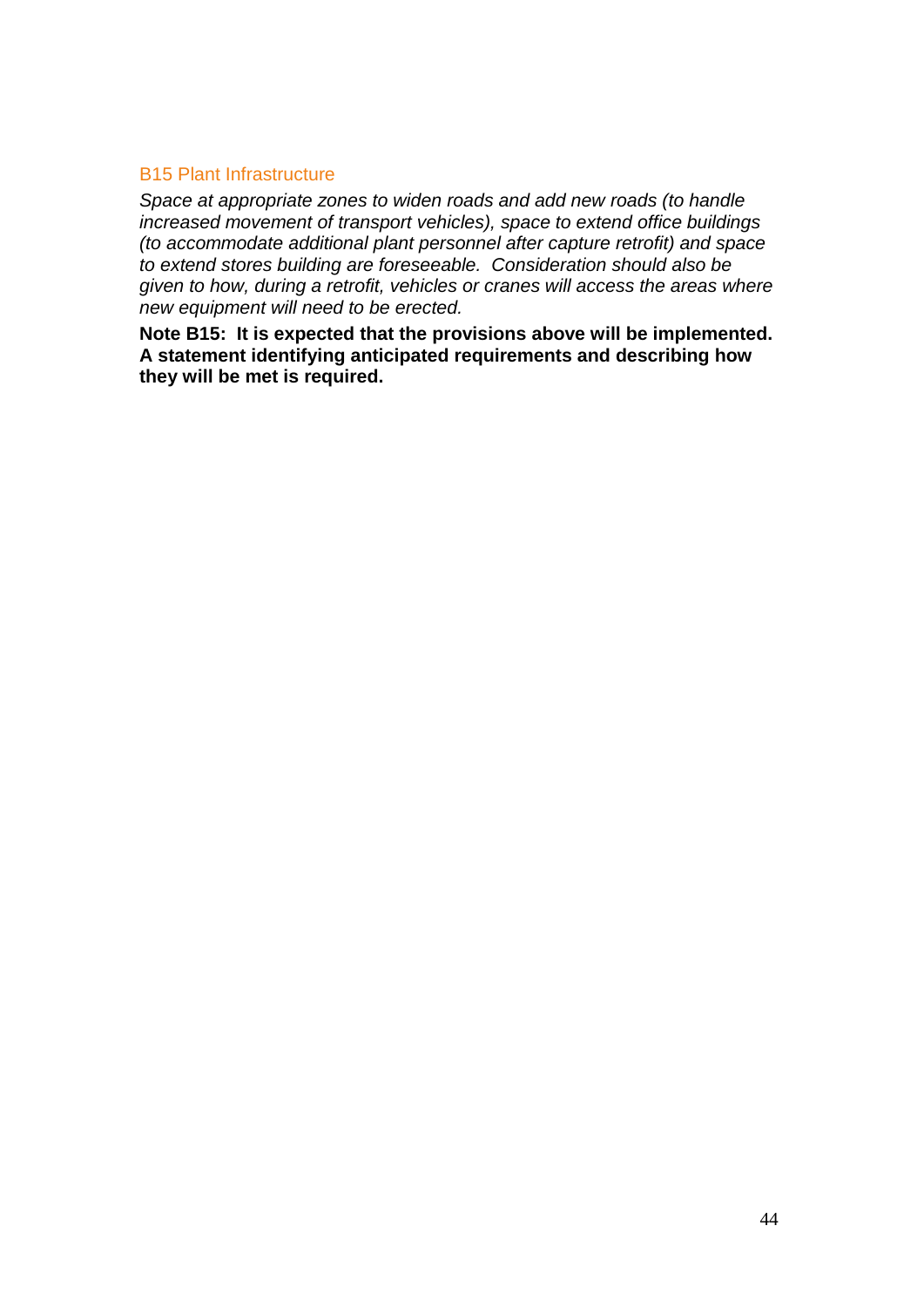## Annex C

## Environment Agency verification of CCS Readiness New Natural Gas Combined Cycle Power Station Using Post-Combustion Solvent Scrubbing

## Capture Ready Features

Relevant text from IEA GHG Technical Report 2007/4 "CO<sub>2</sub> Capture Ready Plants" is used as a basis for the requirements in this list. See also IEA GHG report 2005/1 'Retrofit of  $CO<sub>2</sub>$  Capture to Natural Gas Combined Cycle Power Plants'.

Notes on evidence expected to be provided are shown in bold normal font. Where it is not possible or not considered necessary to provide the evidence this should be justified.

### Post-combustion (amine scrubbing)

#### C1 Design, Planning Permissions and Approvals

**Note C1: A pre-feasibility-level conceptual capture retrofit study should be supplied for assessment, showing how the proposed CCR features would make adding post-combustion capture technically feasible, together with an outline level plot plan for the plant retrofitted with capture.** 

#### C2 Power Plant Location

Note C2a: The work undertaken on CO<sub>2</sub> transport and storage should be **referenced; the exit point of gases from the curtilage of the plant and how this affects the configuration of the capture equipment is the important aspect for the Environment Agency.**

**Note C2b: Health and Safety items in this section are outside the Environment Agency remit.**

#### C3 Space Requirements

*Space will be required for the following:* 

- *a) CO2 capture equipment, including any flue gas pretreatment and CO2 drying and compression.*
- *b)* Space for routing flue gas duct to the CO<sub>2</sub> capture equipment.
- *c) Steam turbine island additions and modifications (e.g. space in steam turbine building for routing large low pressure steam pipe to amine scrubber unit).*
- *d) Extension and addition of balance of plant systems to cater for the additional requirements of the capture equipment.*
- *e) Additional vehicle movement (amine transport etc).*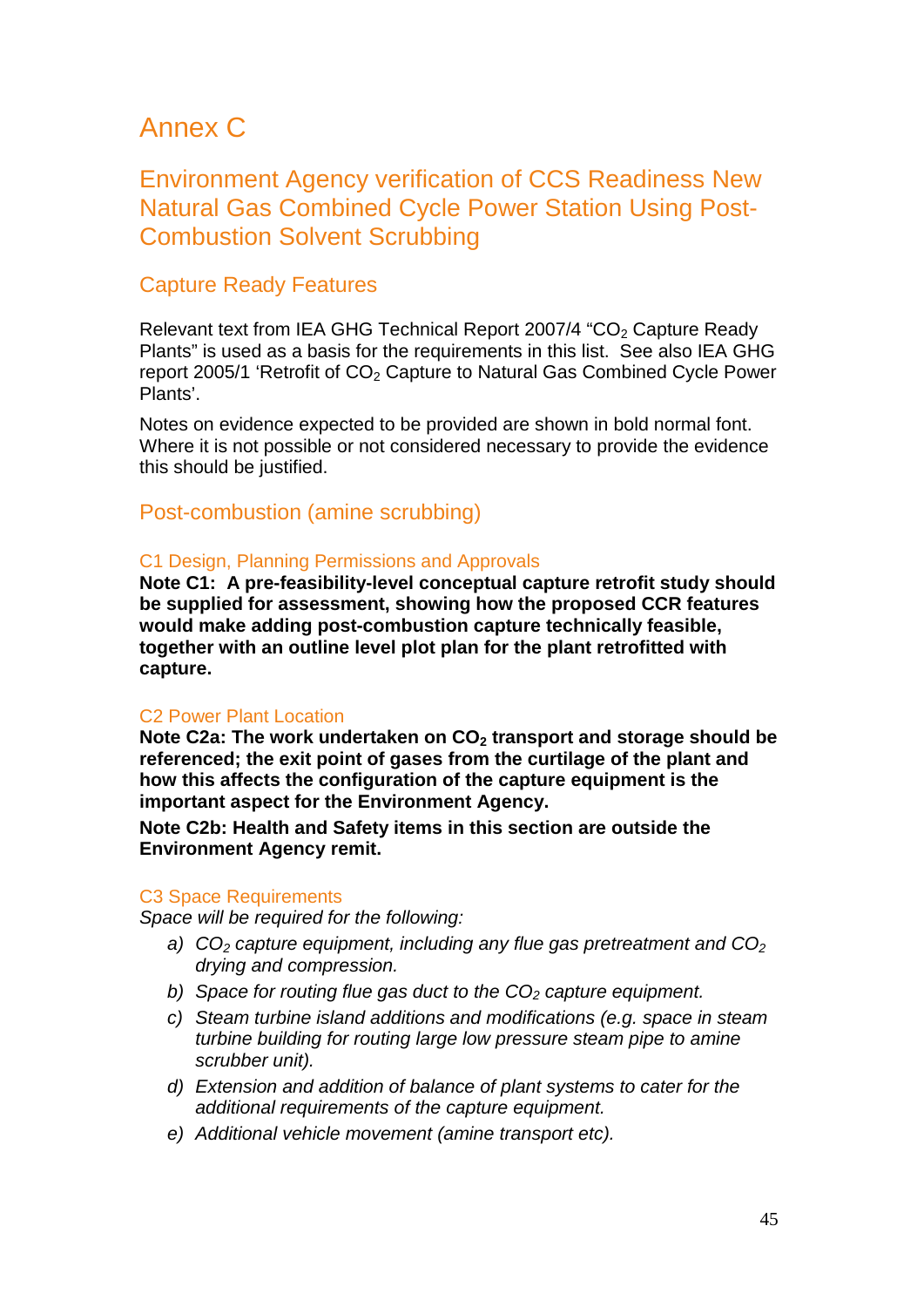f) *Space allocation for storage and handling of amines and handling of CO2 including space for infrastructure to transport CO2 to the plant boundary.*

**Note C3: It is expected that all of the provisions in a-f above will be implemented, including the provision of space and access to carry out the necessary works at the time of retrofitting without excessive interruptions to normal plant operation. A statement describing how the space allocations were determined and how they will be met is required. Further details are requested in the following sections as appropriate. The space for capture equipment might be significantly reduced if flue gas recycling through the gas turbine is used to concentrate the CO2, but to validate this option suitable demonstrations of its feasibility by the gas turbine supplier would be required.**

#### C4 Gas Turbine Operation with Increased Exhaust Pressure

*The gas turbine (and upstream ducting and heat recovery steam generator, HRSG) must be able to operate with the increased back pressure imposed by the capture equipment, or alternatively space must be provided for a booster fan.* 

**Note C4: A statement is required giving the expected pressure drop required for current commercial capture equipment together with a manufacturer's confirmation that the gas turbine can accommodate this and any effects on the performance, or alternatively describing booster fan specification together with space and other installation requirements.**

### C5 Flue Gas System

*Space should be available for installing new duct work to enable interconnection of the existing flue gas system with the amine scrubbing plant and provisions in the duct work for tie-ins and addition of items such as bypass dampers and isolation dampers will be required as a minimum. If selective catalytic reduction (SCR) or other flue gas treatment is likely to be added at the time of retrofit then space for this should also be provided.*

**Note C5: A statement is required describing the space and required flue gas system configuration for retrofit requirements and how they will be implemented.** 

### C6 Steam Cycle

**Note C6: A statement is required giving the steam pressure at the steam turbine IP/LP crossover (or other steam extraction point), together with a description of any post-retrofit equipment modifications/additions. It should be demonstrated that the steam cycle could be operated with capture using solvent systems with a range of steam requirements. The energy penalty involved in such steam extraction should be estimated and compared to theoretical minimum values (i.e. for extraction from a similar steam cycle that has been purpose-built for such steam extraction).**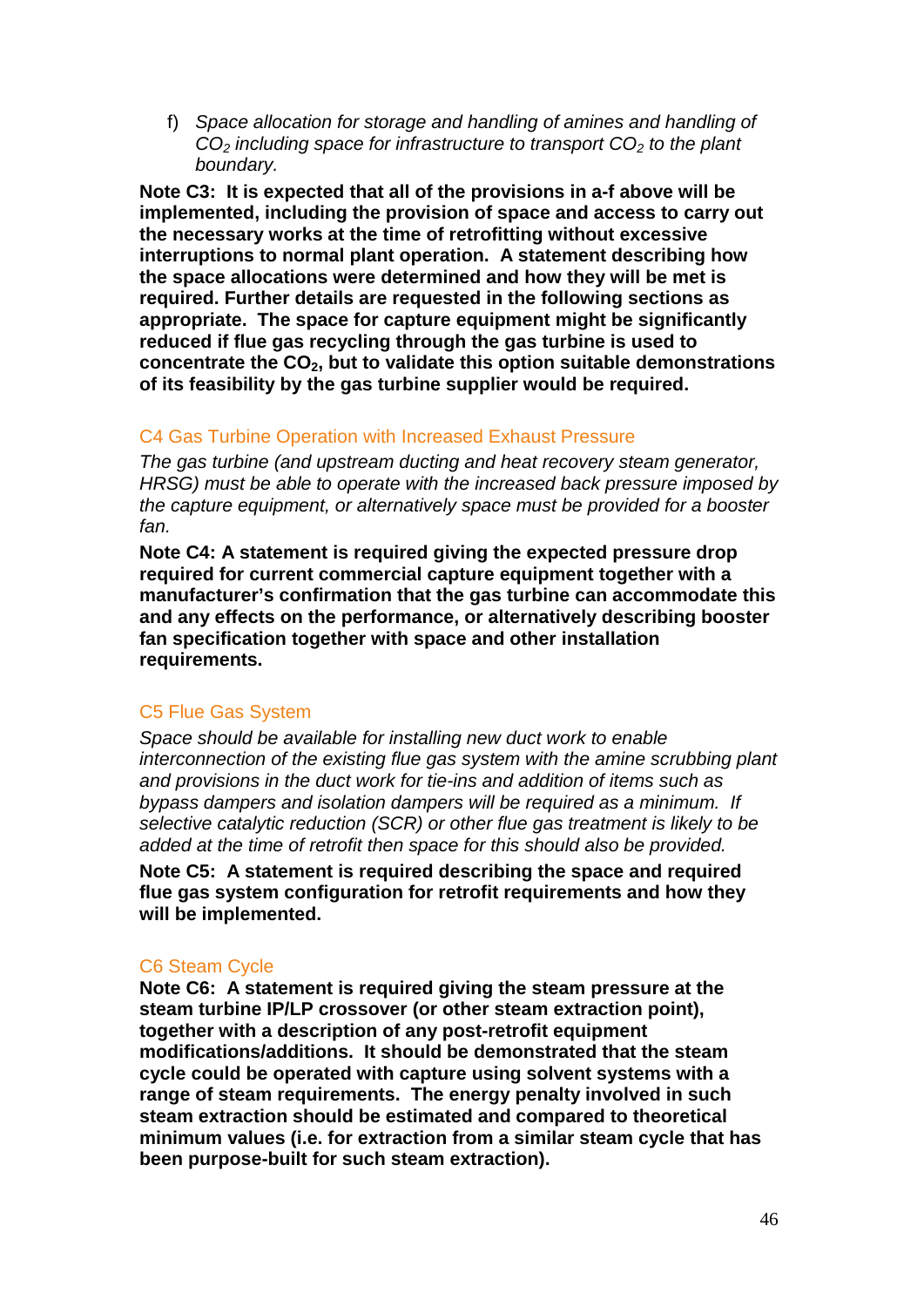#### C7 Cooling Water System

*The amine scrubber, flue gas cooler and CO2 compression plant introduced for CO2 capture increases the overall power plant cooling duty.* 

**Note C7: A statement is required of estimated cooling water demands (flows and temperatures) with capture and how these will be met. It is expected that necessary space and tie-ins for cooling water supplies to post-combustion capture equipment will be provided and a description of these should be included.** 

#### C8 Compressed Air System

*The capture equipment addition will call for additional compressed air (both service air and instrument air) requirements.*

**Note C8: A statement is required of estimated additional compressed air requirements together with a description of how these will be accommodated.**

#### C9 Raw Water Pre-treatment Plant

*Space shall be considered in the raw water pre-treatment plant area to add additional raw water pre-treatment streams, as required.* 

**Note C9: A statement is required of estimated treated raw water requirements together with a description of how these will be accommodated.**

### C10 Demineralisation I Desalination Plant

A supply of reasonably pure water may be required to make up evaporative losses from the flue gas cooler and/or scrubber. Estimates of this water requirement should be made and space allocated for the necessary treatment plant (and an additional water source be identified if necessary). **Note C10: A statement is required saying which of the above are needed and in what quantity and also describing how the necessary provisions will be implemented**

#### C11 Waste Water Treatment Plant

*Amine scrubbing plant along with flue gas coolers (if appropriate) provided for post combustion CO2 capture will result in generation of additional effluents.* 

**Note C11: A statement is required giving estimated additional waste water treatment needs and describing how the necessary space and any other provisions will be provided to meet expected demands.**

#### C12 Electrical

*The introduction of amine scrubber plant along with flue gas coolers, booster*  fans (if required), and CO<sub>2</sub> compression plant will lead to a number of *additional electrical loads (e.g. pumps, compressors).*

**Note C12: A statement is required listing the estimated additional electrical requirements and describing space allocation in suitable**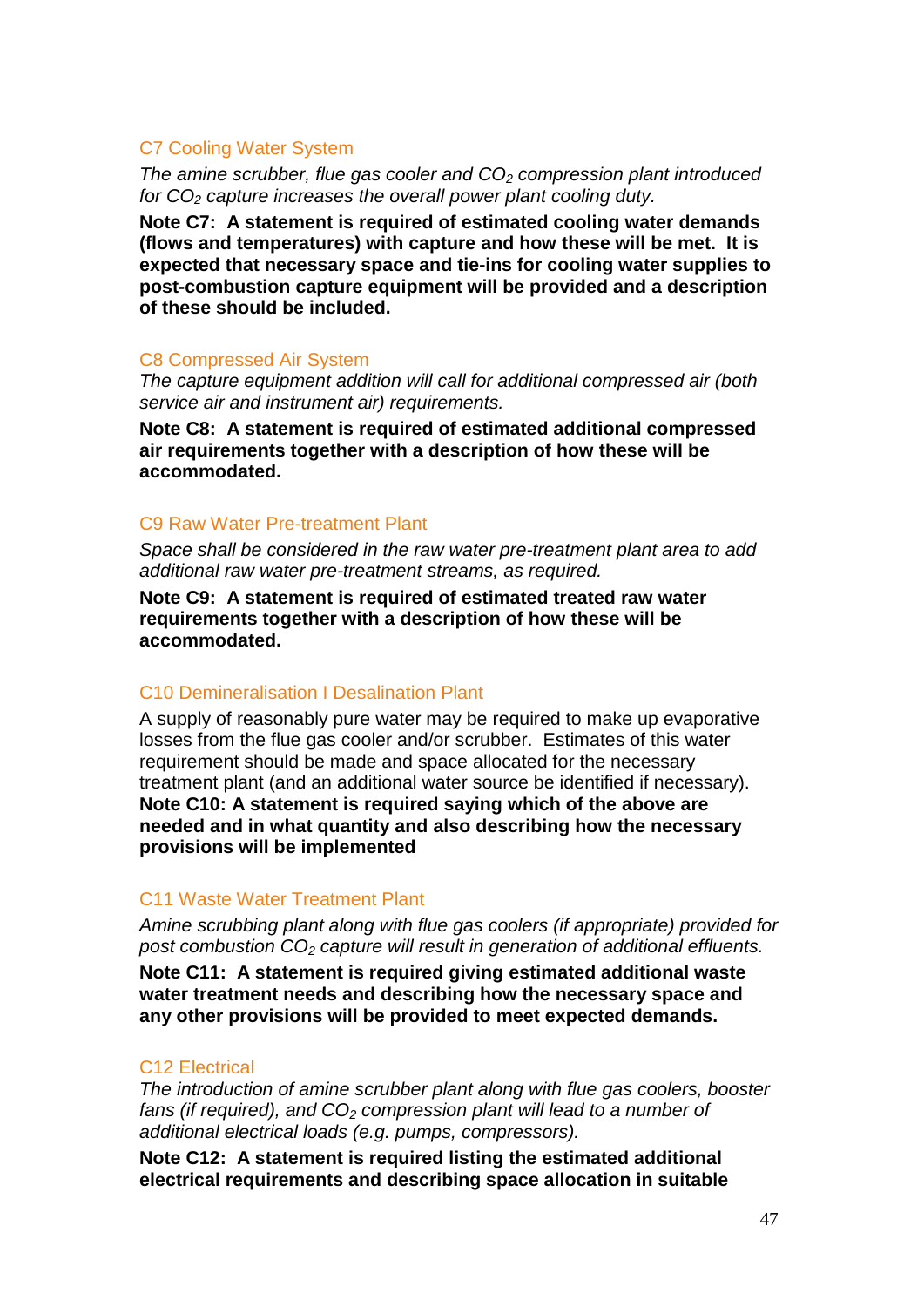**locations for items such as additional transformers, switching gear and cabling.**

#### C13 Plant Pipe Racks

*Installation of additional pipework after retrofit with capture will be required due to the use of a large quantity of LP steam in the amine scrubbing plant reboiler, return of condensate into the water-steam-condensate cycle, additional cooling water piping and possibly other plant modifications.*

**Note C13: It is expected that provision will be made for space for routing new pipework at the appropriate locations. A statement identifying anticipated significant additional pipework and describing space allocations to accommodate these is required.** 

#### C14 Control and Instrumentation

**Note C14: It is expected that space and provisions for additional control equipment and cabling will be implemented. A statement identifying anticipated additional control equipment and describing space and other provisions to accommodate these is required.** 

#### C15 Plant Infrastructure

*Space at appropriate zones to widen roads and add new roads (to handle increased movement of transport vehicles), space to extend office buildings (to accommodate additional plant personnel after capture retrofit) and space to extend stores building are foreseeable. Consideration should also be given to how, during a retrofit, vehicles or cranes will access the areas where new equipment will need to be erected.*

**Note C15: It is expected that the provisions above will be implemented. A statement identifying anticipated requirements and describing how they will be met is required.** 

### Other technologies for post-combustion capture

#### C16 'Essential' Capture-Ready Requirements: Post Combustion Amine Scrubbing Technology based CO<sub>2</sub> Capture

*The capture-ready requirements discussed in this section are the 'essential' requirements which aim to ease the capture retrofit of Natural Gas Combined Cycle power plants with post combustion amine scrubbing technology based CO*<sup>2</sup> *capture.*

**Note C16: The provisions covered in Notes C1-C15 can be adapted to include other liquid solvent mixtures for CO<sub>2</sub> capture that can be shown to have a reasonable expectation of being commercially available at the time of retrofit and for which reliable performance estimates are already available. A statement on where the requirements for capture readiness for such solvents differ from those for amine capture with respect to all of the relevant sections C1- C15 above is required, together with any additional CCR features or other actions proposed, to be added as addenda to the responses to Notes C1-C15. If making the plant capture ready for other solvents conflicts with the CCR requirements for amine**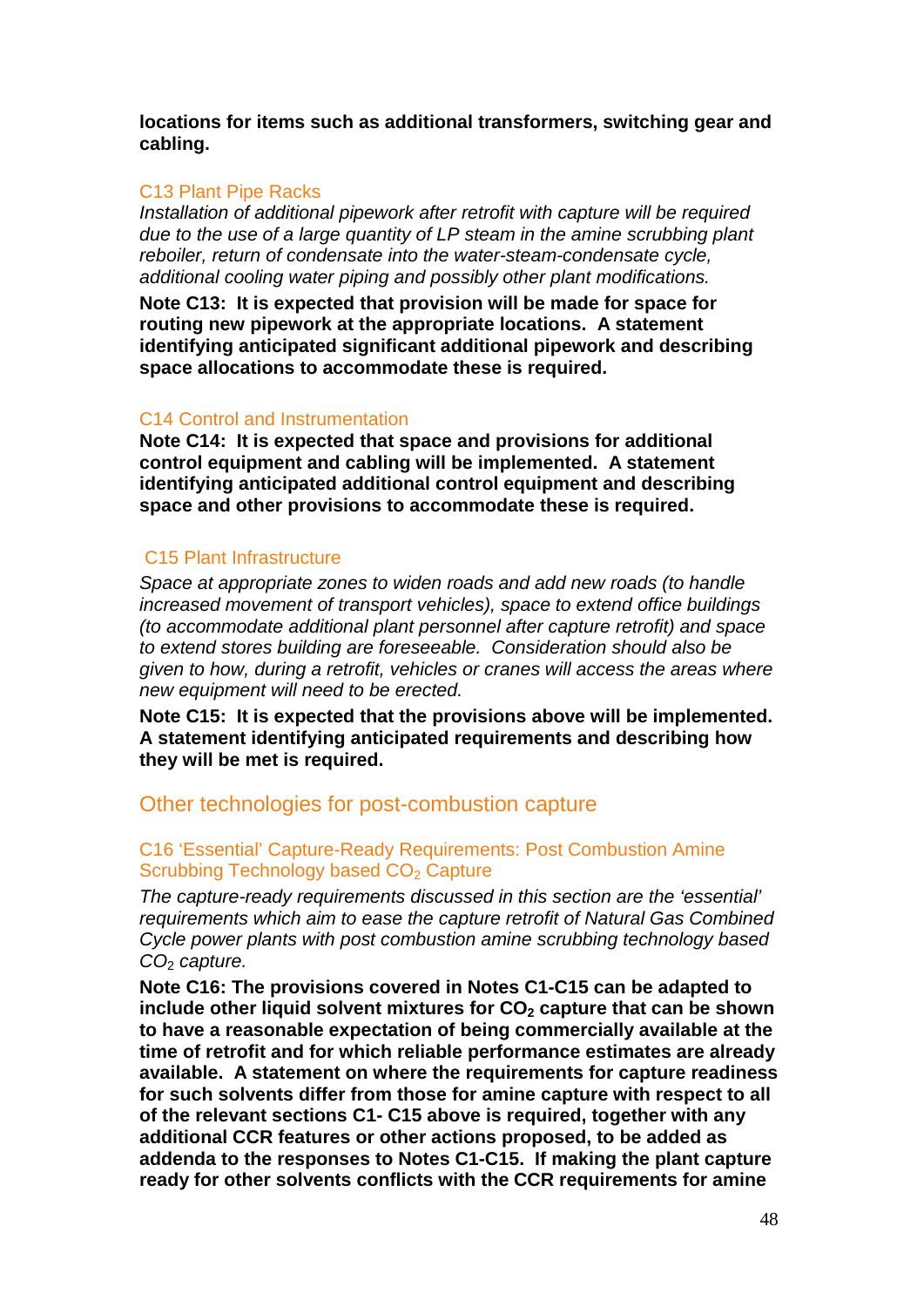**scrubbing then the impact on retrofitting amine scrubbing should be estimated and stated and the reasons for giving the other solvent priority should be listed and justified.**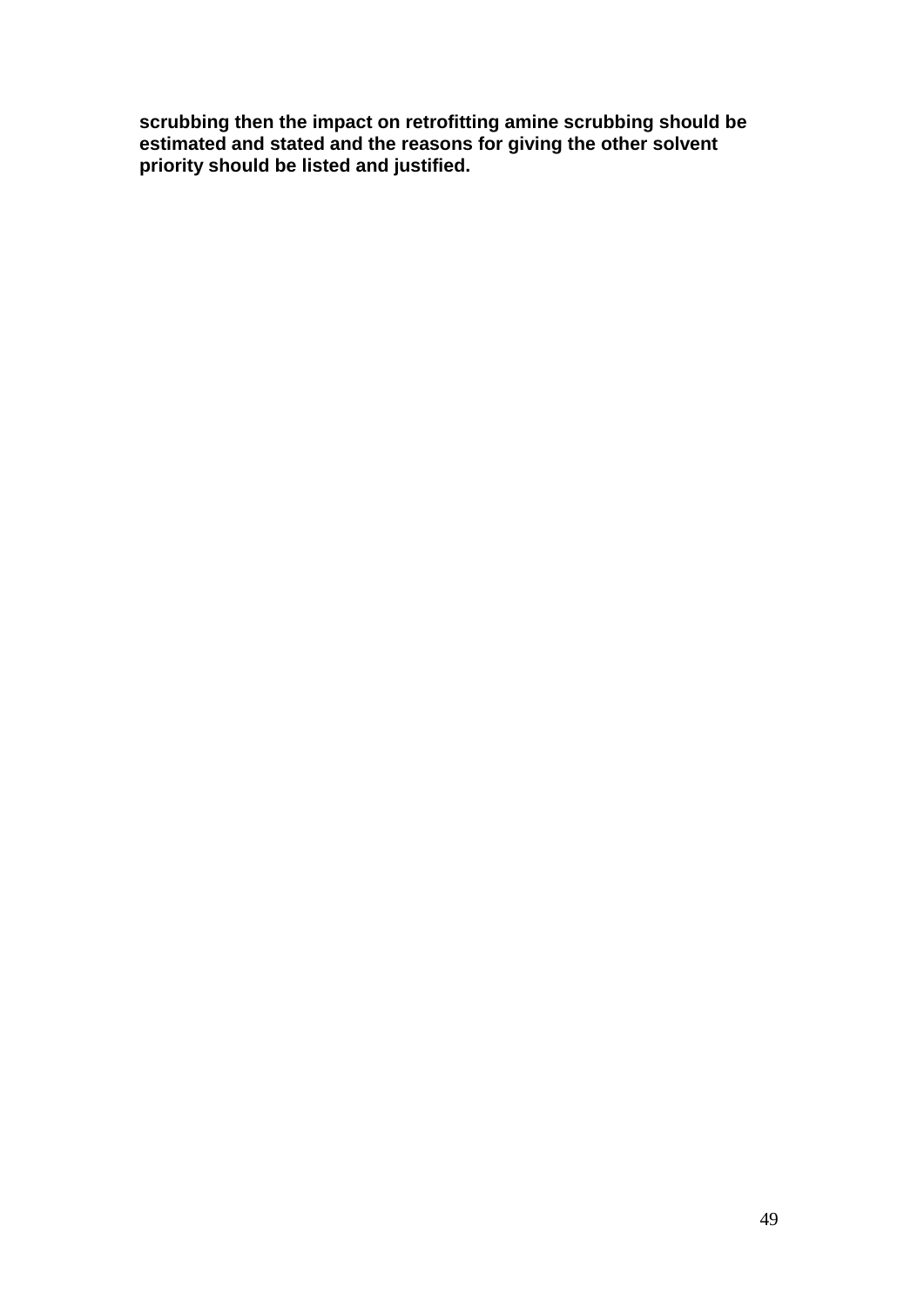## Annex D

## Tables of "Realistic and "Viable" Fields for CO2 storage

Storage options drawn from "Industrial carbon dioxide emissions and carbon dioxide storage potential in the UK"

Report No. COAL R308, DTI/Pub URN 06/2027, October 2006. (Available at:<http://www.berr.gov.uk/files/file35684.pdf> )

The two tables below represent the judged "realistic" capacity for storing  $CO<sub>2</sub>$ in gas and condensate fields, to which must be added the capacity in two saline aquifers - the Bunter sandstone in the southern North Sea basin up to 14.25 Gt and the Ormskirk Sandstone formation, up to 0.63Gt (see p.39)

Individual capacity estimates for oil fields are not in the public domain, but the total viable capacity has been estimated at 1.175 Gt of  $CO<sub>2</sub>$  and the total theoretical capacity has been estimated at 3.5 Gt of  $\mathsf{CO_{2}}^{32}$  $\mathsf{CO_{2}}^{32}$  $\mathsf{CO_{2}}^{32}$ .

<span id="page-49-0"></span> $32$  Pages 9-11 of the "Industrial carbon dioxide emissions and carbon dioxide storage potential in the UK". Report No. COAL R308, DTI/Pub URN 06/2027, October 2006. Available at: [www.berr.gov.uk/files/file35684.pdf](http://www.berr.gov.uk/files/file35684.pdf)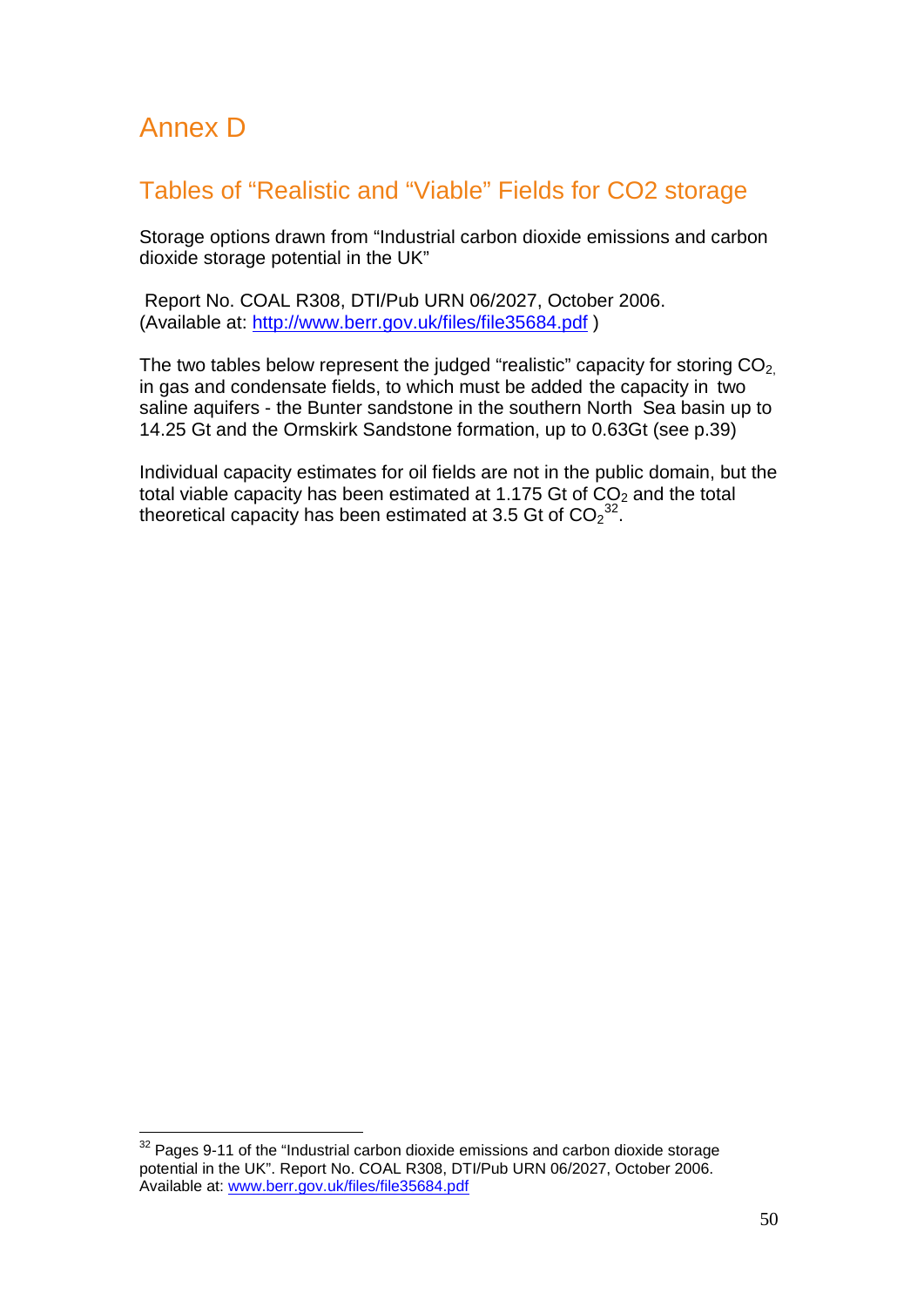## Table 4.1 Estimated  $CO<sub>2</sub>$  storage capacity of UK gas fields

| Field name            | Area        | GIIP  | <b>URR</b> | <b>GEF</b> | $\mathsf P$ | T °C            | CO <sub>2</sub>    | <b>Drive</b> | <b>Drive</b> | CO <sup>2</sup>         |
|-----------------------|-------------|-------|------------|------------|-------------|-----------------|--------------------|--------------|--------------|-------------------------|
|                       |             | bcm   | bcm        |            | bar         |                 | density            | mech         | factor       | storage                 |
|                       |             |       |            |            |             |                 | $kgm^{-3}$         |              |              | capacity                |
|                       |             |       |            |            |             |                 |                    |              |              | $(10^6 \text{ tonnes})$ |
| Frigg (UK)            | C/NNS       | 92.07 | 72.48      | 197        | 198         | 61              | 714 W              |              | 0.65         | 170.76                  |
| <b>Brechin</b>        | C/NNS       |       |            |            |             |                 |                    |              | 0.65         |                         |
| Farragon              | C/NNS       |       |            |            |             |                 |                    |              | 0.65         |                         |
| <b>Nuggets</b>        | C/NNS       |       | 10.4       | 128        | 114         | 31.4            | 786.6              |              | 0.65         | 41.7                    |
| Tullich               | C/NNS       |       |            |            |             |                 |                    |              | 0.65         |                         |
| <b>Bains</b>          | <b>EISB</b> |       | 1.4        | 128        | 114         | 31.4            | 786.6U             |              | 0.65         | 5.43                    |
| Dalton                | <b>EISB</b> |       | 2.9        | 128        | 114         | 31.4            | 786.6U             |              | 0.65         | 11.46                   |
| Darwen                | <b>EISB</b> |       |            |            |             |                 |                    | U            | 0.65         |                         |
| Hamilton              | <b>EISB</b> | 17.76 | 14.33      | 108        | 96.8        | 30 <sup>°</sup> | 763.7              | W            | 0.65         | 65.87                   |
| <b>Hamilton North</b> | <b>EISB</b> | 6.51  | 5.34       | 120        | 105.8       | 30              | 784.1              | lw           | 0.65         | 22.68                   |
| <b>Hamilton East</b>  | <b>EISB</b> |       |            |            |             |                 |                    | U            | 0.65         |                         |
| Millom                | <b>EISB</b> |       | 6.1        | 128        | 114         | 31.4            | 786.6U             |              | 0.65         | 24.25                   |
| Morecambe North       | <b>EISB</b> | 36.5  | 28.8       | 143        | 124         | 33              | 791.7              | ID           | 0.9          | 143.51                  |
| Morecambe South EISB  |             | 155.8 | 149.1      | 146        | 128         | 32.7            | 800.9D             |              | 0.9          | 736.08                  |
| Ormonde South         | <b>EISB</b> |       |            |            |             |                 |                    | U            | 0.65         |                         |
| <b>Rivers Complex</b> | <b>EISB</b> |       | 8.5        | 128        | 114         | 31.4            | 786.6U             |              | 0.65         | 33.95                   |
| Amethyst              | SNS         | 31.0  | 23.9       | 235        | 283         | 88              | 692 D              |              | 0.9          | 63                      |
| Anglia                | SNS         | 9.1   | 6.9        | 222        | 267         | 83              | 694                | lu           | 0.9          | 19                      |
| Ann                   | SNS         | 3.3   | 2.5        | 222        | 267         | 83              | 694 U              |              | 0.9          | $\overline{7}$          |
| Audrey                | SNS         | 25.0  | 18.9       | 222        | 267         | 83              | 694 U              |              | 0.9          | 53                      |
| <b>Baird</b>          | <b>SNS</b>  | 3.4   | 2.5        | 222        | 267         | 83              | 694 U              |              | 0.9          | $\overline{7}$          |
| Barque                | SNS         | 85.5  | 38.7       | 228        | 264         | 79              | 710 <sub>D</sub>   |              | 0.9          | 108                     |
| Beaufort              | SNS         | 1.1   | 0.9        | 228        | 276         | 91              | 669D               |              | 0.9          | $\boldsymbol{2}$        |
| <b>Bell</b>           | SNS         | 5.7   | 4.3        | 222        | 267         | 83              | 694 U              |              | 0.9          | 12                      |
| <b>Bessemer</b>       | SNS         | 3.7   | 2.8        | 228        | 278         | 91              | $672$ D            |              | 0.9          | $\,$ 8 $\,$             |
| <b>Big Dotty</b>      | SNS         | 8.4   | 6.3        | 185        | 182         | 66              | 648 W              |              | 0.65         | 14                      |
| Boulton               | SNS         | 5.8   | 4.0        | 295        | 447         | 116             | 741D               |              | 0.9          | $\mathsf{g}$            |
| Brown                 | <b>SNS</b>  | 1.0   | 0.7        | 223        | 274         | 89              | 675 D              |              | 0.9          | $\sqrt{2}$              |
| Caister               | SNS         | 10.3  | 7.5        | 288        | 428         | 114             | 732U               |              | 0.65         | 12                      |
| Caister B             | <b>SNS</b>  |       |            |            |             |                 |                    |              |              |                         |
| Callisto              | SNS         | 2.9   | 2.2        | 222        | 267         | 83              | 694 U              |              | 0.9          | $6\phantom{1}6$         |
| Camelot               | <b>SNS</b>  | $7.9$ | 7.1        | 192        | 193         | 60              |                    | 712 MW       | 0.65         | 17                      |
| Cleeton               | <b>SNS</b>  | 10.1  | 7.9        | 244        | 286         | 79              | 735 W              |              | 0.65         | 16                      |
| Clipper               | SNS         | 33.2  | 21.3       | 228        | 265         | 79              | $712$ D            |              | 0.9          | 60                      |
| Corvette              | <b>SNS</b>  | 6.7   | 6.0        | 232        | 281         | 86              | 699 <sub>D</sub>   |              | 0.9          | 16                      |
| Davy                  | <b>SNS</b>  | 5.7   | 5.0        | 206        | 246         | 88              | $639$ <sub>D</sub> |              | 0.9          | 14                      |
| Dawn                  | <b>SNS</b>  | 0.7   | 0.5        | 164        | 162         | 64              | 609 D              |              | 0.9          | $\sqrt{2}$              |
| Deborah               | <b>SNS</b>  | 11.6  | 9.9        | 186        | 190         | 63              | 686U               |              | 0.9          | 33                      |
| Delilah               | SNS         | 1.3   | 0.7        | 182        | 196         | 66              | 677U               |              | 0.9          | $\sqrt{2}$              |
| Della                 | <b>SNS</b>  | 4.0   | 3.0        | 187        | 193         | 62              | 699U               |              | 0.9          | 10                      |
| Esmond                | <b>SNS</b>  | 10.8  | 9.7        | 158        | 157         | 57              | 656 W              |              | 0.65         | 26                      |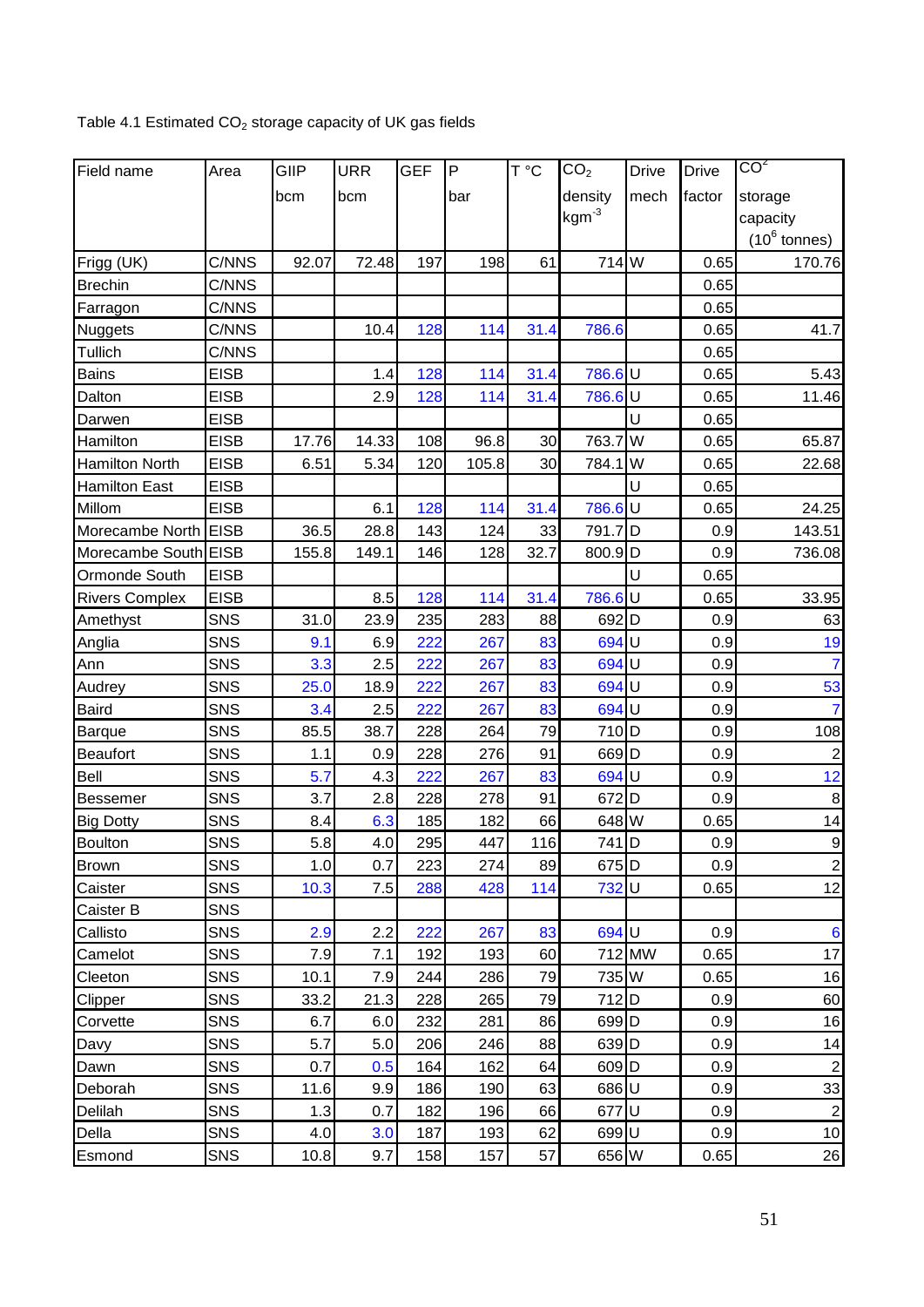| Europa                  | SNS        | 3.8   | 2.9   | 222 | 267 | 83  | 694 U            |   | 0.9  | 8                       |
|-------------------------|------------|-------|-------|-----|-----|-----|------------------|---|------|-------------------------|
| Excalibur               | <b>SNS</b> | 9.8   | 7.4   | 222 | 267 | 83  | 694 U            |   | 0.9  | 21                      |
| Forbes                  | SNS        | 3.0   | 2.2   | 179 | 193 | 63  | 692 W            |   | 0.65 | $\,6$                   |
| Galahad                 | <b>SNS</b> | 5.7   | 4.3   | 222 | 267 | 83  | 694 U            |   | 0.9  | 12                      |
| Galleon                 | SNS        |       | 49.2  | 223 |     |     | 690U             |   | 0.9  | 137                     |
| Ganymede                | SNS        | 10.6  | 8.0   | 222 | 267 | 83  | 694 U            |   | 0.9  | 23                      |
| Gawain                  | SNS        | 7.8   | 6.1   | 227 | 284 | 80  | 729              | U | 0.9  | 18                      |
| Gordon                  | SNS        | 5.2   | 3.1   | 165 | 181 | 61  | 682 W            |   | 0.65 | $\bf8$                  |
| Guinevere               | SNS        | 2.8   | 2.6   | 230 | 276 | 92  | 665 D            |   | 0.9  | $\overline{7}$          |
| <b>Hewett L Bunter</b>  | SNS        | 59.5  | 57.7  | 140 | 137 | 52  | 640 D            |   | 0.9  | 237                     |
| <b>Hewett U Bunter</b>  | SNS        | 38.4  | 37.2  | 97  | 94  | 42  | 490 W            |   | 0.65 | 122                     |
| <b>Hewett Zechstein</b> | SNS        | 11.9  | 6.0   | 148 | 147 | 54  | 655 D?           |   | 0.9  | 24                      |
| <b>Hunter</b>           | <b>SNS</b> |       |       |     |     |     |                  | U | 0.65 |                         |
| Hyde                    | SNS        | 6.1   | 4.3   | 244 | 298 | 87  | 713D             |   | 0.9  | 11                      |
| Indefatigable           | SNS        | 158.6 | 133.1 | 228 | 284 | 91  | 680 D            |   | 0.9  | 357                     |
| Johnston                | SNS        | 10.8  | 7.3   | 240 | 326 | 108 | 662O             |   | 0.9  | 18                      |
| Ketch                   | SNS        | 15.8  | 11.5  | 288 |     | 114 | 732U             |   | 0.65 | 19                      |
| Lancelot                | SNS        | 8.8   | 6.6   | 222 | 267 | 83  | 694 U            |   | 0.9  | 19                      |
| Leman                   | SNS        | 397.0 | 360.0 | 211 | 208 | 52  | 783D             |   | 0.9  | 1203                    |
| <b>Little Dotty</b>     | <b>SNS</b> | 7.1   | 5.3   | 185 | 189 | 63  | 685 W            |   | 0.65 | 13                      |
| <b>Little Dotty</b>     | <b>SNS</b> | 2.8   | 2.1   | 111 | 115 | 47  | 605U             |   | 0.65 | $\bf 8$                 |
| Malory                  | <b>SNS</b> | 2.8   | 2.1   | 234 | 293 | 93  | 683 D            |   | 0.9  | $\,6$                   |
| Markham                 | SNS        | 9.0   | 6.6   | 288 |     | 114 | 732U             |   | 0.65 | 11                      |
| Mercury                 | SNS        | 3.5   | 2.3   | 228 | 297 | 96  | 674 W            |   | 0.65 | $\overline{\mathbf{4}}$ |
| Mordred                 | SNS        | 0.5   | 0.4   | 222 | 267 | 83  | 694 U            |   | 0.9  |                         |
| Murdoch                 | SNS        | 13.5  | 9.9   | 283 | 423 | 113 | 733 U            |   | 0.9  | 23                      |
| Neptune                 | SNS        | 9.7   | 8.1   | 253 | 302 | 80  | 748 W            |   | 0.65 | 16                      |
| Newsham                 | SNS        | 0.7   | 0.5   | 222 | 267 | 83  | 694 U            |   | 0.9  |                         |
| Orwell                  | <b>SNS</b> | 9.8   | 8.1   | 144 | 146 | 54  | 650U             |   | 0.65 | 24                      |
| Phoenix                 | SNS        | 23.9  | 14.4  | 243 | 304 | 85  | 729U             |   | 0.9  | 39                      |
| Pickerill               | <b>SNS</b> | 25.5  | 14.2  | 222 | 275 | 96  | 646U             |   | 0.9  | 37                      |
| Ravenspurn North SNS    |            | 59.8  | 36.8  | 236 | 313 | 104 | 662 D            |   | 0.9  | 93                      |
| Ravenspurn South SNS    |            | 34.0  | 19.8  | 240 | 310 | 93  | $701$ D          |   | 0.9  | 52                      |
| Rough                   | <b>SNS</b> | 13.8  | 10.4  | 256 | 313 | 92  | 709 <sub>D</sub> |   | 0.9  | 26                      |
| Schooner                | <b>SNS</b> | 30.0  | 17.3  | 287 | 446 | 110 | 758 D            |   | 0.9  | 41                      |
| Sean East               | <b>SNS</b> | 4.0   | 3.6   | 220 | 267 | 97  | 630 D            |   | 0.9  | $\mathsf g$             |
| Sean North              | <b>SNS</b> | 7.4   | 6.6   | 218 | 272 | 94  | 651 D            |   | 0.9  | 18                      |
| Sean South              | <b>SNS</b> | 17.3  | 13.8  | 225 | 274 | 89  | 676 W            |   | 0.65 | 27                      |
| Sinope                  | <b>SNS</b> | 2.2   | 1.7   | 222 | 267 | 83  | 694 U            |   | 0.9  | 5                       |
| <b>Skiff</b>            | <b>SNS</b> |       |       |     |     |     |                  | Ù | 0.9  |                         |
| Thames                  | SNS        | 9.9   | 6.8   | 218 | 256 | 83  | 679 <sub>D</sub> |   | 0.9  | 19                      |
| Trent                   | SNS        | 3.1   | 2.6   | 288 | 379 | 112 | 700U             |   | 0.65 | $\vert 4 \vert$         |
| Tristan                 | SNS        | 1.5   | 1.1   | 222 | 267 | 83  | 694 U            |   | 0.9  | $\overline{3}$          |
| Tyne N                  | <b>SNS</b> | 4.6   | 2.3   | 288 | 424 | 116 | 724U             |   | 0.65 | $\vert 4 \vert$         |
| Tyne S                  | <b>SNS</b> | 4.2   | 3.0   | 288 | 437 | 117 | 731U             |   | 0.65 | 5 <sup>1</sup>          |
| Tyne W                  | <b>SNS</b> | 1.7   | 1.5   | 288 | 441 | 117 | 734U             |   | 0.65 | $\overline{3}$          |
|                         |            |       |       |     |     |     |                  |   |      |                         |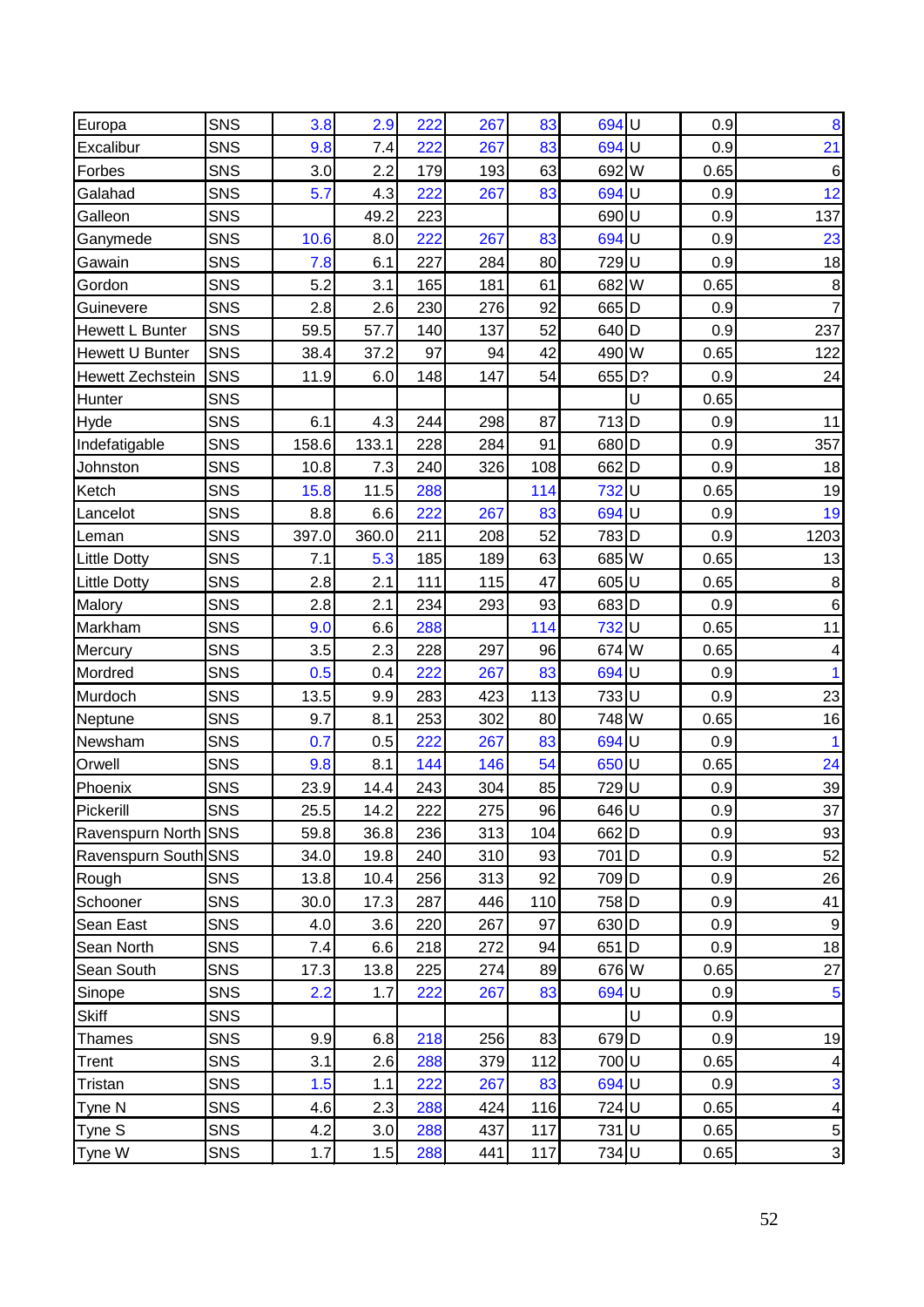| V Fields         | SNS        | 73.4 | 45.3 | 220 | 239 | 61  | 770 <sub>ID</sub> | 0.9 | 143      |
|------------------|------------|------|------|-----|-----|-----|-------------------|-----|----------|
| Victor           | <b>SNS</b> | 30.1 | 26.0 | 230 | 279 | 89  | 683D              | 0.9 | 70       |
| Viking           | <b>SNS</b> | 84.7 | 82.0 | 243 | 304 | 85  | 729 <sub>ID</sub> | 0.9 | 221      |
| Vixen            | <b>SNS</b> | 5.5  | 4.1  | 222 | 267 | 83  | 694 U             | 0.9 | 12       |
| Waveney          | <b>SNS</b> | 3.0  | 2.4  | 227 | 252 | 84  | 669D              | 0.9 | $6 \mid$ |
| Welland          | <b>SNS</b> | 10.1 | 7.7I | 222 | 267 | 83  | 694 U             | 0.9 | 22       |
| <b>West Sole</b> | <b>SNS</b> | 72.0 | 53.0 | 239 | 294 | 85  | 718 <b>D</b>      | 0.9 | 143      |
| Windermere       | <b>SNS</b> | 2.8  | 2.3  | 254 | 398 | 113 | 713U              | 0.9 | 61       |
| <b>TOTAL</b>     |            |      |      |     |     |     |                   |     | 5138     |

Figures in blue are averages derived from full datasets with the same geological reservior.

GIIP = Gas initially in place, URR - Ultimately recoverable reserves, GEF = Gas explansion factor, Drive mech = reservoir drive mechanism,  $D =$  depletion drive,  $W =$  water drive,  $U =$  unknown drive mechanism. Where drive mechanism is not recorded, the following assumptions have been made: Leman Sst fields have depletion drive, Bunter Sst reservoirs have water drive, Carboniferous reservoirs have water drive, other reservoirs have water drive.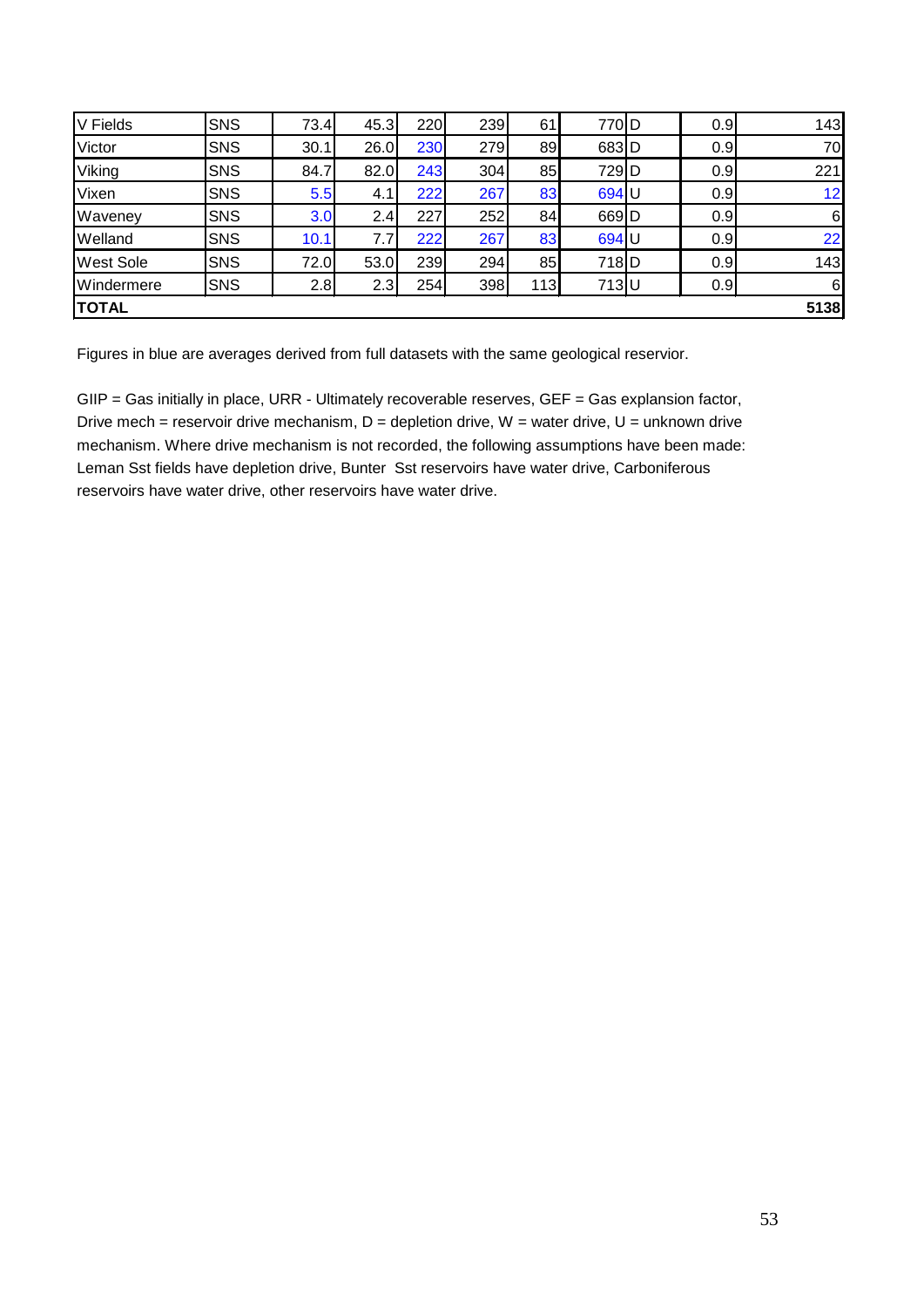#### Table 4.2. Estimated  $CO<sub>2</sub>$  storage capacity of UK gas/condensate fields

| <b>Field Name</b> | Water | URR $10^9$       | <b>GEF</b> | $\mathsf{P}$     | $\overline{\mathsf{T}^{\,\circ} \mathsf{C}}$ | <b>Drive</b> | CO <sub>2</sub> | CO <sub>2</sub> |
|-------------------|-------|------------------|------------|------------------|----------------------------------------------|--------------|-----------------|-----------------|
|                   | Depth | m <sup>3</sup>   |            | bar              |                                              | mechanism    | density         | storage         |
|                   |       |                  |            |                  |                                              |              | $kgm-3$         | capacity        |
|                   |       |                  |            |                  |                                              |              |                 | $(10^6$         |
|                   |       |                  |            |                  |                                              |              |                 | tonnes)         |
| Alwyn North       | 126   | 17.2             | 275        | 499              | 120                                          | D            | 763             | 43              |
| Beinn             | 99    | $\overline{7}$   | 276.<br>1  | $\overline{517}$ | 131                                          |              | 745             | $\overline{17}$ |
| <b>Brae East</b>  | 116   | 43.3             | 268        | 514              | 124                                          |              | 761             | 111             |
| <b>Brae North</b> | 99    | 22               | 276        | 476              | 127                                          |              | 729             | 53              |
| <b>Britannia</b>  | 136   | 85               | 276.<br>1  | 413              | 137                                          | D            | 654             | 181             |
| <b>Bruce</b>      | 122   | 80.9             | 276.<br>1  | 386              | 100                                          |              | 746             | 197             |
| <b>Drake</b>      | 89    | $\overline{9.3}$ | 200        | 426              | 125                                          | D            | 699             | 29              |
| Elgin             | 93    | 25.9             | 276.<br>1  | 517              | 131                                          |              | 745             | 64              |
| Ellon             | 135   | 3.8              | 325        | 565              | 117                                          | D            | 807             | 8               |
| <b>Erskine</b>    | 100   | 9.36             | 318        | 961              | 171                                          | D            | 845             | 23              |
| Everest           | 89    | 19.78            | 276.<br>1  | 517              | 131                                          |              | 745             | 48              |
| Fleming           | 89    | 21.54            | 244        | 282              | 145                                          | D            | 480             | 38              |
| Franklin          | 93    | 25.65            | 276.<br>1  | 517              | 131                                          |              | 745             | 62              |
| <b>Gannet B</b>   | 95    | 7.41             | 276.<br>1  | 517              | 131                                          |              | 745             | 18              |
| Grant             | 139   | 4.59             | 314        | 586              | 118                                          | D            | 814             | 11              |
| <b>Hawkins</b>    | 89    | 3.29             | 245        | 382              | 136                                          | D            | 629             | 8               |
| Jade              | 79    | 11.22            | 276.<br>1  | 517              | 131                                          |              | 745             | 27              |
| Joanne            | 75    | 15.22            | 276.       | 517              | 131                                          |              | 745             | 37              |
| Judy              | 75    | 11.3             | 276.<br>1  | 517              | 131                                          |              | 745             | 27              |
| Kingfisher        | 105   | 7.93             | 295        | 602              | 128                                          | D            | 798             | 19              |
| Lomond            | 89    | 19.95            | 276.<br>1  | 517              | 131                                          |              | 745             | 48              |
| <b>Marnock</b>    | 93    | 16.85            | 276.<br>1  | 629              | 149                                          |              | 763             | 42              |
| Shearwater        | 90    | 27.29            | 276.<br>1  | 517              | 131                                          |              | 745             | 66              |
| Skene             | 120   | 16.11            | 276.<br>1  | 517              | 131                                          |              | 745             | 39              |
| <b>TOTAL</b>      |       |                  |            |                  |                                              |              |                 | 1216            |

Figures in blue are averages of actual data. Column headings abbreviations as per Table 4.1.

All fields are in the Northern and Central North Sea Basin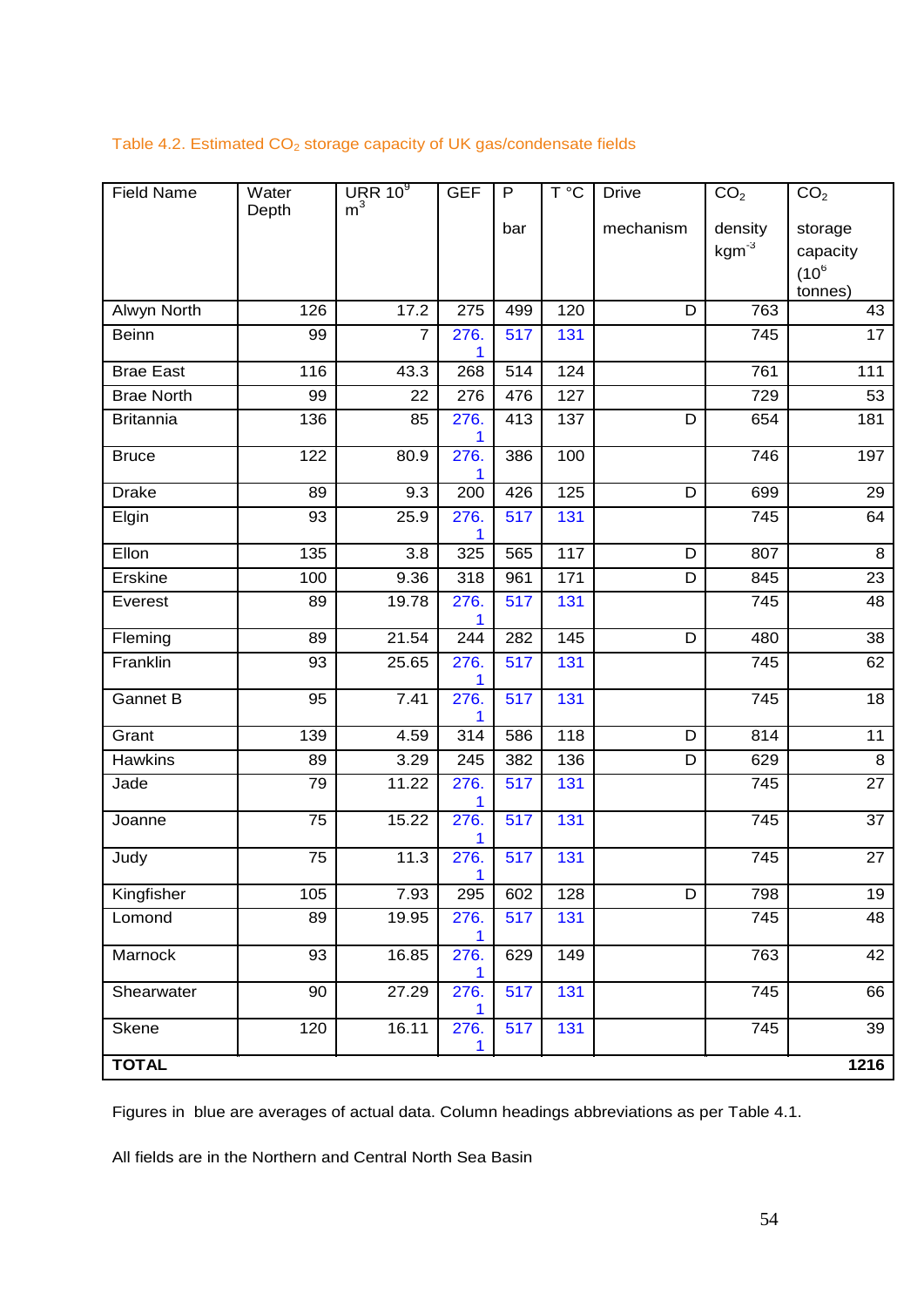## Annex E

## Some information resources to assist with the preparation of the assessments

### (i) Technical

CO2 Capture Ready Plants. Executive Committee of the IEA Greenhouse Gas Programme. Technical Study. Report Number: 2007/4. May 2007. See:

[http://www.iea.org/Textbase/publications/free\\_new\\_Desc.asp?PUBS\\_ID=198](http://www.iea.org/Textbase/publications/free_new_Desc.asp?PUBS_ID=1980) [0](http://www.iea.org/Textbase/publications/free_new_Desc.asp?PUBS_ID=1980)

"*Capture Ready Study*". Andrew Minchener (July 2007) from the UK Institution of Chemical Engineers is linked to the IEA study, but looks more generally at various combinations of plant and capture technology types, though not in sufficient detail to enable it to be used as a reference text. It is available at:<http://www.icheme.org/captureready.pdf>

Pipeline Design & Construction: A Practical Approach, Chapter 12 on Carbon Dioxide Transmission. By Mo Mohitpour, Hossein Golshan & Matthew Alan Murray. Edition: 2, illustrated, published by ASME Press, 2003, ISBN 0791802027, 9780791802021

### Consenting process

The Consenting Process for Onshore Generating Stations above 50MW in England and Wales: A guidance note on Section 36 of the Electricity Act 1989. October 2007. Available at :

[http://www.decc.gov.uk/en/content/cms/what\\_we\\_do/uk\\_supply/consents\\_pla](http://www.decc.gov.uk/en/content/cms/what_we_do/uk_supply/consents_planning/guidance/guidance.aspx) [nning/guidance/guidance.aspx](http://www.decc.gov.uk/en/content/cms/what_we_do/uk_supply/consents_planning/guidance/guidance.aspx)

Guidance on background information to accompany Notifications under Section 14(1) of the Energy Act 1976 and Applications under Section 36 of the Electricity Act 1989. December 2006 Available at: [http://www.decc.gov.uk/en/content/cms/what\\_we\\_do/uk\\_supply/consents\\_pla](http://www.decc.gov.uk/en/content/cms/what_we_do/uk_supply/consents_planning/guidance/guidance.aspx) [nning/guidance/guidance.aspx](http://www.decc.gov.uk/en/content/cms/what_we_do/uk_supply/consents_planning/guidance/guidance.aspx)

"Good Quality" CHP meets the standards set in the Cogeneration Directive 2004/08 i.e. one that in practice delivers a  $CO<sub>2</sub>$  emissions reduction of over 30%. The Directive is available at:

[http://eurlex.europa.eu/LexUriServ/LexUriServ.do?uri=OJ:L:2004:052:0050:0](http://eurlex.europa.eu/LexUriServ/LexUriServ.do?uri=OJ:L:2004:052:0050:0060:EN:PDF%2025%20) [060:EN:PDF 25](http://eurlex.europa.eu/LexUriServ/LexUriServ.do?uri=OJ:L:2004:052:0050:0060:EN:PDF%2025%20) 

### **Storage**

British Geological Survey:<http://www.bgs.ac.uk/>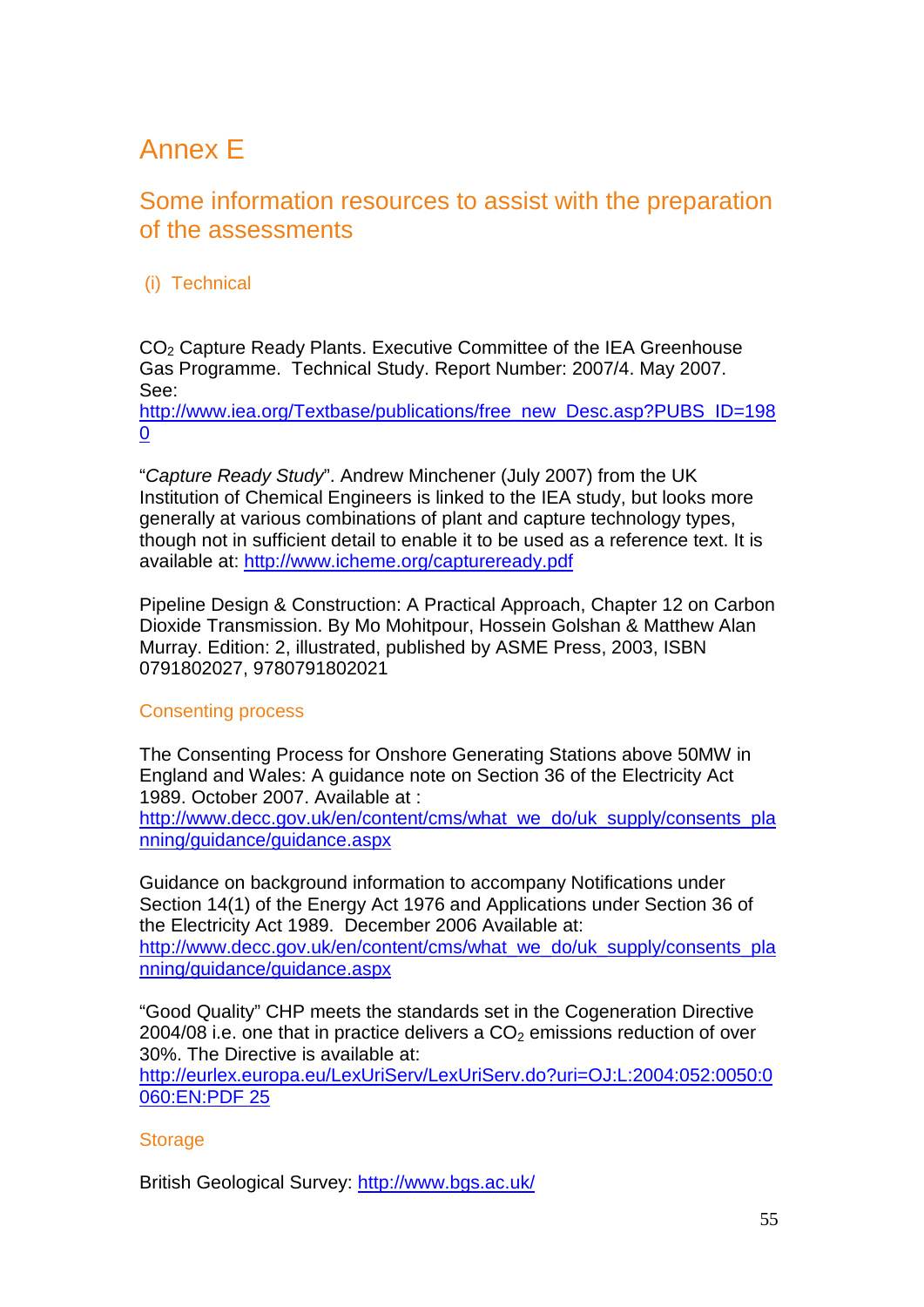Industrial carbon dioxide emissions and carbon dioxide storage potential in the UK. Report No. COAL R308, DTI/Pub URN 06/2027, October 2006. Available at:<http://www.berr.gov.uk/files/file35684.pdf>

Development of a CO2 transport and storage network in the North Sea: Report to the North Sea Basin Task Force, Pub URN 07/1494, November 2007. Available at:<http://www.berr.gov.uk/files/file42476.pdf>

#### (ii) Economic

The Energy section of DECC website is a source of information on energy markets, policy and energy statistics.

[http://www.decc.gov.uk/en/content/cms/what\\_we\\_do/uk\\_supply/markets/mar](http://www.decc.gov.uk/en/content/cms/what_we_do/uk_supply/markets/markets.aspx) [kets.aspx](http://www.decc.gov.uk/en/content/cms/what_we_do/uk_supply/markets/markets.aspx)

Energy Markets Outlook, available at: [http://www.decc.gov.uk/en/content/cms/what\\_we\\_do/uk\\_supply/markets/outlo](http://www.decc.gov.uk/en/content/cms/what_we_do/uk_supply/markets/outlook/outlook.aspx) [ok/outlook.aspx](http://www.decc.gov.uk/en/content/cms/what_we_do/uk_supply/markets/outlook/outlook.aspx)

Carbon Capture and Storage: Assessing the economics. McKinsey&Company 2008 and references therein. Available at http://www.mckinsey.com/clientservice/ccsi/pdf/CCS Assessing the Econo [mics.pdf](http://www.mckinsey.com/clientservice/ccsi/pdf/CCS_Assessing_the_Economics.pdf)

Stern Review, available at: [http://www.hm-treasury.gov.uk/sternreview\\_index.htm](http://www.hm-treasury.gov.uk/sternreview_index.htm)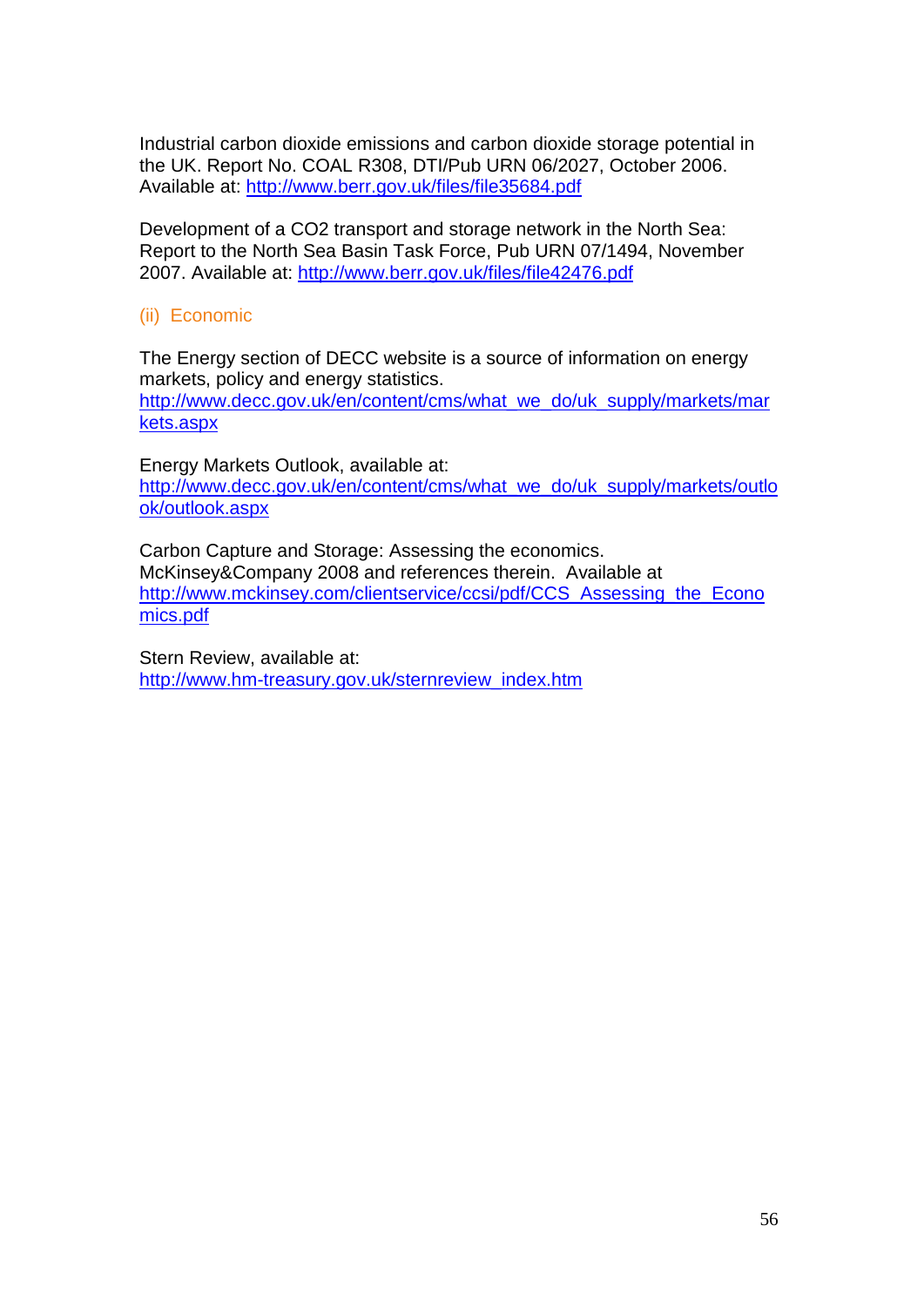## Annex F

## **Glossary**

| BAT             | <b>Best Available Technique</b>                              |
|-----------------|--------------------------------------------------------------|
| <b>BGS</b>      | <b>British Geological Survey</b>                             |
| <b>BIS</b>      | Department for Business, Innovation & Skills                 |
| <b>CCGT</b>     | <b>Combined Cycle Gas Turbine</b>                            |
| <b>CCR</b>      | <b>Carbon Capture Readiness</b>                              |
| <b>CCS</b>      | Carbon Capture and Storage.                                  |
| <b>CHP</b>      | combined heat and power                                      |
| CO <sub>2</sub> | <b>Carbon Dioxide</b>                                        |
| <b>COMAH</b>    | <b>Control of Major Accident Hazards</b>                     |
| <b>DECC</b>     | Department of Energy and Climate Change                      |
| <b>DPA</b>      | Data Protection Act 1998                                     |
| DTI             | Department of Trade and Industry (now known as BIS)          |
| <b>EIA</b>      | <b>Environmental Impact Assessment</b>                       |
| <b>ES</b>       | <b>Environmental Statement</b>                               |
| <b>FEED</b>     | <b>Front End Engineering Design</b>                          |
| <b>FOIA</b>     | Freedom of Information Act 2000                              |
| <b>GHG</b>      | Greenhouse gas.                                              |
| <b>HSA</b>      | <b>Hazardous Substances Authority</b>                        |
| <b>HSE</b>      | <b>Health and Safety Executive</b>                           |
| <b>HSC</b>      | <b>Hazardous Substances Consent</b>                          |
| <b>IEA</b>      | <b>International Energy Agency</b>                           |
| <b>IGCC</b>     | <b>Integrated Gasification Combined Cycle</b>                |
| <b>IPPCD</b>    | <b>Integrated Pollution Prevention and Control Directive</b> |
| <b>LCPD</b>     | <b>Large Combustion Plant Directive</b>                      |
| <b>LHV</b>      | <b>Lower Heating Value</b>                                   |
| <b>LPA</b>      | <b>Local Planning Authority</b>                              |
| <b>MCZ</b>      | <b>Marine Conservation Zones</b>                             |
| <b>MMO</b>      | Marine Management Organisation                               |
| <b>MW</b>       | Megawatt                                                     |
| <b>MWe</b>      | Megawatt electrical                                          |
| <b>NPS</b>      | <b>National Policy Statement</b>                             |
| <b>PSR</b>      | <b>Pipeline Safety Regulations 1999</b>                      |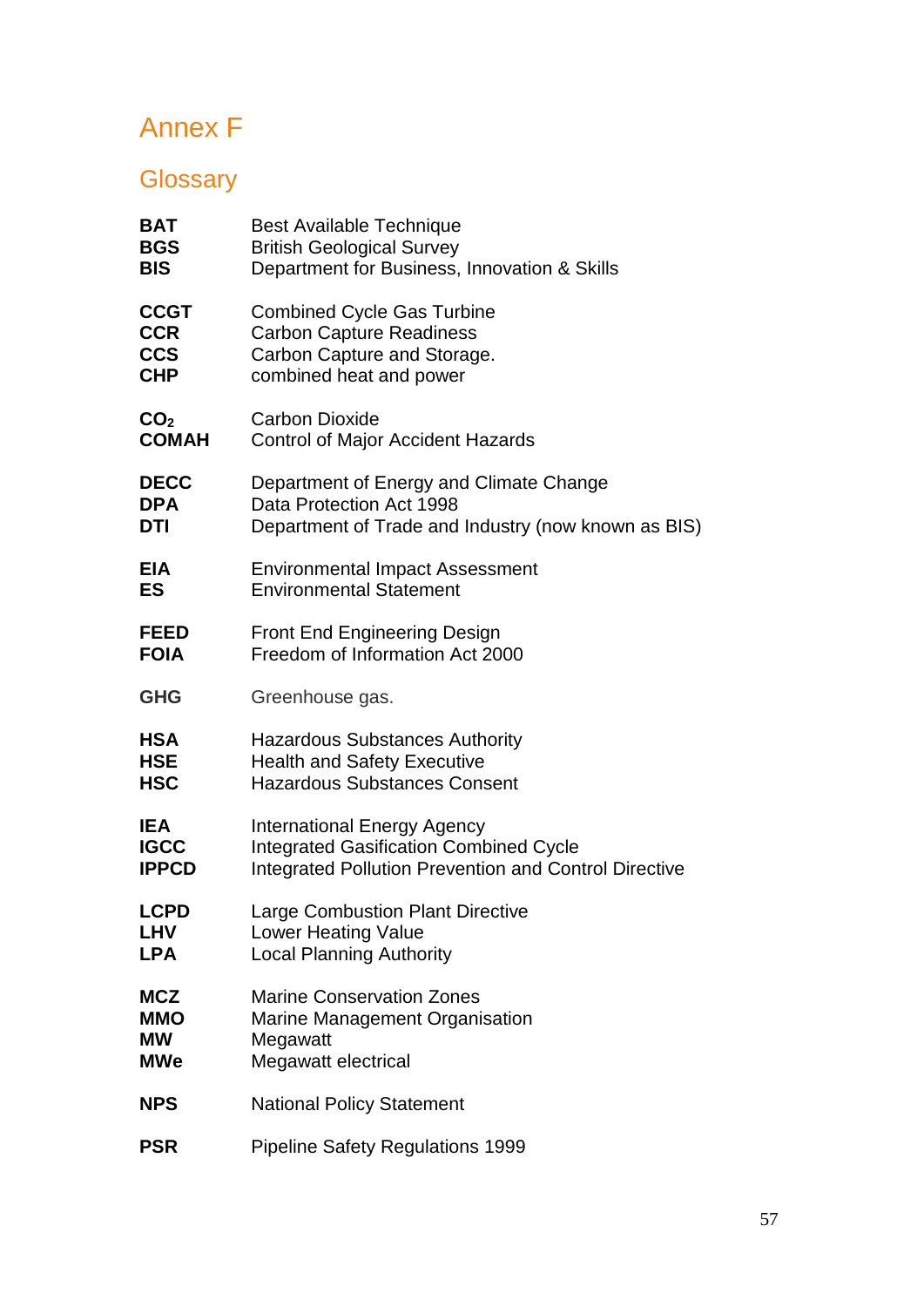|             | <b>SECTION 36 Section 36 of the Electricity Act 1989</b> |
|-------------|----------------------------------------------------------|
| <b>SCCS</b> | Scottish Centre for Carbon Storage                       |
| SSSI        | Site of Special Scientific Interest                      |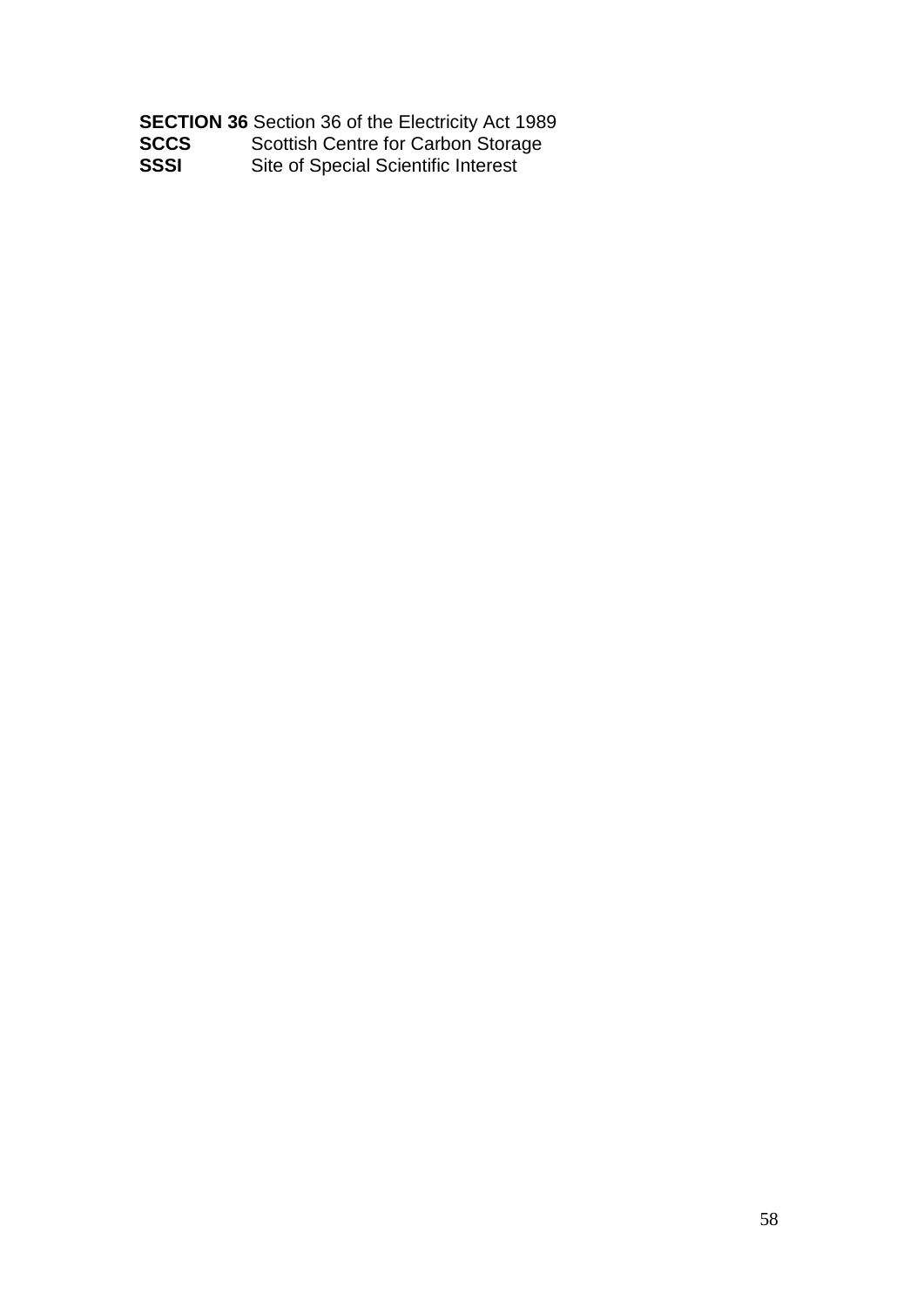## **Annex G**

## CCR: model conditions for s. 36 consents or development consent orders under the Planning Act 2008

### A. CCR: definitions

The following definitions apply for the purposes of Conditions A, B and C:

- (a) "capture equipment" means the plant and equipment required to capture the target carbon dioxide and identified as such in the current CCS proposal;
- (b) "CCS proposal" means a proposal for the capture, transport and storage of the target carbon dioxide, which identifies the proposed capture technology, transport route and storage location;
- (c) "current CCS proposal" means:
	- (i) the CCS proposal set out in the Feasibility Study and assessed as technically feasible by the [Secretary of State / IPC];
	- (ii) if a revised CCS proposal has been identified under Condition C(5), the proposal which has been most recently so identified;
- (d) "designated site" means the land identified in [the Feasibility Study] as the area where the Company proposes to locate the capture equipment;
- (e) "Feasibility Study" means the document entitled [*X Generating Station CCR Feasibility Study*] and dated [*date*];
- (f) "target carbon dioxide" means as much of the carbon dioxide emitted by the Development when it is operating at full capacity as it is reasonably practicable to capture for the purposes of permanent storage, having regard to the state of the art in carbon capture and storage technology.

### B. CCR: compliance with EU law requirements

Until such time as the Development is decommissioned, the Company shall not, without the written consent of the [Secretary of State / IPC]:

- (a) dispose of any interest in land which includes the designated site; or
- (b) do any other thing, or allow any other thing to be done or to occur, which may reasonably be expected to diminish the Company's ability, within two years of such act or occurrence, to install and operate the capture equipment on the designated site.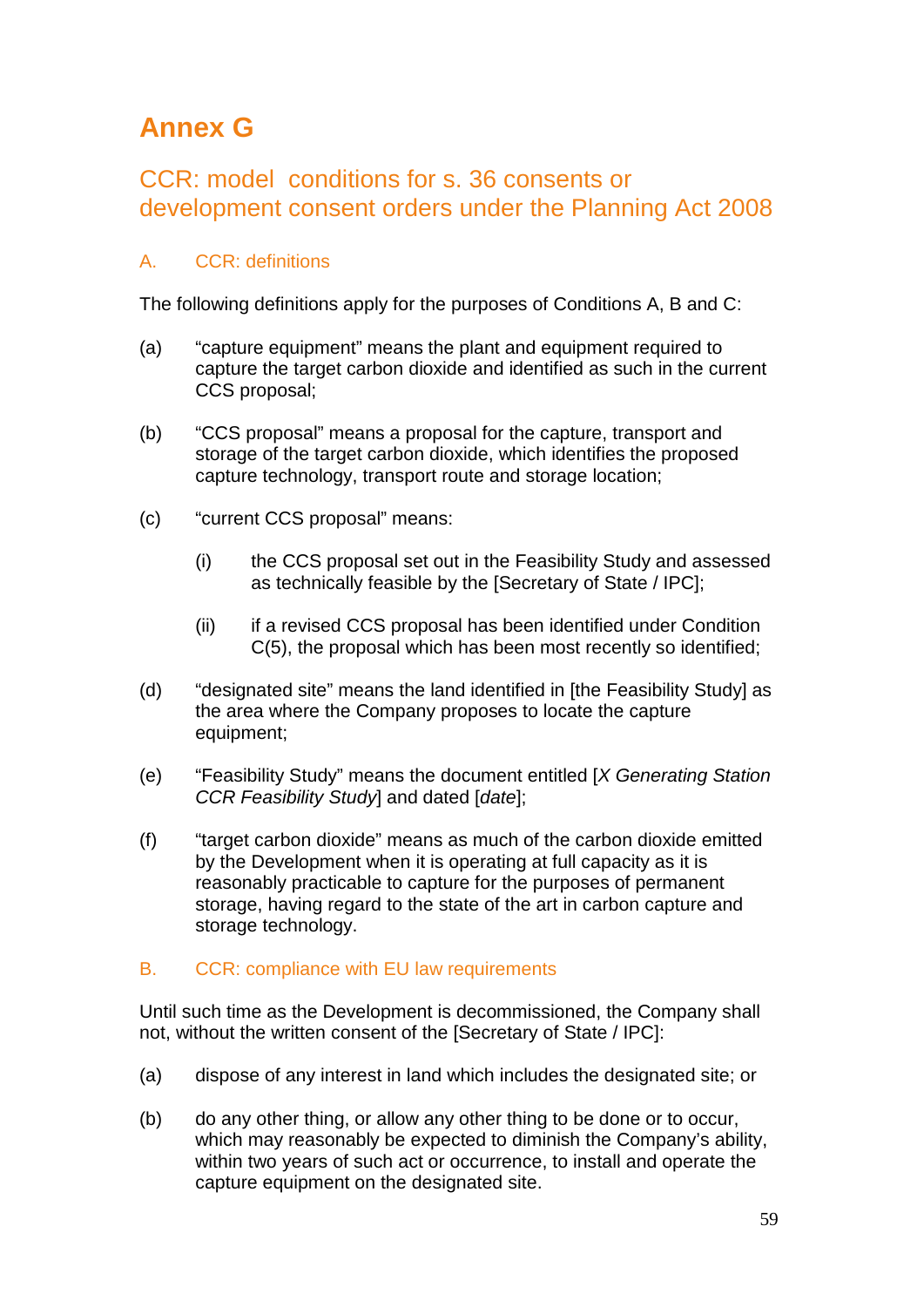- C. CCR: monitoring of compliance with EU law and technical review
- (1) The Company shall make a report to the Secretary of State:
	- (a) on or before the date on which three months have passed from the commissioning of the Development;
	- (b) within one month of the second anniversary, and each subsequent even-numbered anniversary, of that date.
- (2) The report shall provide evidence that the Company has complied with Condition B:
	- (a) in the case of the first report, since this [consent was granted / order was made];
	- (b) in the case of any subsequent report, since the making of the previous report,

and explain how it expects to continue to comply with Condition B over the next two years.

- (3) The report shall state whether the Company considers that some or all of the technology referred to in the current CCS proposals will not work, and explain the reasons for any such conclusion.
- (4) The report shall identify any other impediment of which the Company is aware, as a result of which it considers that any aspect of what is proposed in the current CCS proposals is likely or certain not to be technically feasible.
- (5) Reports which identify such an impediment shall state, with reasons, whether the Company considers it technically feasible to overcome the impediment by adopting revised CCS proposals, and, if so, include such proposals.
- (6) The report shall state, with reasons, whether the Company has decided to seek any additional regulatory clearances, or to modify any existing regulatory clearances, in respect of its current CCS proposals in the period referred to in Condition C(2)(a) or (b) as appropriate.
- (7) This Condition shall cease to have effect if the capture equipment is installed or the Development is decommissioned.